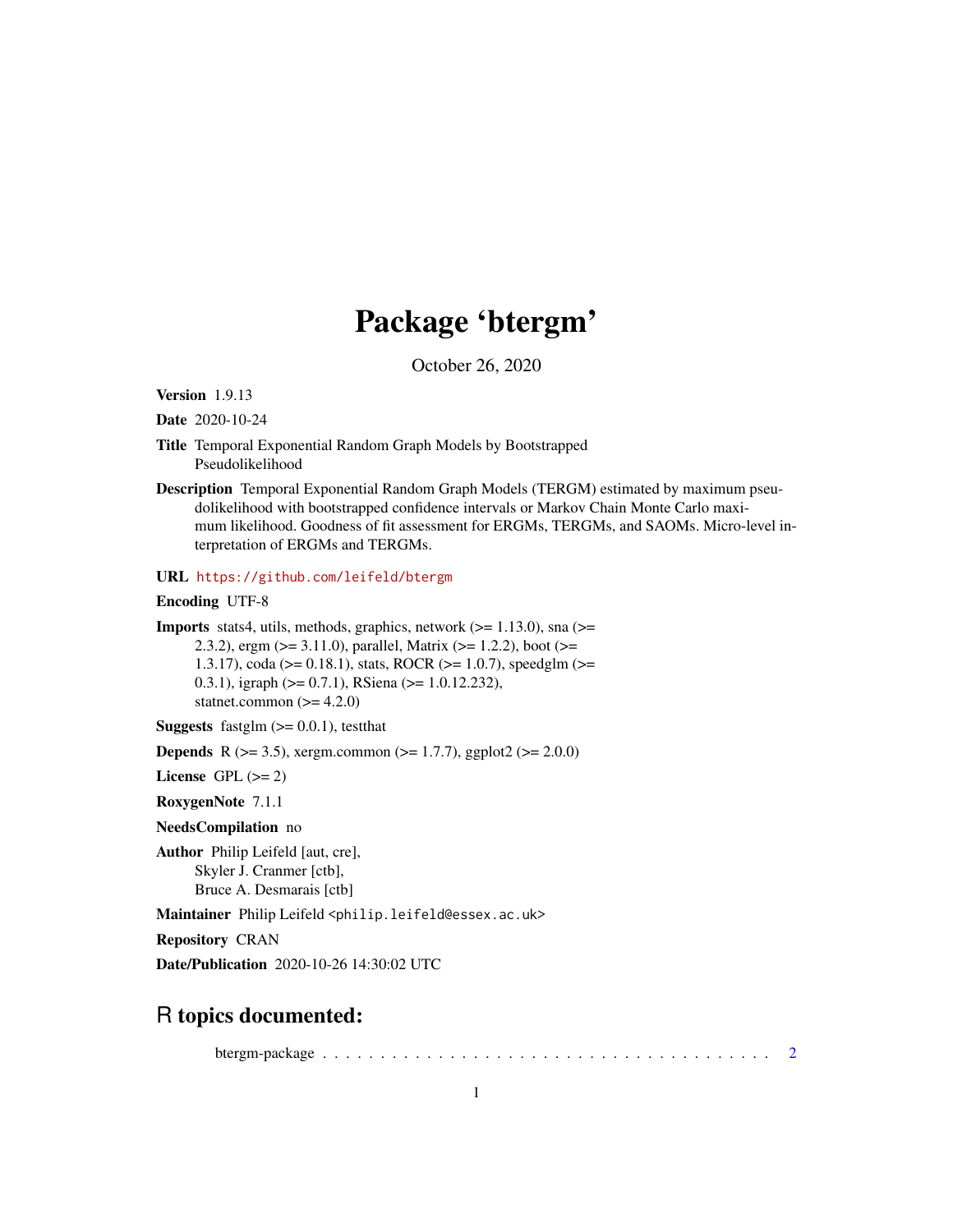#### <span id="page-1-0"></span>2 btergm-package

| Index |  |
|-------|--|
|       |  |
|       |  |
|       |  |
|       |  |
|       |  |
|       |  |
|       |  |
|       |  |
|       |  |
|       |  |
|       |  |
|       |  |

<span id="page-1-1"></span>btergm-package *Temporal Exponential Random Graph Models by Bootstrapped Pseudolikelihood*

#### Description

Temporal Exponential Random Graph Models (TERGM) estimated by maximum pseudolikelihood with bootstrapped confidence intervals or Markov Chain Monte Carlo maximum likelihood. Goodness of fit assessment for ERGMs, TERGMs, and SAOMs. Micro-level interpretation of ERGMs and TERGMs.

#### Details

The btergm package implements TERGMs with MPLE and bootstrapped confidence intervals [\(btergm](#page-2-1) function) or MCMC MLE [\(mtergm](#page-2-2) function). Goodness of fit assessment for ERGMs, TERGMs, SAOMs, and dyadic independence models is possible with the generic [gof](#page-13-1) function and its various methods. New networks can be simulated from TERGMs using the [simulate.btergm](#page-37-1) function. The package also implements micro-level interpretation for ERGMs and TERGMs using the [interpret](#page-29-1) function. Furthermore, the package contains the [chemnet](#page-0-0) and [knecht](#page-0-0) datasets for estimating (T)ERGMs. To display citation information, type citation("btergm").

#### Author(s)

Philip Leifeld (<http://www.philipleifeld.de>) Skyler J. Cranmer (<http://www.skylercranmer.net>)

Bruce A. Desmarais (<http://brucedesmarais.com/>)

#### References

Leifeld, Philip, Skyler J. Cranmer and Bruce A. Desmarais (2017): Temporal Exponential Random Graph Models with btergm: Estimation and Bootstrap Confidence Intervals. *Journal of Statistical Software* 83(6): 1-36. <http://dx.doi.org/10.18637/jss.v083.i06>.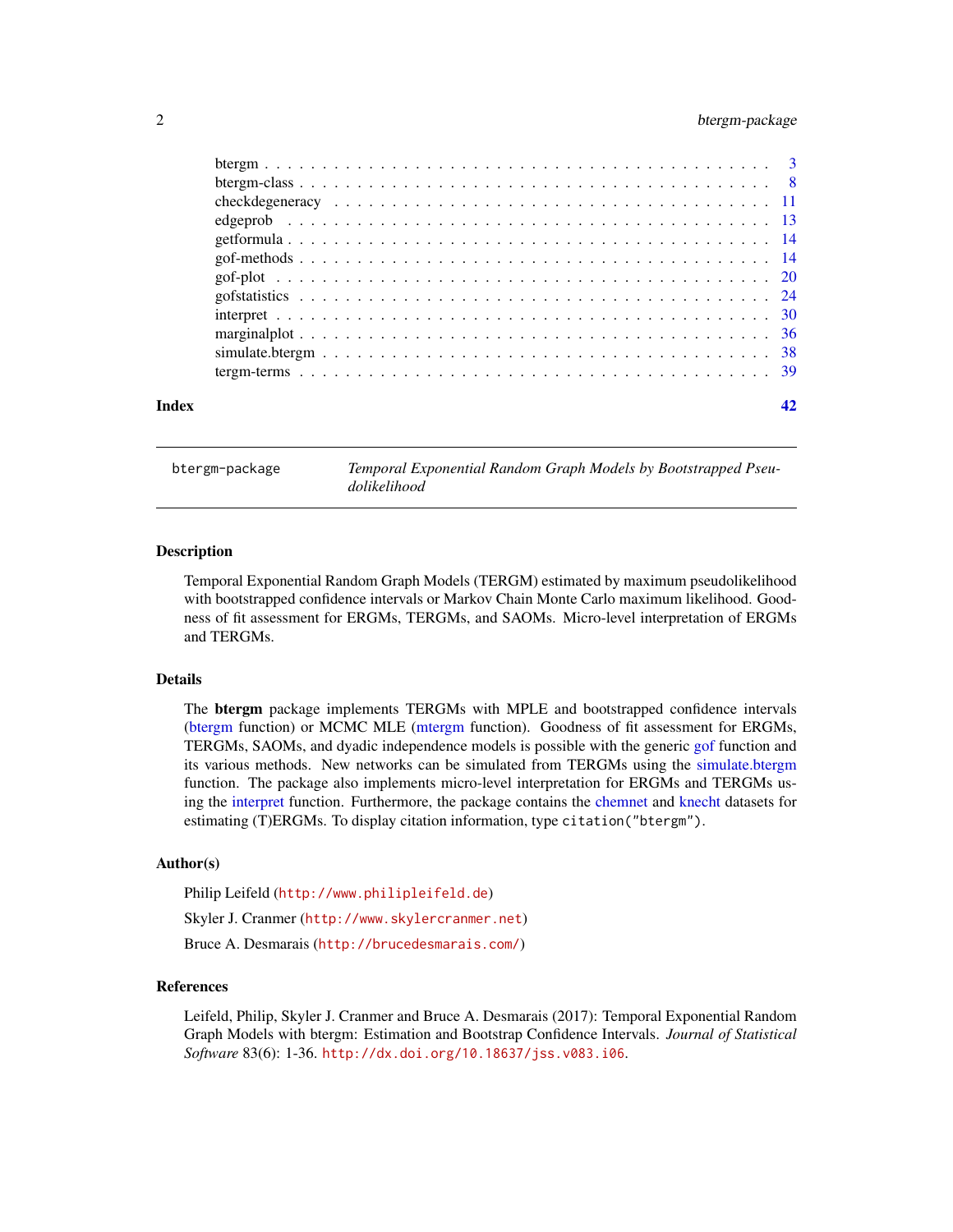#### <span id="page-2-0"></span>btergm 3

### See Also

[btergm](#page-2-1) [mtergm](#page-2-2) [simulate.btergm](#page-37-1) [gof](#page-13-1) [interpret](#page-29-1) [btergm-class](#page-7-1) [checkdegeneracy](#page-10-1)

|  | ≏ | ١r | ΥM. |
|--|---|----|-----|
|  |   |    |     |

<span id="page-2-1"></span>btergm *TERGM by bootstrapped pseudolikelihood or MCMC MLE*

#### <span id="page-2-2"></span>Description

TERGM by bootstrapped pseudolikelihood or MCMC MLE.

#### Usage

```
btergm(formula, R = 500, offset = FALSE, returndata = FALSE,
   parallel = c("no", "multicore", "snow"), ncpus = 1,cl = NULL, control.ergm = NULL, usefastglm = FALSE, verbose = TRUE,
    ...)
```

```
mtergm(formula, constraints = \sim ., returndata = FALSE,
    verbose = TRUE, ...)
```
#### Arguments

| formula | Formula for the TERGM. Model construction works like in the <b>ergm</b> package<br>with the same model terms etc. (for a list of terms, see help ("ergm-terms")).<br>The networks to be modeled on the left-hand side of the equation must be given<br>either as a list of network objects with more recent networks last (i.e., chronolog-<br>ical order) or as a list of matrices with more recent matrices at the end. dyadcov<br>and edge cov terms accept time-independent covariates (as network or matrix<br>objects) or time-varying covariates (as a list of networks or matrices with the<br>same length as the list of networks to be modeled).                                                                                                                                                                                                                                                                    |
|---------|-------------------------------------------------------------------------------------------------------------------------------------------------------------------------------------------------------------------------------------------------------------------------------------------------------------------------------------------------------------------------------------------------------------------------------------------------------------------------------------------------------------------------------------------------------------------------------------------------------------------------------------------------------------------------------------------------------------------------------------------------------------------------------------------------------------------------------------------------------------------------------------------------------------------------------|
| R       | Number of bootstrap replications. The higher the number of replications, the<br>more accurate but also the slower is the estimation.                                                                                                                                                                                                                                                                                                                                                                                                                                                                                                                                                                                                                                                                                                                                                                                          |
| offset  | If offset = TRUE is set, a list of offset matrices (one for each time step) with<br>structural zeros is handed over to the pseudolikelihood preparation routine. The<br>offset matrices contain structural zeros where either the dependent networks or<br>any of the covariates have missing nodes (if auto. adjust = TRUE is used). All<br>matrices and network objects are inflated to the dimensions of the largest object,<br>and the offset matrices inform the estimation preparation routine which dyads<br>are constrained to be absent. After MPLE data preparation, the dyads with these<br>structural zeros are removed before the GLM is estimated. If offset = FALSE<br>is set (the default behavior) and auto adjust is switched on, all nodes that are<br>not present across all covariates and networks within a time step are removed<br>completely from the respective object(s) before estimation begins. |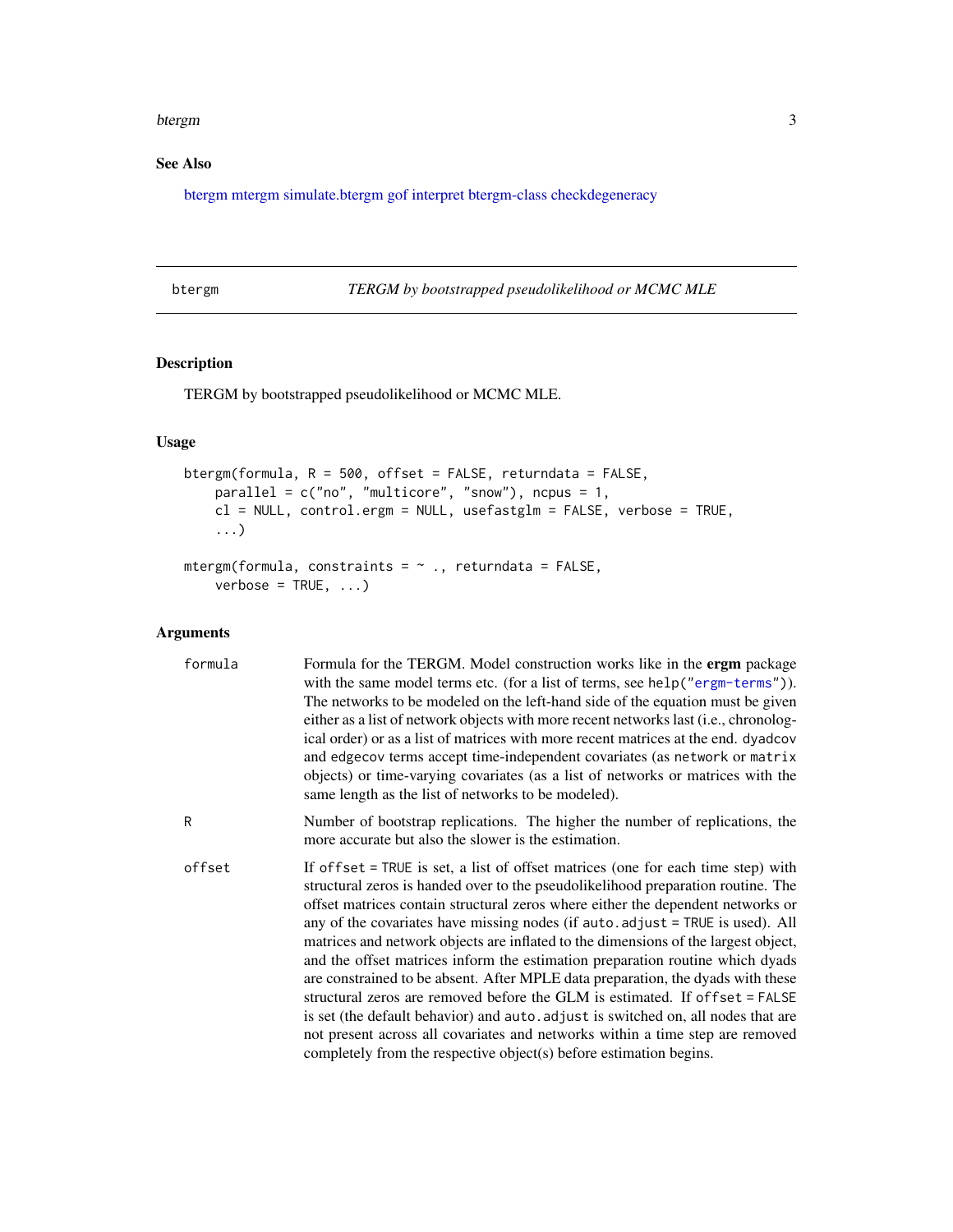<span id="page-3-0"></span>

| returndata   | Return the processed input data instead of estimating and returning the model?<br>In the btergm case, this will return a data frame with the dyads of the depen-<br>dent variable/network and the change statistics for all covariates. In the mtergm<br>case, this will return a list object with the blockdiagonal network object for the<br>dependent variable and blockdiagonal matrices for all dyadic covariates and the<br>offset matrix for the structural zeroes.                                                                                                                                                                                                                                                                                                                                                                                                                                                                                                                                                                       |
|--------------|--------------------------------------------------------------------------------------------------------------------------------------------------------------------------------------------------------------------------------------------------------------------------------------------------------------------------------------------------------------------------------------------------------------------------------------------------------------------------------------------------------------------------------------------------------------------------------------------------------------------------------------------------------------------------------------------------------------------------------------------------------------------------------------------------------------------------------------------------------------------------------------------------------------------------------------------------------------------------------------------------------------------------------------------------|
| parallel     | Use multiple cores in a computer or nodes in a cluster to speed up bootstrapping<br>computations. The default value "no" means parallel computing is switched<br>off. If "multicore" is used, the mclapply function from the <b>parallel</b> package<br>(formerly in the <b>multicore</b> package) is used for parallelization. This should run<br>on any kind of system except MS Windows because it is based on forking. It<br>is usually the fastest type of parallelization. If "snow" is used, the parLapply<br>function from the <b>parallel</b> package (formerly in the <b>snow</b> package) is used for<br>parallelization. This should run on any kind of system including cluster systems<br>and including MS Windows. It is slightly slower than the former alternative<br>if the same number of cores is used. However, "snow" provides support for<br>MPI clusters with a large amount of cores, which multicore does not offer (see<br>also the c1 argument). The backend for the bootstrapping procedure is the boot<br>package. |
| ncpus        | The number of CPU cores used for parallel computing (only if parallel is acti-<br>vated). If the number of cores should be detected automatically on the machine<br>where the code is executed, one can set ncpus = detectCores() after loading<br>the parallel package. On some HPC clusters, the number of available cores is<br>saved as an environment variable; for example, if MOAB is used, the number of<br>available cores can sometimes be accessed using Sys.getenv("MOAB_PROCCOUNT"),<br>depending on the implementation.                                                                                                                                                                                                                                                                                                                                                                                                                                                                                                            |
| cl           | An optional <b>parallel</b> or snow cluster for use if parallel = "snow". If not sup-<br>plied, a PSOCK cluster is created temporarily on the local machine.                                                                                                                                                                                                                                                                                                                                                                                                                                                                                                                                                                                                                                                                                                                                                                                                                                                                                     |
| constraints  | Constraints of the ERGM. See ergm for details.                                                                                                                                                                                                                                                                                                                                                                                                                                                                                                                                                                                                                                                                                                                                                                                                                                                                                                                                                                                                   |
| control.ergm | ergm controls for ergmMPLE calls. See control. ergm for details.                                                                                                                                                                                                                                                                                                                                                                                                                                                                                                                                                                                                                                                                                                                                                                                                                                                                                                                                                                                 |
| usefastglm   | Controls whether to use the fastglm estimation routine from the fastglm pack-<br>age with method = 3. Defaults to FALSE (and then uses speedglm. wfit instead).                                                                                                                                                                                                                                                                                                                                                                                                                                                                                                                                                                                                                                                                                                                                                                                                                                                                                  |
| verbose      | Print details about data preprocessing and estimation settings.                                                                                                                                                                                                                                                                                                                                                                                                                                                                                                                                                                                                                                                                                                                                                                                                                                                                                                                                                                                  |
| .            | Further arguments to be handed over to subroutines. For example, one can spec-<br>ify arguments for the ergm function (in the case of an mtergm call) or the boot<br>function (in the case of a btergm call).                                                                                                                                                                                                                                                                                                                                                                                                                                                                                                                                                                                                                                                                                                                                                                                                                                    |

#### Details

The btergm function computes temporal exponential random graph models (TERGM) by bootstrapped pseudolikelihood, as described in Desmarais and Cranmer (2012).

The mtergm function computes TERGMs by MCMC MLE (or MPLE with uncorrected standard errors) via blockdiagonal matrices and structural zeros. The btergm function is faster than the mtergm function.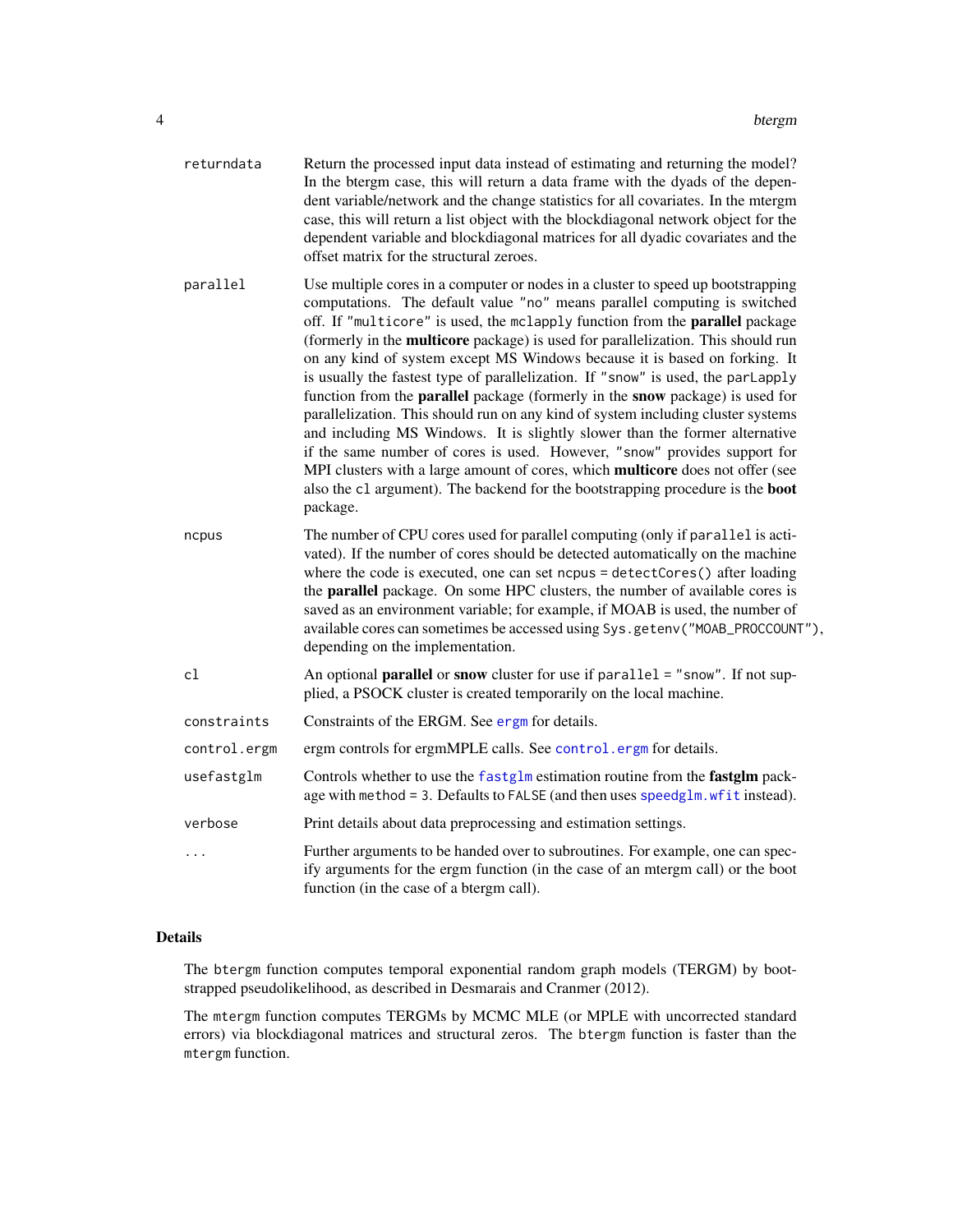#### <span id="page-4-0"></span>btergm 55 to 55 million with the contract of the contract of the contract of the contract of the contract of the contract of the contract of the contract of the contract of the contract of the contract of the contract of t

#### References

Cranmer, Skyler J., Tobias Heinrich and Bruce A. Desmarais (2014): Reciprocity and the Structural Determinants of the International Sanctions Network. *Social Networks* 36(1): 5–22. [http://dx.](http://dx.doi.org/10.1016/j.socnet.2013.01.001) [doi.org/10.1016/j.socnet.2013.01.001](http://dx.doi.org/10.1016/j.socnet.2013.01.001).

Desmarais, Bruce A. and Skyler J. Cranmer (2012): Statistical Mechanics of Networks: Estimation and Uncertainty. *Physica A* 391: 1865–1876. [http://dx.doi.org/10.1016/j.physa.2011.10.](http://dx.doi.org/10.1016/j.physa.2011.10.018) [018](http://dx.doi.org/10.1016/j.physa.2011.10.018).

Desmarais, Bruce A. and Skyler J. Cranmer (2010): Consistent Confidence Intervals for Maximum Pseudolikelihood Estimators. *Neural Information Processing Systems 2010 Workshop on Computational Social Science and the Wisdom of Crowds*.

Leifeld, Philip, Skyler J. Cranmer and Bruce A. Desmarais (2017): Temporal Exponential Random Graph Models with btergm: Estimation and Bootstrap Confidence Intervals. *Journal of Statistical Software* 83(6): 1-36. <http://dx.doi.org/10.18637/jss.v083.i06>.

#### See Also

[btergm-package](#page-1-1) [simulate.btergm](#page-37-1) [gofmethods](#page-13-1) [knecht](#page-0-0) [btergm-class](#page-7-1) [checkdegeneracy](#page-10-1)

#### Examples

```
# A simple toy example:
library("network")
set.seed(5)
networks <- list()
for(i in 1:10) { # create 10 random networks with 10 actors
 \text{mat} < - matrix(rbinom(100, 1, .25), nrow = 10, ncol = 10)
 diag(mat) <- 0 + loops are excluded
 nw <- network(mat) # create network object
 networks[[i]] <- nw # add network to the list
}
covariates <- list()
for (i in 1:10) { \# create 10 matrices as covariate
 mat \le matrix(rnorm(100), nrow = 10, ncol = 10)
 covariates[[i]] \leftarrow mat # add matrix to the list
}
fit \le btergm(networks \sim edges + istar(2) +
   edgecov(covariates), R = 100)
summary(fit) # show estimation results
## Not run:
# The same example using MCMC MLE:
fit2 <- mtergm(networks \sim edges + istar(2) +
   edgecov(covariates))
```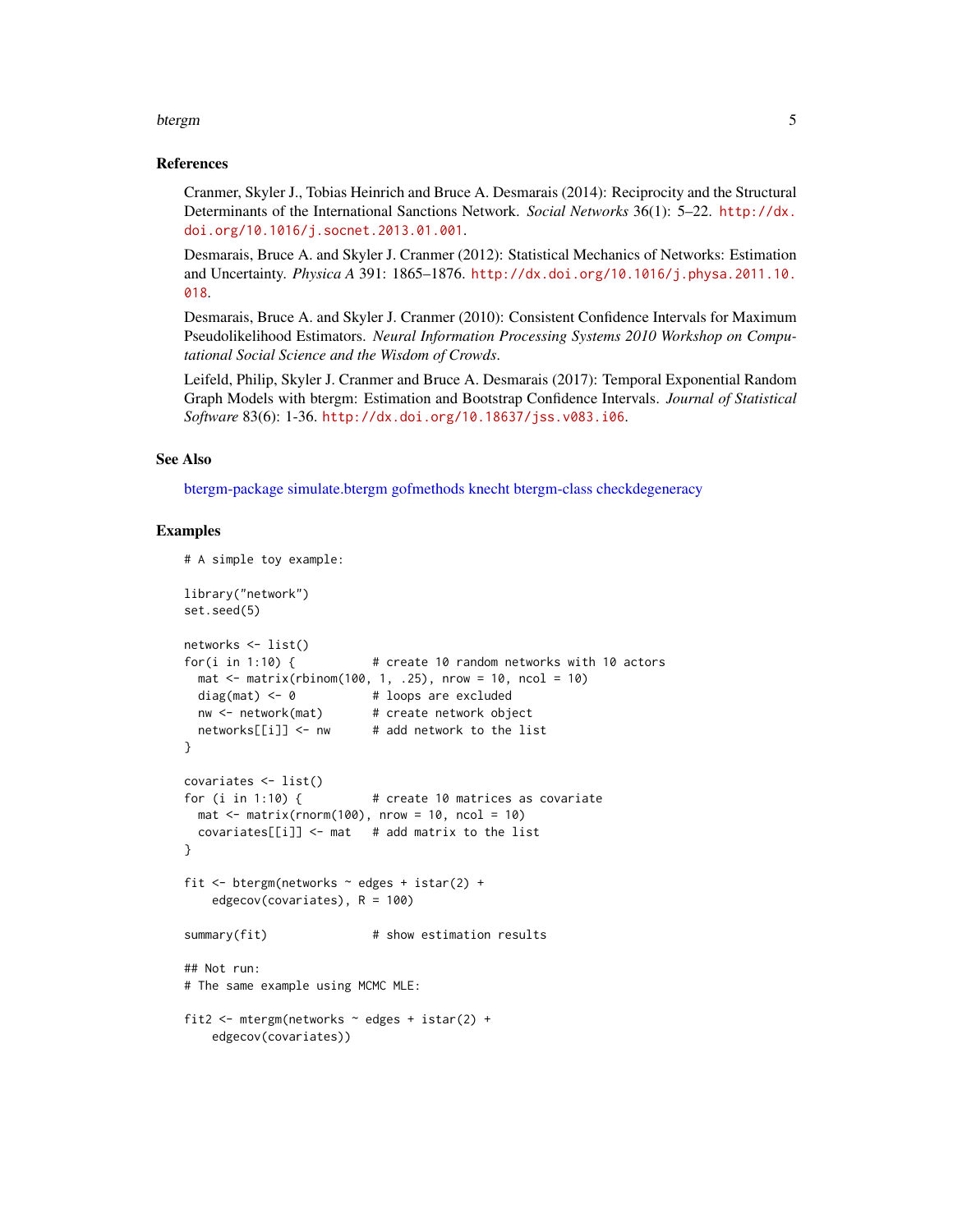```
summary(fit2)
## End(Not run)
# For examples with real data, see help("knecht") or help("alliances").
# Examples for parallel processing:
# Some preliminaries:
# - "Forking" means running the code on multiple cores in the same
# computer. It's fast but consumes a lot of memory because all
# objects are copied for each node. It's also restricted to
# cores within a physical computer, i.e. no distribution over a
# network or cluster. Forking does not work on Windows systems.
# - "MPI" is a protocol for distributing computations over many
# cores, often across multiple physical computers/nodes. MPI
# is fast and can distribute the work across hundreds of nodes
# (but remember that R can handle a maximum of 128 connections,
# which includes file access and parallel connections). However,
# it requires that the Rmpi package is installed and that an MPI
# server is running (e.g., OpenMPI).
# - "PSOCK" is a TCP-based protocol. It can also distribute the
# work to many cores across nodes (like MPI). The advantage of
# PSOCK is that it can as well make use of multiple nodes within
# the same node or desktop computer (as with forking) but without
# consuming too much additional memory. However, the drawback is
# that it is not as fast as MPI or forking.
# The following code provides examples for these three scenarios.
# btergm works with clusters via the parallel package. That is, the
# user can create a cluster object (of type "PSOCK", "MPI", or
# "FORK") and supply it to the 'cl' argument of the 'btergm'
# function. If no cluster object is provided, btergm will try to
# create a temporary PSOCK cluster (if parallel = "snow") or it
# will use forking (if parallel = "multicore").
## Not run:
# To use a PSOCK cluster without providing an explicit cluster
# object:
require("parallel")
fit <- btergm(networks ~ edges + istar(2) + edgecov(covariates),
    R = 100, parallel = "snow", ncpus = 25)
# Equivalently, a PSOCK cluster can be provided as follows:
require("parallel")
cores < - 25cl <- makeCluster(cores, type = "PSOCK")
fit \leq btergm(networks \sim edges + istar(2) + edgecov(covariates),
    R = 100, parallel = "snow", ncpus = cores, cl = cl)
stopCluster(cl)
```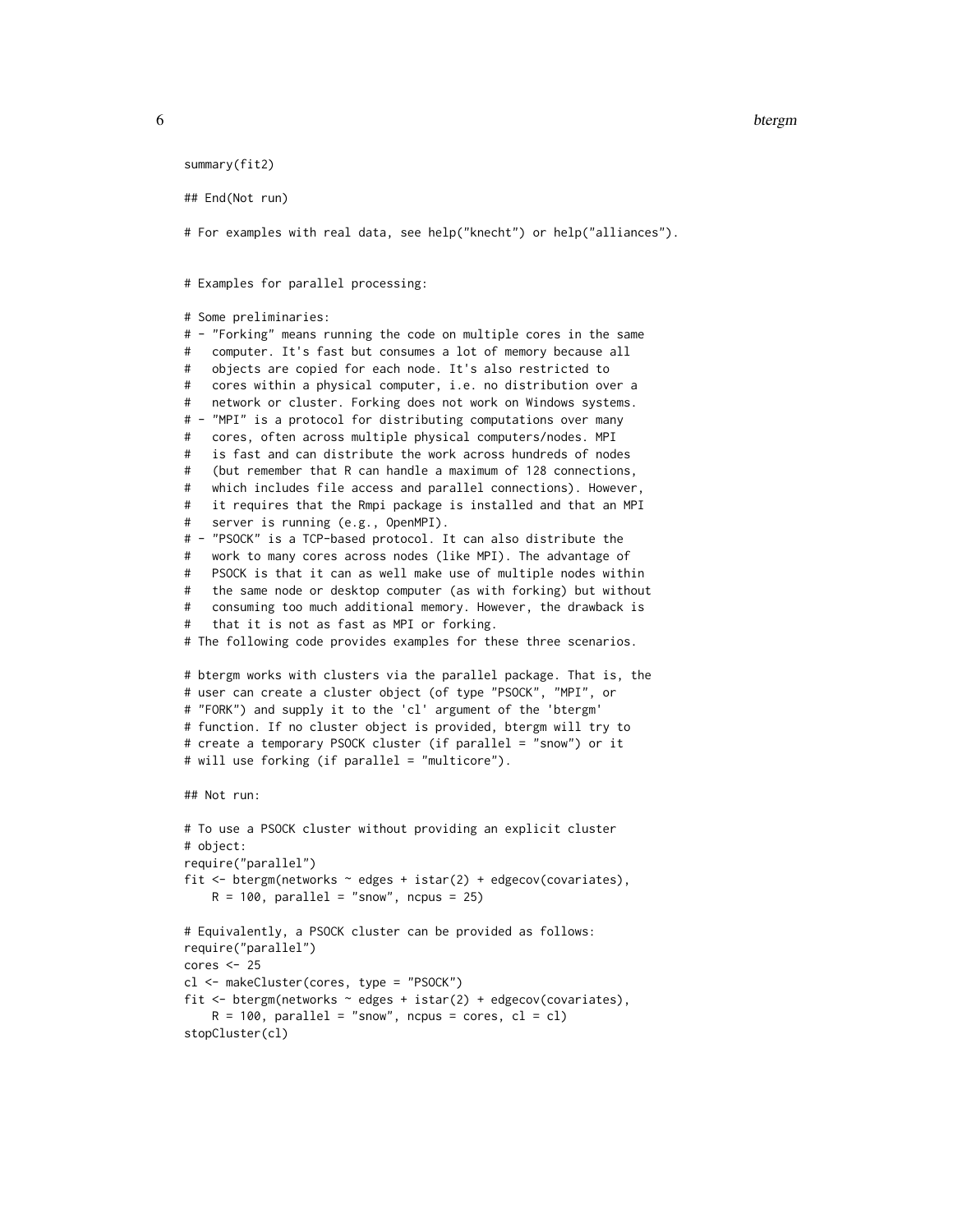#### btergm  $\sim$  7 and 2008  $\sim$  7 and 2008  $\sim$  7 and 2008  $\sim$  7 and 2008  $\sim$  7 and 2008  $\sim$  7 and 2008  $\sim$  7 and 2008  $\sim$  7 and 2008  $\sim$  7 and 2008  $\sim$  7 and 2008  $\sim$  7 and 2008  $\sim$  7 and 2008  $\sim$  7 and 2008  $\sim$  7

```
# Forking (without supplying a cluster object) can be used as
# follows.
require("parallel")
cores <- 25
fit <- btergm(networks ~ edges + istar(2) + edgecov(covariates),
    R = 100, parallel = "multicore", ncpus = cores)
stopCluster(cl)
# Forking (by providing a cluster object) works as follows:
require("parallel")
cores <- 25
cl <- makeCluster(cores, type = "FORK")
fit \le btergm(networks \sim edges + istar(2) + edgecov(covariates),
    R = 100, parallel = "snow", ncpus = cores, cl = cl)
stopCluster(cl)
# To use MPI, a cluster object MUST be created beforehand. In
# this example, a MOAB HPC server is used. It stores the number of
# available cores as a system option:
require("parallel")
cores <- as.numeric(Sys.getenv("MOAB_PROCCOUNT"))
cl <- makeCluster(cores, type = "MPI")
fit <- btergm(networks ~ edges + istar(2) + edgecov(covariates),
    R = 100, parallel = "snow", ncpus = cores, cl = cl)
stopCluster(cl)
# In the following example, the Rmpi package is used to create a
# cluster. This may not work on all systems; consult your local
# support staff or the help files on your HPC server to find out how
# to create a cluster object on your system.
# snow/Rmpi start-up
if (!is.loaded("mpi_initialize")) {
    library("Rmpi")
}
library(snow);
mpirank <- mpi.comm.rank (0)
if (mpirank == 0) {
   invisible(makeMPIcluster())
} else {
  sink (file="/dev/null")
  invisible(slaveLoop (makeMPImaster()))
  mpi.finalize()
  q()
}
# End snow/Rmpi start-up
cl <- getMPIcluster()
fit <- btergm(networks ~ edges + istar(2) + edgecov(covariates),
    R = 100, parallel = "snow", ncpus = 25, cl = cl)
```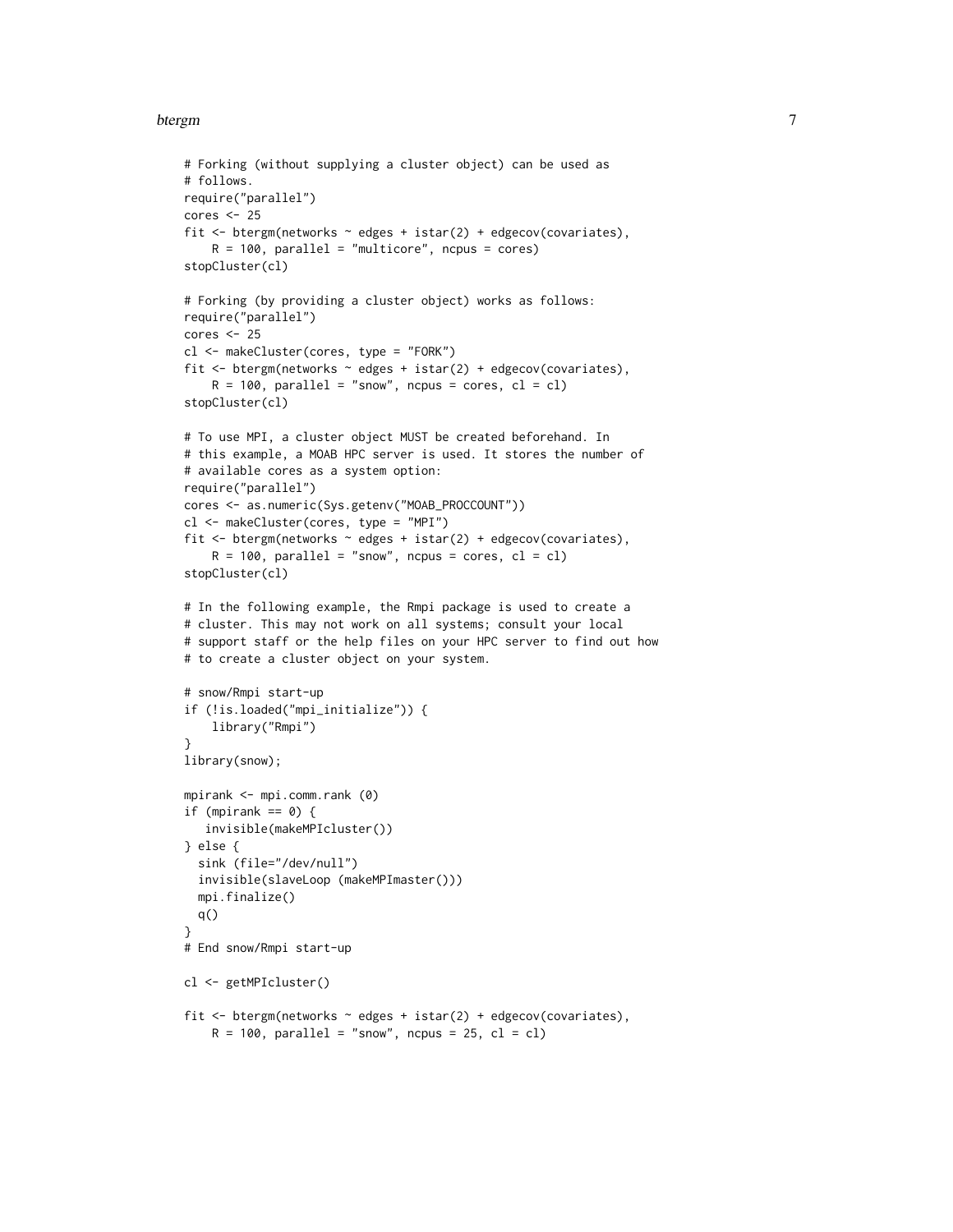<span id="page-7-0"></span>## End(Not run)

<span id="page-7-1"></span>btergm-class *Classes* "btergm" *and* "mtergm"

#### <span id="page-7-2"></span>**Description**

btergm objects result from the estimation of a bootstrapped TERGM via the btergm function in the xergm package. btergm objects contain the coefficients, the bootstrapping samples of the coefficients, the number of replications, the number of observations, the number of time steps, the original formula, and the response, effects and weights objects that were fed into the glm call for estimating the model. mtergm objects result from MCMC-MLE-based estimation of a TERGM via the mtergm function. They contain the coefficients, standard errors, and p-values, among other details.

#### Usage

```
## S4 method for signature 'btergm'
summary(object, level = 0.95, type = "perc",
    invlogit = FALSE, ...)## S4 method for signature 'mtergm'
summary(object, ...)
## S4 method for signature 'btergm'
show(object)
## S4 method for signature 'mtergm'
show(object)
## S4 method for signature 'btergm'
nobs(object)
## S4 method for signature 'mtergm'
nobs(object)
## S4 method for signature 'btergm'
coef(object, invlogit = FALSE, ...)## S4 method for signature 'mtergm'
coef(object, invlogit = FALSE, ...)## S4 method for signature 'btergm'
confint(object, parm, level = 0.95, type = "perc",invlogit = FALSE, ...
```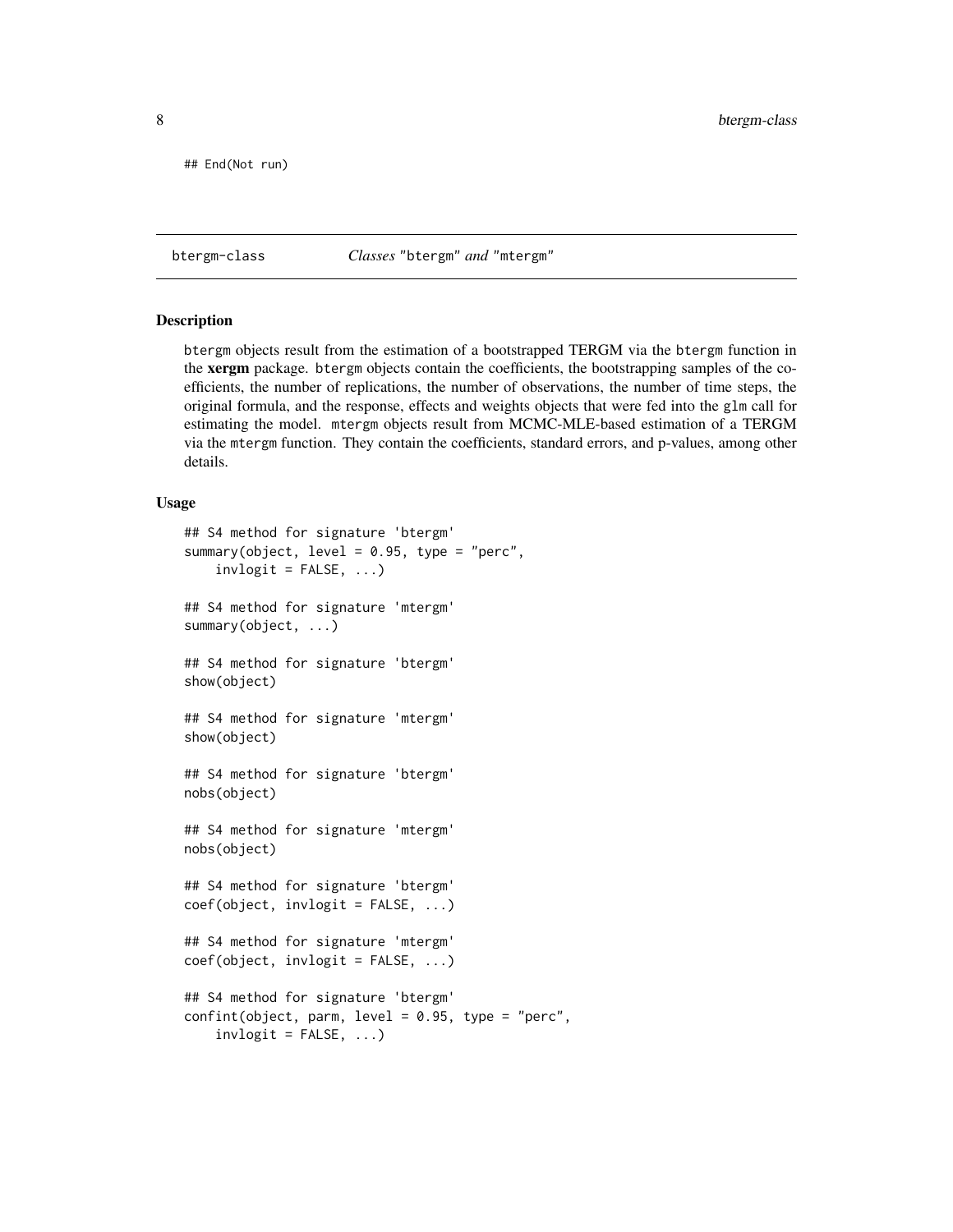#### <span id="page-8-0"></span>btergm-class 9

btergm.se(object, print = FALSE) timesteps.btergm(object)

timesteps.mtergm(object)

#### Arguments

| object   | A btergm object.                                                                                                                                                                                                                                                                                                                                                     |
|----------|----------------------------------------------------------------------------------------------------------------------------------------------------------------------------------------------------------------------------------------------------------------------------------------------------------------------------------------------------------------------|
| level    | The significance level for computation of the confidence intervals. The default<br>is $\theta$ . 95 (that is, an alpha value of 0.05). Other common values include $\theta$ . 999,<br>$0.99, 0.9,$ and $0.5$ .                                                                                                                                                       |
| parm     | Parameters (specified by integer position or character string).                                                                                                                                                                                                                                                                                                      |
| type     | Type of confidence interval, e.g., basic bootstrap interval (type = "basic"),<br>percentile-based interval (type = "perc", which is the default option), or bias-<br>adjusted and accelerated confidence interval (type = "bca"). All options from<br>the type argument of the boot.ci function in the boot package can be used to<br>generate confidence intervals. |
| invlogit | Apply inverse logit transformation to the estimates and/or confidence intervals?<br>That is, $1 / (1 + \exp(-x))$ , where x is the respective value.                                                                                                                                                                                                                 |
| print    | Should the formatted coefficient table be printed to the R console along with sig-<br>nificance stars (print = TRUE), or should the plain coefficient matrix be returned<br>$(print = FALSE)?$                                                                                                                                                                       |
| $\cdots$ | Further arguments to be handed over to subroutines.                                                                                                                                                                                                                                                                                                                  |

#### Details

Various generic methods are available for btergm objects: The coef and show methods return the coefficients; the summary method gives a model summary. The nobs method returns the number of observations. The confint method returns confidence intervals from the bootstrap replications of btergm objects, and the user can specify the confidence level. The method returns a matrix with three columns: the estimate, the lower bound, and the upper bound of the confidence interval for each model term.

The btergm.se function computes standard errors and p values for btergm objects. It returns a matrix with four columns: the estimate, the standard error, the z value, and the p value for each model term. If the argument print = TRUE is used, the matrix is printed to the R console as a formatted coefficient matrix with significance stars instead. Note that confidence intervals are the preferred way of interpretation for bootstrapped TERGMs; standard errors are only accurate if the bootstrapped data are normally distributed, which is not always the case. Various methods for checking for normality for each model term are available, for example quantile-quantile plots (e.g., qqnorm(x@boot\$t[,1]) for the first model term in the btergm object called x).

The timesteps.btergm function extracts the number of time steps from a btergm object. The number of time steps is the number of networks being modeled on the left-hand side of the model formula.

Some of these functions or methods are also available for mtergm objects.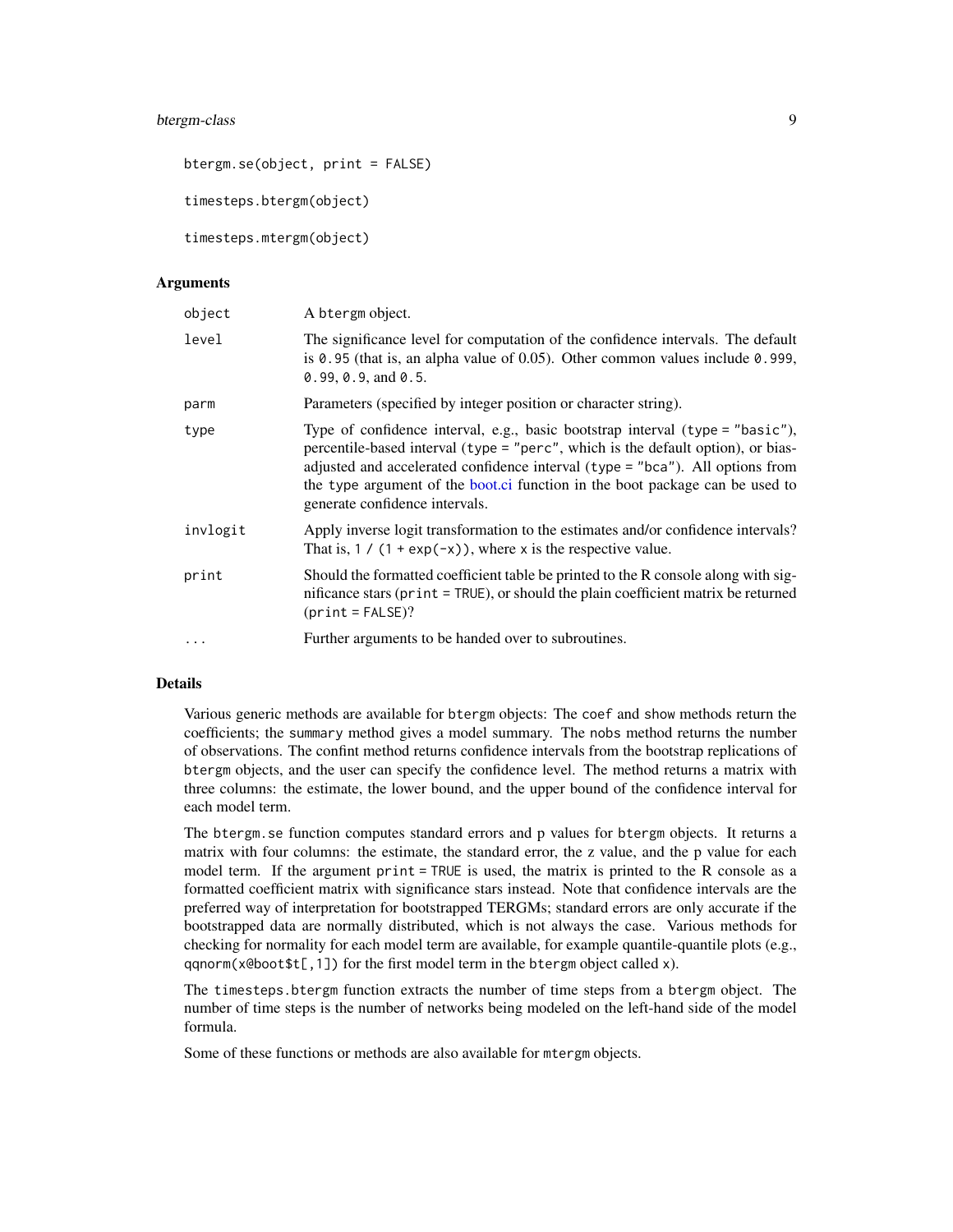#### <span id="page-9-0"></span>**Slots**

- coef: Object of class "numeric". The coefficients.
- bootsamp: Object of class "matrix". The bootstrapping sample.
- R: Object of class "numeric". Number of replications.
- nobs: Object of class "numeric". Number of observations.
- time.steps: Object of class "numeric". Number of time steps.
- formula: Object of class "formula". The original model formula (without indices for the time steps).
- response: Object of class "integer". The response variable.
- effects: Object of class "data.frame". The effects that went into the glm call.
- weights: Object of class "integer". The weights of the observations.
- auto.adjust: Object of class "logical". Indicates whether automatic adjustment of dimensions was done before estimation.
- offset: Object of class "logical". Indicates whether an offset matrix with structural zeros was used.
- directed: Object of class "logical". Are the dependent networks directed?

bipartite: Object of class "logical". Are the dependent networks bipartite?

se Standard errors.

pval p-values.

estimate Estimate: either MCMC MLE or MPLE.

loglik The log likelihood.

aic Akaike's Information Criterion (AIC).

bic The Bayesian Information Criterion (BIC).

#### **References**

Cranmer, Skyler J., Tobias Heinrich and Bruce A. Desmarais (2014): Reciprocity and the Structural Determinants of the International Sanctions Network. *Social Networks* 36(1): 5–22. [http://dx.](http://dx.doi.org/10.1016/j.socnet.2013.01.001) [doi.org/10.1016/j.socnet.2013.01.001](http://dx.doi.org/10.1016/j.socnet.2013.01.001).

Desmarais, Bruce A. and Skyler J. Cranmer (2012): Statistical Mechanics of Networks: Estimation and Uncertainty. *Physica A* 391: 1865–1876. [http://dx.doi.org/10.1016/j.physa.2011.10.](http://dx.doi.org/10.1016/j.physa.2011.10.018) [018](http://dx.doi.org/10.1016/j.physa.2011.10.018).

Desmarais, Bruce A. and Skyler J. Cranmer (2010): Consistent Confidence Intervals for Maximum Pseudolikelihood Estimators. *Neural Information Processing Systems 2010 Workshop on Computational Social Science and the Wisdom of Crowds*.

Leifeld, Philip, Skyler J. Cranmer and Bruce A. Desmarais (2017): Temporal Exponential Random Graph Models with btergm: Estimation and Bootstrap Confidence Intervals. *Journal of Statistical Software* 83(6): 1-36. <http://dx.doi.org/10.18637/jss.v083.i06>.

#### See Also

[btergm-package](#page-1-1) [btergm](#page-2-1) [simulate.btergm](#page-37-1) [gofmethods](#page-13-1) [knecht](#page-0-0) [getformula](#page-13-2) [interpret](#page-29-1) [mtergm](#page-2-2)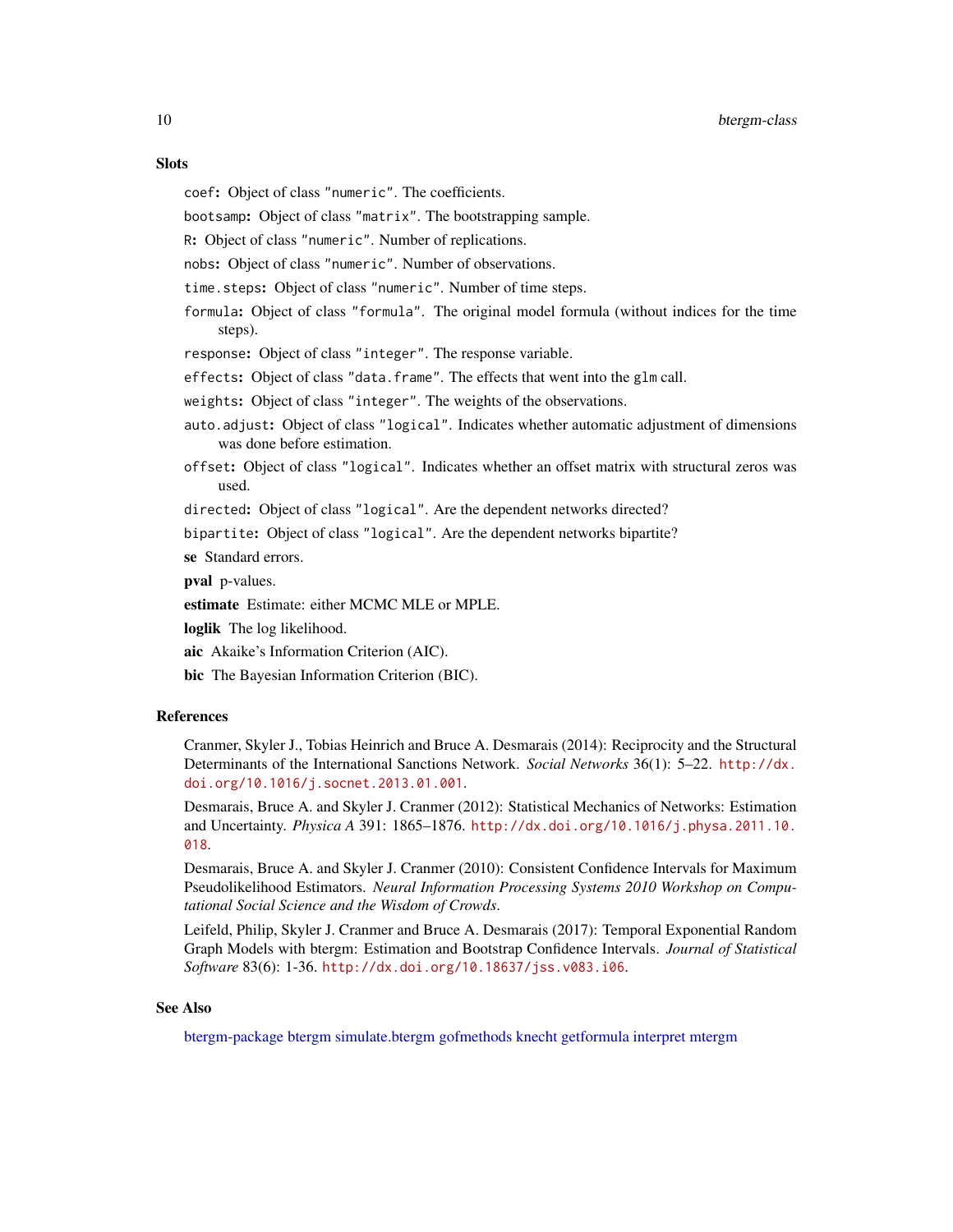<span id="page-10-1"></span><span id="page-10-0"></span>

#### Description

Assess degeneracy of btergm and mtergm models.

#### Usage

```
## S4 method for signature 'mtergm'
checkdegeneracy(object, ...)
## S4 method for signature 'btergm'
checkdegeneracy(object, nsim = 1000,
   MCMC.interval = 1000, MCMC.burnin = 10000, verbose = FALSE)
## S3 method for class 'degeneracy'
print(x, center = FALSE, t = 1:length(x$sim),terms = 1:length(x$target.stats[[1]]), ...)
## S3 method for class 'degeneracy'
plot(x, center = TRUE, t = 1:length(x$sim),terms = 1:length(x$target.stats[[1]]), vbar = TRUE,
   main = NULL, xlab = NULL, target.col = "red",
    target.lwd = 3, ...)
```
#### Arguments

| object        | A btergm or mtergm object, as estimated using the btergm or mtergm function.                                                                                                                                                                                                                                                                                                                                                                                                                                                                                                                           |
|---------------|--------------------------------------------------------------------------------------------------------------------------------------------------------------------------------------------------------------------------------------------------------------------------------------------------------------------------------------------------------------------------------------------------------------------------------------------------------------------------------------------------------------------------------------------------------------------------------------------------------|
| nsim          | The number of networks to be simulated at each time step. This number should<br>be sufficiently large for a meaningful comparison. If possible, much more than<br>1,000 simulations.                                                                                                                                                                                                                                                                                                                                                                                                                   |
| MCMC.burnin   | Internally, this package uses the simulation facilities of the <b>ergm</b> package to cre-<br>ate new networks against which to compare the original network(s) for goodness-<br>of-fit assessment. This argument sets the MCMC burnin to be passed over to the<br>simulation command. The default value is 10000. There is no general rule of<br>thumb on the selection of this parameter, but if the results look suspicious (e.g.,<br>when the model fit is perfect), increasing this value may be helpful.                                                                                         |
| MCMC.interval | Internally, this package uses the simulation facilities of the <b>ergm</b> package to cre-<br>ate new networks against which to compare the original network(s) for goodness-<br>of-fit assessment. This argument sets the MCMC interval to be passed over to<br>the simulation command. The default value is 1000, which means that every<br>1000th simulation outcome from the MCMC sequence is used. There is no<br>general rule of thumb on the selection of this parameter, but if the results look<br>suspicious (e.g., when the model fit is perfect), increasing this value may be<br>helpful. |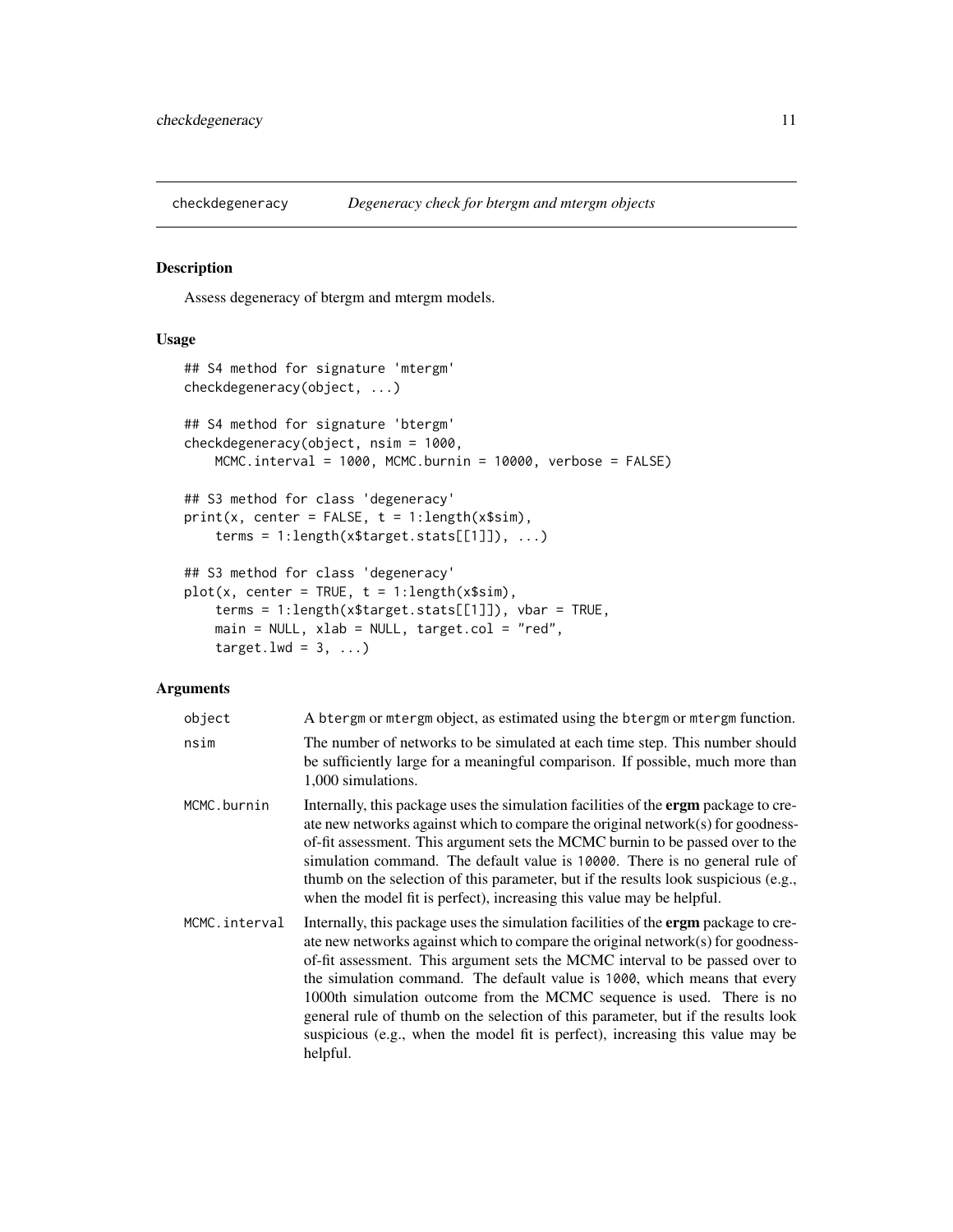<span id="page-11-0"></span>

| verbose    | Print details?                                                                                                                                                                                                                      |
|------------|-------------------------------------------------------------------------------------------------------------------------------------------------------------------------------------------------------------------------------------|
| X          | A degeneracy object created by the checkdegeneracy function.                                                                                                                                                                        |
| center     | If TRUE, print/plot the simulated minus the target statistics, with an expected<br>value of 0 in a non-degenerate model. If FALSE, print/plot the distribution of<br>simulated statistics and show the target statistic separately. |
| t          | Time indices to include, e.g., $t = 2:4$ for time steps 2 to 4.                                                                                                                                                                     |
| terms      | Indices of the model terms to include, e.g., $\text{terms} = 1:3$ includes the first three<br>statistics.                                                                                                                           |
| vbar       | Show vertical bar for target statistic in histogram.                                                                                                                                                                                |
| main       | Main title of the plot.                                                                                                                                                                                                             |
| xlab       | Label on the x-axis. Defaults to the name of the statistic.                                                                                                                                                                         |
| target.col | Color of the vertical bar for the target statistic. Defaults to red.                                                                                                                                                                |
| target.lwd | Line width of the vertical bar for the target statistic. Defaults to 3.                                                                                                                                                             |
| .          | Arbitrary further arguments.                                                                                                                                                                                                        |

#### Details

The methods for the generic degeneracy function implement a degeneracy check for btergm and mtergm objects. For btergm, this works by comparing the global statistics of simulated networks to those of the observed networks at each observed time step. If the global statistics differ significantly, this is indicated by small p-values. If there are many significant results, this indicates degeneracy. For mtergm, the mcmc.diagnostics function from the ergm package is used.

#### Author(s)

Philip Leifeld (<https://www.philipleifeld.com>)

#### References

Hanneke, Steve, Wenjie Fu and Eric P. Xing (2010): Discrete Temporal Models of Social Networks. *Electronic Journal of Statistics* 4: 585–605.

Leifeld, Philip, Skyler J. Cranmer and Bruce A. Desmarais (2017): Temporal Exponential Random Graph Models with btergm: Estimation and Bootstrap Confidence Intervals. *Journal of Statistical Software* 83(6): 1-36. <http://dx.doi.org/10.18637/jss.v083.i06>.

#### See Also

[btergm-package](#page-1-1) [btergm](#page-2-1) [gof](#page-13-1)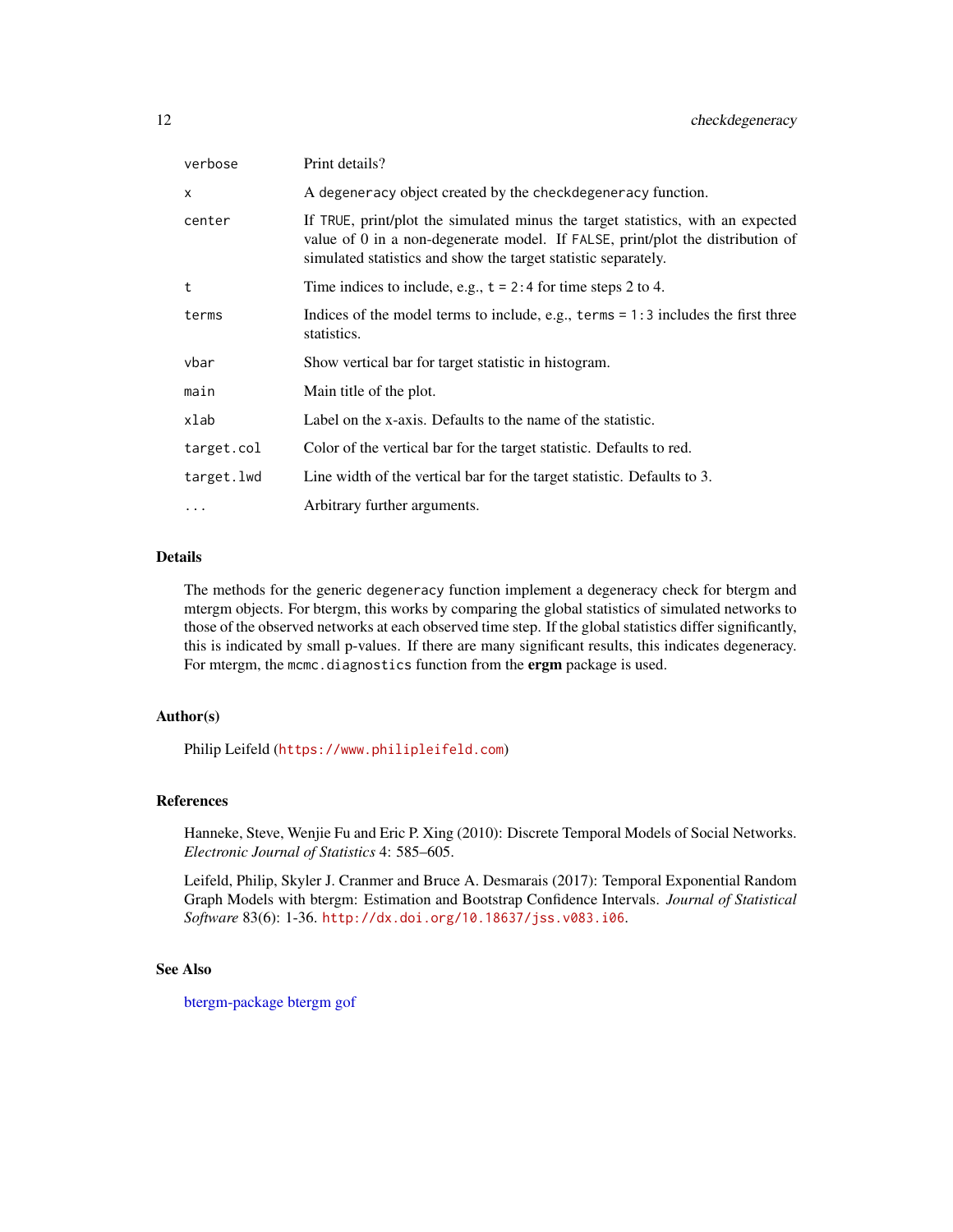<span id="page-12-1"></span><span id="page-12-0"></span>

#### **Description**

edgeprob is a convenience function that creates a data frame with all dyads in the ERGM or TERGM along with their edge probabilities and their predictor values (i.e., change statistics). This is useful for creating marginal effects plots or contrasting multiple groups of dyads. This function works faster than the [interpret](#page-29-1) function. See also the [interpret](#page-29-1) help page.

#### Usage

edgeprob(object, verbose = FALSE)

#### Arguments

| object  | An ergm, btergm, or mtergm object. |
|---------|------------------------------------|
| verbose | Print details?                     |

#### Value

The first variable in the resulting data frame contains the edge value (i.e., the dependent variable, which is usually binary). The next variables contain all the predictors from the ERGM or TERGM (i.e., the change statistics). The next five variables contain the indices of the sender (i), the receiver (j), the time step (t), the vertex id of i (i.name), and the vertex id of j (j.name). These five variables serve to identify the dyad. The last variable contains the computed edge probabilities.

#### Author(s)

Philip Leifeld

### References

Czarna, Anna Z., Philip Leifeld, Magdalena Smieja, Michael Dufner and Peter Salovey (2016): Do Narcissism and Emotional Intelligence Win Us Friends? Modeling Dynamics of Peer Popularity Using Inferential Network Analysis. *Personality and Social Psychology Bulletin* 42(11): 1588– 1599.

Desmarais, Bruce A. and Skyler J. Cranmer (2012): Micro-Level Interpretation of Exponential Random Graph Models with Application to Estuary Networks. *The Policy Studies Journal* 40(3): 402–434.

Leifeld, Philip, Skyler J. Cranmer and Bruce A. Desmarais (2017): Temporal Exponential Random Graph Models with btergm: Estimation and Bootstrap Confidence Intervals. *Journal of Statistical Software* 83(6): 1-36. <http://dx.doi.org/10.18637/jss.v083.i06>.

#### See Also

[interpret](#page-29-1) [btergm-package](#page-1-1) [btergm](#page-2-1)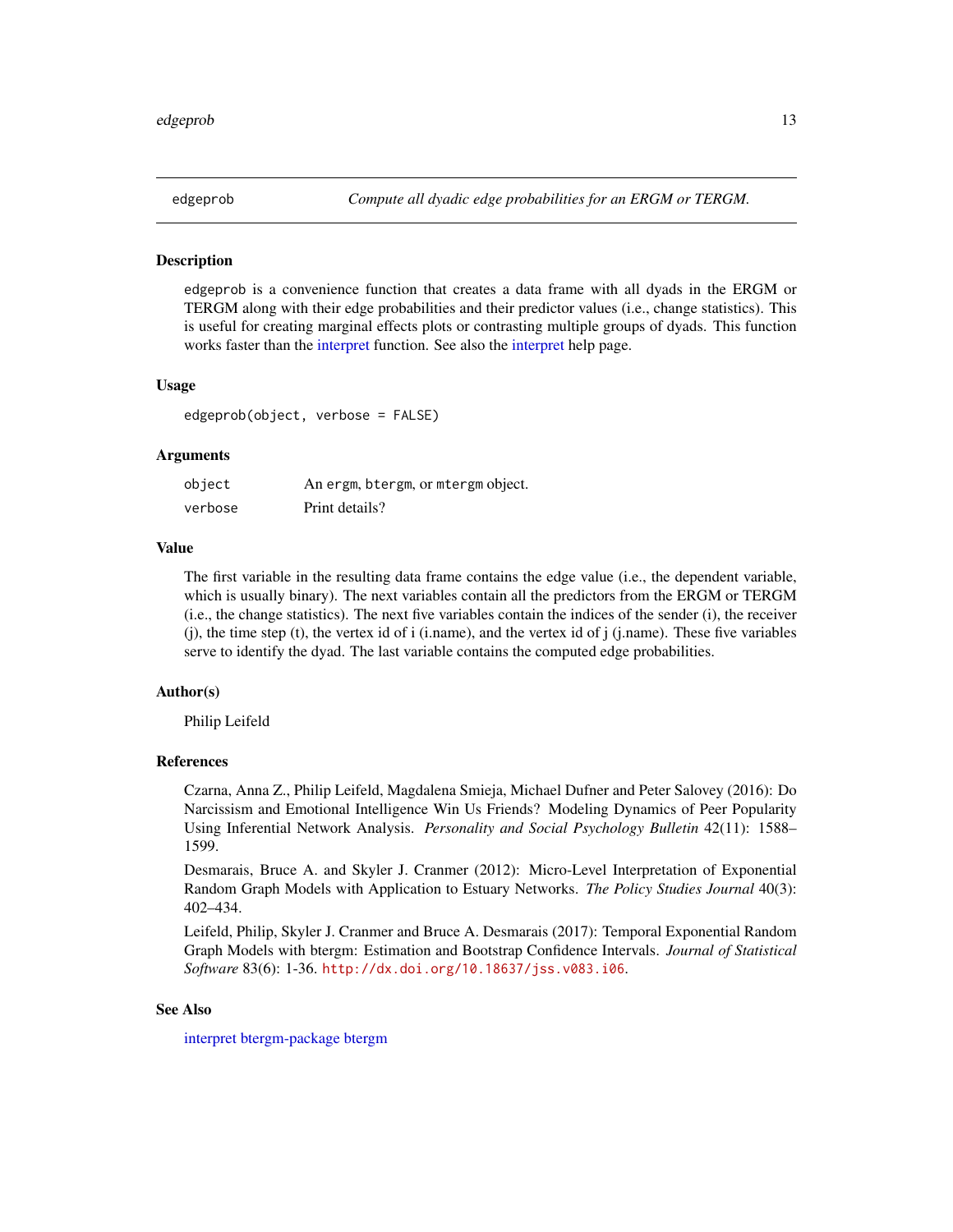<span id="page-13-2"></span><span id="page-13-0"></span>

#### Description

Extract the model formula from ergm or btergm objects.

#### Usage

```
## S4 method for signature 'ergm'
getformula(x)
## S4 method for signature 'btergm'
getformula(x)
```
## S4 method for signature 'mtergm' getformula(x)

#### Arguments

x A model object, for example a btergm or an ergm object.

#### Details

Extract the model formula from ergm or btergm objects.

#### See Also

[gofmethods](#page-13-1)

<span id="page-13-3"></span>

| gof-methods | Conduct Goodness-of-Fit Diagnostics on ERGMs, TERGMs, SAOMs, |
|-------------|--------------------------------------------------------------|
|             | and logit models                                             |

#### <span id="page-13-1"></span>Description

Assess goodness of fit of btergm and other network models.

#### Usage

```
## S4 method for signature 'btergm'
gof(object, target = NULL, formula = getformula(object),
   nsim = 100, MCMC.interval = 1000, MCMC.burnin = 10000,
   parallel = c("no", "multicore", "snow"), ncpus = 1, cl = NULL,statistics = c(dsp, esp, deg, ideg, geodesic, rocpr,
   walktrap.modularity), verbose = TRUE, ...)
```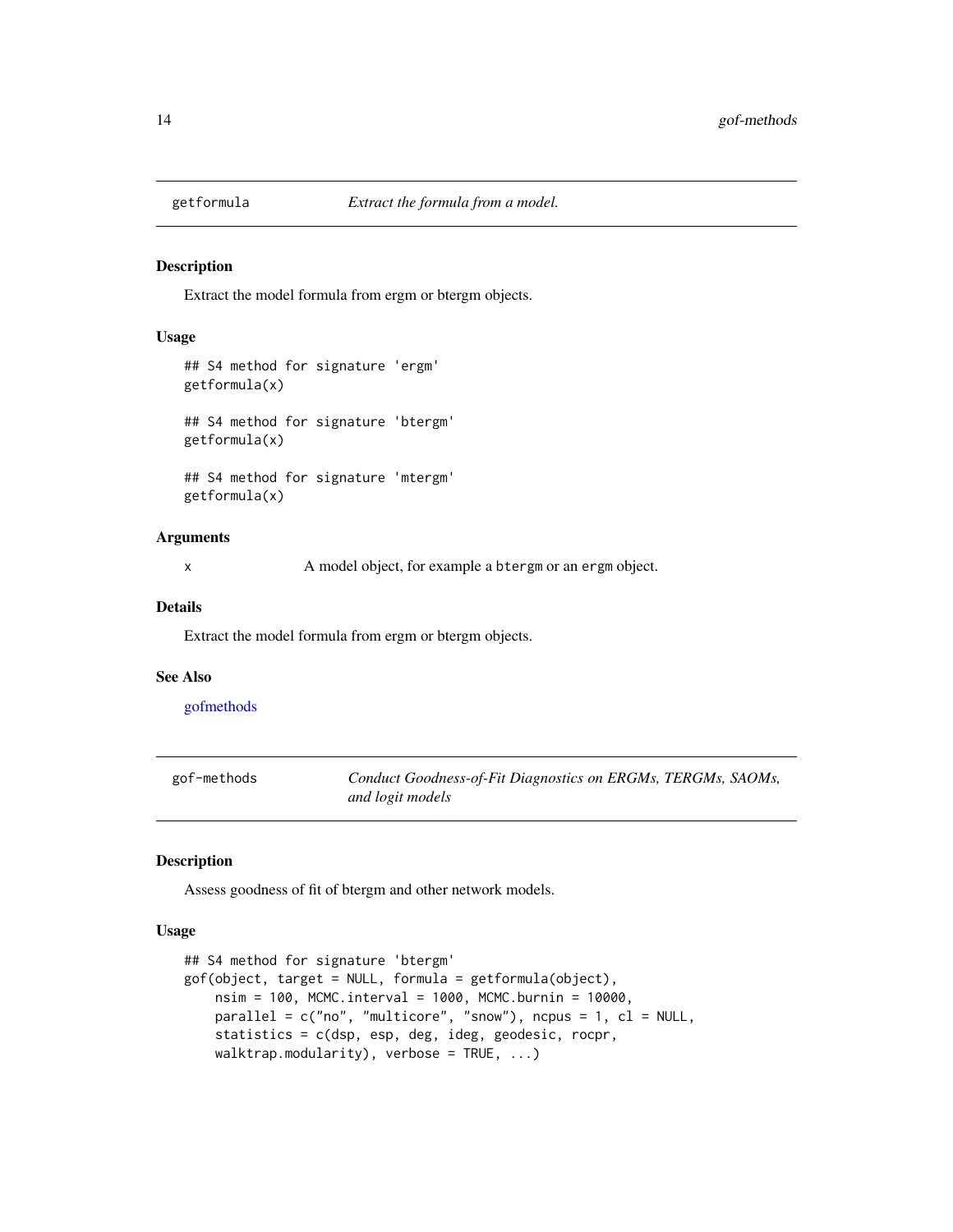```
## S4 method for signature 'mtergm'
gof(object, target = NULL, formula = getformula(object),nsim = 100, MCMC.interval = 1000, MCMC.burnin = 10000,
   parallel = c("no", "multicore", "snow"), ncpus = 1, cl = NULL,statistics = c(dsp, esp, deg, ideg, geodesic, rocpr,
   walktrap.modularity), verbose = TRUE, ...)
## S4 method for signature 'ergm'
gof(object, target = NULL, formula = getformula(object),
   nsim = 100, MCMC.interval = 1000, MCMC.burnin = 10000,
   parallel = c("no", "multicore", "snow"), ncpus = 1, cl = NULL,statistics = c(dsp, esp, deg, ideg, geodesic, rocpr,
   walktrap.modularity), verbose = TRUE, ...)
## S4 method for signature 'matrix'
gof(object, covariates, coef, target = NULL, nsim = 100,
   mcmc = FALSE, MCMC.interval = 1000, MCMC.burnin = 10000,
   parallel = c("no", "multicore", "snow"), ncpus = 1, cl = NULL,statistics = c(dsp, esp, deg, ideg, geodesic, rocpr,
   walktrap.modularity), verbose = TRUE, ...)
## S4 method for signature 'network'
gof(object, covariates, coef, target = NULL,
   nsim = 100, mcmc = FALSE, MCMC.interval = 1000,
   MCMC.burnin = 10000, parallel = c("no", "multicore", "snow"),ncpus = 1, cl = NULL, statistics = c(dsp, esp, deg, ideg,
    geodesic, rocpr, walktrap.modularity), verbose = TRUE, ...)
## S4 method for signature 'sienaFit'
gof(object, period = NULL, parallel = c("no","multicore", "snow"), nopus = 1, cl = NULL, structzero = 10,
    statistics = c(esp, deg, ideg, geodesic, rocpr, walktrap.modularity),
   groupName = object$f$groupNames[[1]], varName = NULL,
   outofsample = FALSE, sienaData = NULL, sienaEffects = NULL,
   nsim = NULL, verbose = TRUE, ...)
createGOF(simulations, target, statistics = c(dsp, esp, deg,
    ideg, geodesic, rocpr, walktrap.modularity), parallel = "no",
   ncpus = 1, cl = NULL, verbose = TRUE, ...)
```
#### Arguments

| c1         | An optional <b>parallel</b> or <b>snow</b> cluster for use if parallel = "snow". If not sup-<br>plied, a cluster on the local machine is created temporarily.      |
|------------|--------------------------------------------------------------------------------------------------------------------------------------------------------------------|
| coef       | A vector of coefficients.                                                                                                                                          |
| covariates | A list of matrices or network objects that serve as covariates for the dependent<br>network. The covariates in this list are automatically added to the formula as |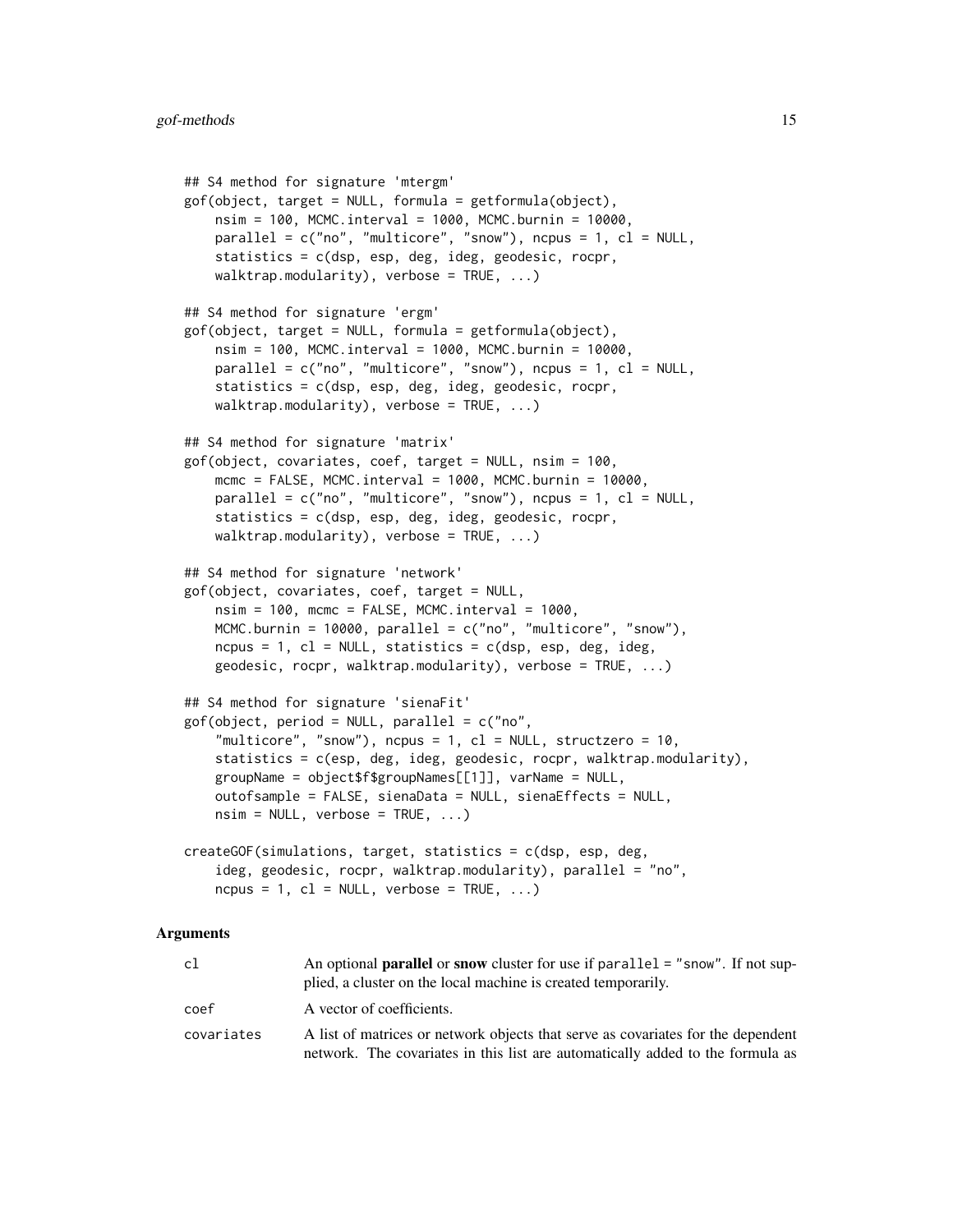edgecov terms.

| formula       | A model formula from which networks are simulated for comparison. By de-<br>fault, the formula from the btergm object x is used. It is possible to hand over<br>a formula with only a single response network and/or dyad or edge covariates<br>or with lists of response networks and/or covariates. It is also possible to use<br>indices like networks[[4]] or networks[3:5] inside the formula.                                                                                                                                                                                                                                                                                                                         |
|---------------|-----------------------------------------------------------------------------------------------------------------------------------------------------------------------------------------------------------------------------------------------------------------------------------------------------------------------------------------------------------------------------------------------------------------------------------------------------------------------------------------------------------------------------------------------------------------------------------------------------------------------------------------------------------------------------------------------------------------------------|
| groupName     | The group name used in the Siena model.                                                                                                                                                                                                                                                                                                                                                                                                                                                                                                                                                                                                                                                                                     |
| $m$ cmc       | Should statnet's MCMC methods be used for simulating new networks? If mcmc<br>= FALSE, new networks are simulated based on predicted tie probabilities of the<br>regression equation.                                                                                                                                                                                                                                                                                                                                                                                                                                                                                                                                       |
| MCMC.burnin   | Internally, this package uses the simulation facilities of the ergm package to cre-<br>ate new networks against which to compare the original network(s) for goodness-<br>of-fit assessment. This argument sets the MCMC burnin to be passed over to the<br>simulation command. The default value is 10000. There is no general rule of<br>thumb on the selection of this parameter, but if the results look suspicious (e.g.,<br>when the model fit is perfect), increasing this value may be helpful.                                                                                                                                                                                                                     |
| MCMC.interval | Internally, this package uses the simulation facilities of the ergm package to cre-<br>ate new networks against which to compare the original network(s) for goodness-<br>of-fit assessment. This argument sets the MCMC interval to be passed over to<br>the simulation command. The default value is 1000, which means that every<br>1000th simulation outcome from the MCMC sequence is used. There is no<br>general rule of thumb on the selection of this parameter, but if the results look<br>suspicious (e.g., when the model fit is perfect), increasing this value may be<br>helpful.                                                                                                                             |
| ncpus         | The number of CPU cores used for parallel GOF assessment (only if parallel<br>is activated). If the number of cores should be detected automatically on the ma-<br>chine where the code is executed, one can try the detectCores() function from<br>the parallel package. On some HPC clusters, the number of available cores is<br>saved as an environment variable; for example, if MOAB is used, the number of<br>available cores can sometimes be accessed using Sys.getenv("MOAB_PROCCOUNT"),<br>depending on the implementation. Note that the maximum number of connec-<br>tions in a single R session (i.e., to other cores or for opening files etc.) is 128,<br>so fewer than 128 cores should be used at a time. |
| nsim          | The number of networks to be simulated at each time step. Example: If there<br>are six time steps in the formula and $nsim = 100$ , a total of 600 new networks<br>is simulated. The comparison between simulated and observed networks is only<br>done within time steps. For example, the first 100 simulations are compared<br>with the first observed network, simulations 101-200 with the second observed<br>network etc.                                                                                                                                                                                                                                                                                             |
| object        | A btergm, ergm, or sienaFit object (for the btergm, ergm, and sienaFit<br>methods, respectively). Or a network object or matrix (for the network and<br>matrix methods, respectively).                                                                                                                                                                                                                                                                                                                                                                                                                                                                                                                                      |
| outofsample   | Should out-of-sample prediction be attempted? If so, some additional arguments<br>must be provided: sienaData, sienaEffects, and nsim. The sienaData ob-<br>ject must contain a base and a target network for out-of-sample prediction. The                                                                                                                                                                                                                                                                                                                                                                                                                                                                                 |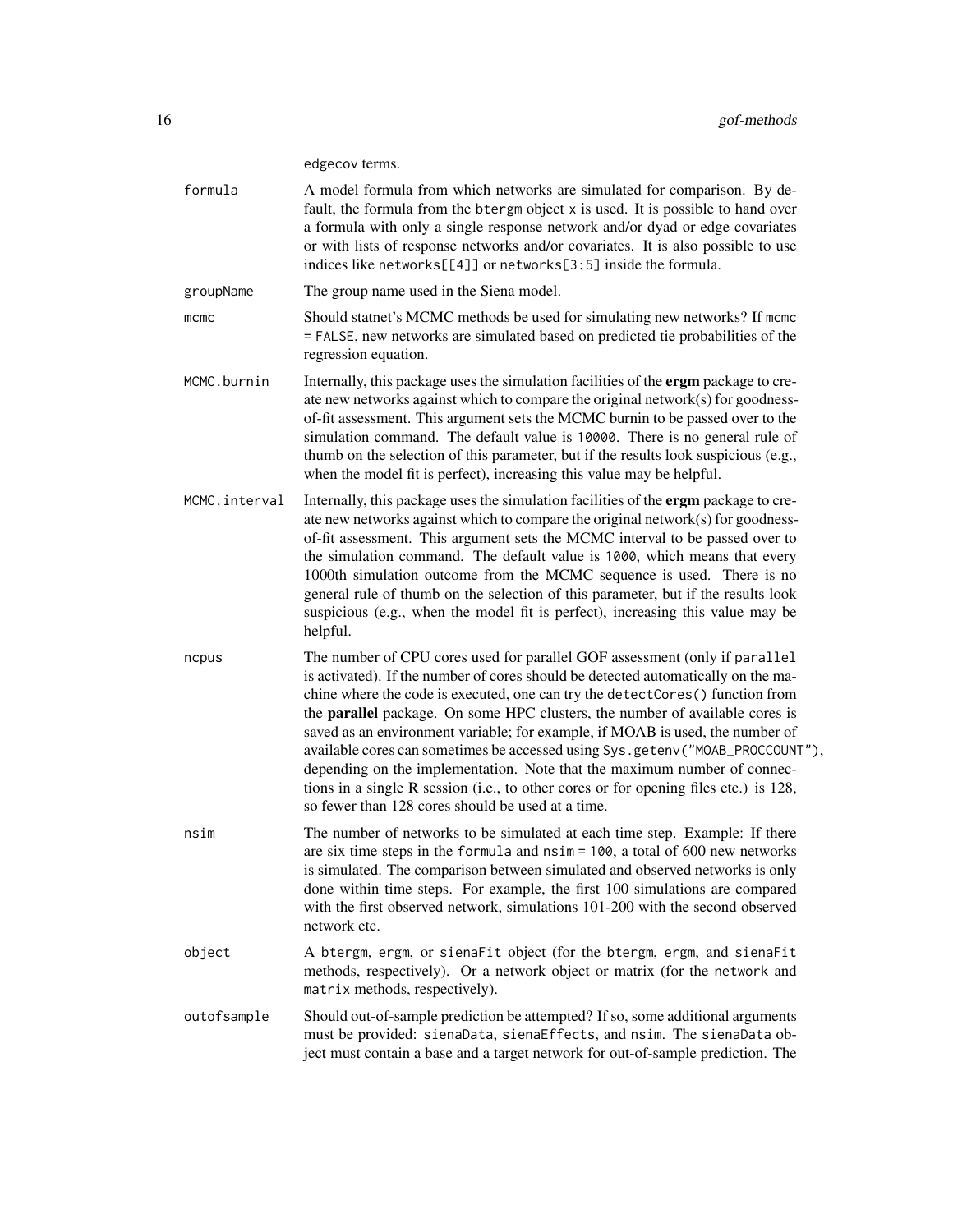sienaEffects must contain the effects to be used for the simulations. The estimates will be taken from the estimated object, and they will be injected into a new SAOM and fixed during the sampling procedure. nsim determines how many simulations are used for the out-of-sample comparison.

- <span id="page-16-0"></span>parallel Use multiple cores in a computer or nodes in a cluster to speed up the simulations. The default value "no" means parallel computing is switched off. If "multicore" is used (only available for sienaAlgorithm and sienaModel objects), the mclapply function from the **parallel** package (formerly in the **multi**core package) is used for parallelization. This should run on any kind of system except MS Windows because it is based on forking. It is usually the fastest type of parallelization. If "snow" is used, the parLapply function from the parallel package (formerly in the snow package) is used for parallelization. This should run on any kind of system including cluster systems and including MS Windows. It is slightly slower than the former alternative if the same number of cores is used. However, "snow" provides support for MPI clusters with a large amount of cores, which multicore does not offer (see also the cl argument). Note that "multicore" will only work if all cores are on the same node. For example, if there are three nodes with eight cores each, a maximum of eight CPUs can be used. Parallel computing is described in more detail on the help page of [btergm.](#page-2-1)
- period Which transition between time periods should be used for GOF assessment? By default, all transitions between all time periods are used. For example, if there are three consecutive networks, this will extract simulations from the transitions between 1 and 2 and between 2 and 3, respectively, and these simulations will be compared to the networks at time steps 2 and 3, respectively. The time period can be provided as a numeric, e.g., period  $=$  4 for extracting the simulations between time steps 4 and 5 ( $=$  the fourth transition) and predicting the fifth network. Values lower than 1 or larger than the number of consecutive networks minus 1 are therefore not permitted. This argument is only used if out-of-sample prediction is switched off.
- sienaData An object of the class siena, which is usually created using the sienaDataCreate function in the **RSiena** package. This argument is only used for out-of-sample prediction. The object must be based on a sienaDependent object that contains two networks: the base network from which to simulate forward, and the target network which you want to predict out-of-sample. The object can contain further objects for storing covariates etc. that are necessary for estimating new networks. The best practice is to create an object that is identical to the siena object used for estimating the model, except that it contains the base and the target network instead of the dependent variable/networks.
- sienaEffects An object of the class sienaEffects, which is usually created using the getEffects() and the includeEffects() functions in the RSiena package. The best practice is to provide a sienaEffects object that is identical to the object used to create the original model (that is, it should contain the same effects), except that it should be based on the siena object provided through the sienaData argument. In other words, the sienaEffects object should be based on the base and target network used for out-of-sample prediction, and it should contain the same effects as those used for the original estimation. This argument is used only for out-of-sample prediction.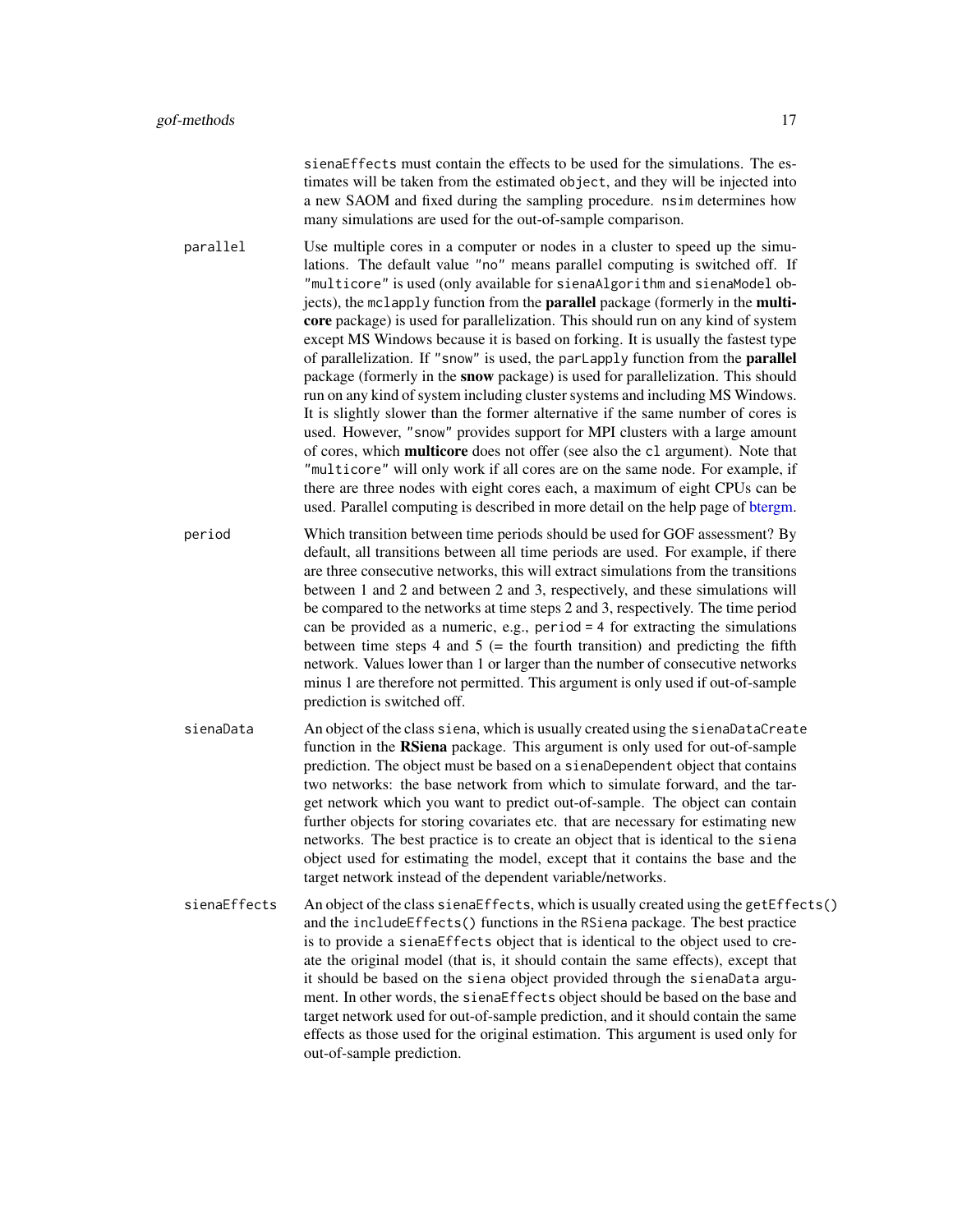<span id="page-17-0"></span>

| simulations | A list of network objects or sparse matrices (generated using the <b>Matrix</b> pack-<br>age) representing simulated networks.                                                                                                                                                                                                                                                                                                  |
|-------------|---------------------------------------------------------------------------------------------------------------------------------------------------------------------------------------------------------------------------------------------------------------------------------------------------------------------------------------------------------------------------------------------------------------------------------|
| statistics  | A list of functions used for comparison of observed and simulated networks.<br>Note that the list should contain the actual functions, not a character representa-<br>tion of them. See gof-statistics for details.                                                                                                                                                                                                             |
| target      | In the gof function: A network or list of networks to which the simulations are<br>compared. If left empty, the original networks from the btergm object x are<br>used as observed networks. In the createGOF function: a list of sparse matrices<br>(generated using the Matrix package) or a list of network objects (generated<br>using the network package). The simulations are compared against these target<br>networks. |
| structzero  | Which value was used for structural zeros (usually nodes that have dropped<br>out of the network or have not yet joined the network) in the dependent vari-<br>able/network? These nodes are removed from the observed network and the<br>simulations before comparison. Usually, the value 10 is used for structural ze-<br>ros in Siena.                                                                                      |
| varName     | The variable name that denotes the dependent networks in the Siena model.                                                                                                                                                                                                                                                                                                                                                       |
| verbose     | Print details?                                                                                                                                                                                                                                                                                                                                                                                                                  |
| $\cdots$    | Arbitrary further arguments to be passed on to the statistics. See also the help<br>page for the gof-statistics.                                                                                                                                                                                                                                                                                                                |

#### Details

The generic gof function provides goodness-of-fit measures and degeneracy checks for btergm, mtergm, ergm, sienaFit, and custom dyadic-independent models. The user can provide a list of network statistics for comparing simulated networks based on the estimated model with the observed network(s). See [gof-statistics.](#page-23-1) The objects created by these methods can be displayed using various plot and print methods (see [gof-plot\)](#page-19-1).

In-sample GOF assessment is the default, which means that the same time steps are used for creating simulations and for comparison with the observed network $(s)$ . It is possible to do out-of-sample prediction by specifying a (list of) target network(s) using the target argument. If a formula is provided, the simulations are based on the networks and covariates specified in the formula. This is helpful in situations where complex out-of-sample predictions have to be evaluated. A usage scenario could be to simulate from a network at time t (provided through the formula argument) and compare to an observed network at time  $t + 1$  (the target argument). This can be done, for example, to assess predictive performance between time steps of the original networks, or to check whether the model performs well with regard to a newly measured network given the old data from the previous time step.

Predictive fit can also be assessed for stochastic actor-oriented models (SAOM) as implemented in the RSiena package. After compiling the usual objects (model, data, effects), one of the time steps can be predicted based on the previous time step and the SAOM using the sienaFit method of the gof function. By default, however, within-sample fit is used for SAOMs, just like for (T)ERGMs.

The gof methods for networks and matrices serve to assess the goodness of fit of a dyadic-independence model. To do this, the method requires a vector of coefficients (one coefficient for the intercept or edges term and one coefficient for each covariate), a list of covariates (in matrix or network shape), and a dependent network or matrix. This is useful for assessing the goodness of fit of QAP-adjusted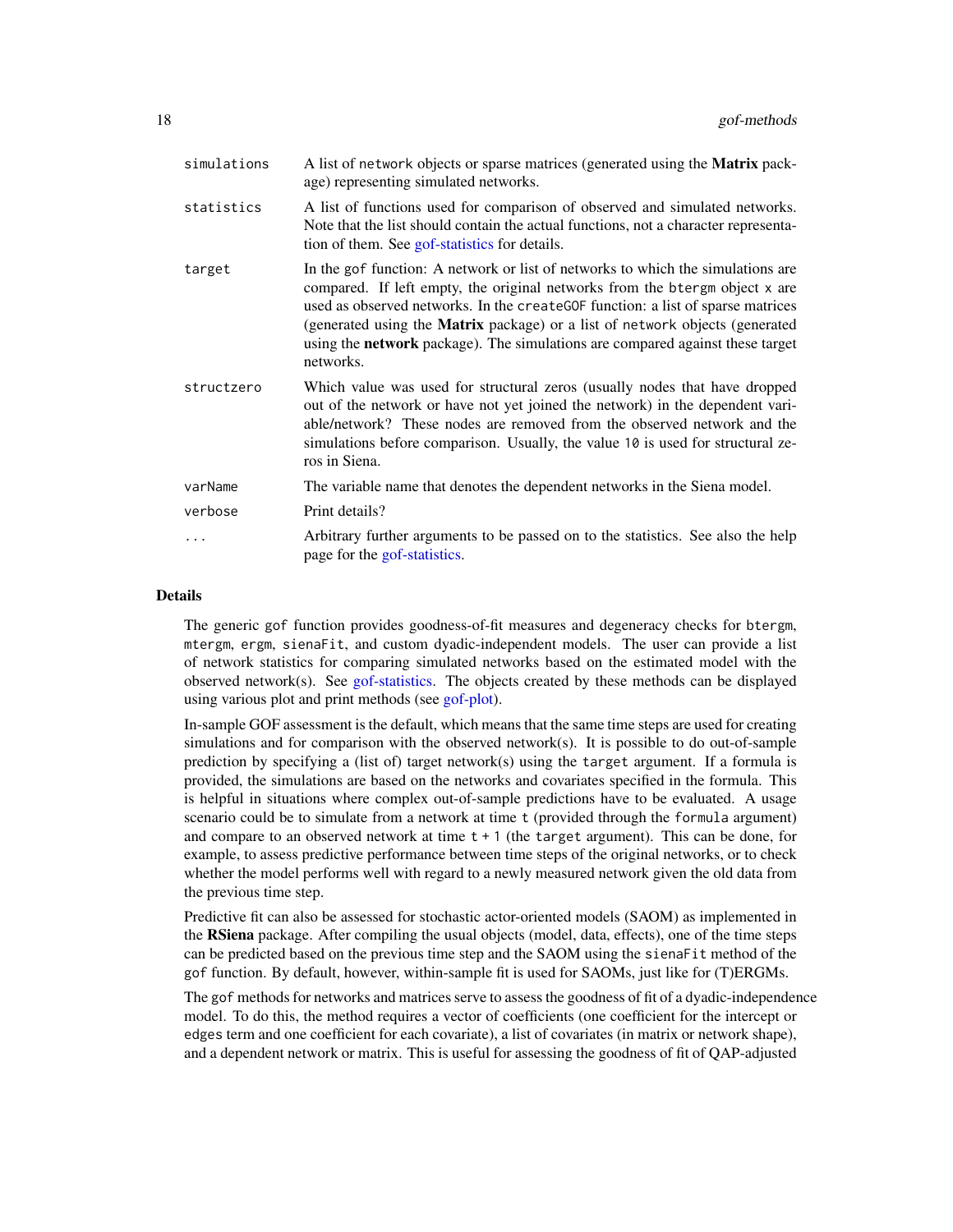#### <span id="page-18-0"></span>gof-methods 19

logistic regression models (as implemented in the netlogit function in the sna package) or other dyadic-independence models, such as models fitted using glm. Note that this method only works with cross-sectional models and does not accept lists of networks as input data.

The createGOF function is used internally by the gof function in order to create a gof object from a list of simulated networks and a list of target networks to compare against. It can also be used directly by the end user if the user wants to supply lists of simulated and target networks from other sources.

#### Author(s)

Philip Leifeld (<https://www.philipleifeld.com>)

#### References

Leifeld, Philip, Skyler J. Cranmer and Bruce A. Desmarais (2017): Temporal Exponential Random Graph Models with btergm: Estimation and Bootstrap Confidence Intervals. *Journal of Statistical Software* 83(6): 1-36. <http://dx.doi.org/10.18637/jss.v083.i06>.

Leifeld, Philip and Skyler J. Cranmer (2014): A Theoretical and Empirical Comparison of the Temporal Exponential Random Graph Model and the Stochastic Actor-Oriented Model. Paper presented at the 7th Political Networks Conference, McGill University, Montreal, Canada, May 30. <https://arxiv.org/abs/1506.06696>.

#### See Also

[btergm-package](#page-1-1) [btergm](#page-2-1) [simulate.btergm](#page-37-1) [simulate.ergm](#page-0-0) [gof](#page-13-1) [gof-statistics](#page-23-1) [gof-plot](#page-19-1)

#### Examples

```
## Not run:
# First, create data and fit a TERGM...
networks <- list()
for(i in 1:10){ # create 10 random networks with 10 actors
 mat \le matrix(rbinom(100, 1, .25), nrow = 10, ncol = 10)
 diag(mat) <- 0 + loops are excluded
 nw <- network(mat) # create network object
 networks[[i]] \leftarrow nw # add network to the list
}
covariates <- list()
for (i in 1:10) { \# create 10 matrices as covariate
 mat \le matrix(rnorm(100), nrow = 10, ncol = 10)
 covariates[[i]] <- mat # add matrix to the list
}
fit \leq btergm(networks \sim edges + istar(2) +
   edgecov(covariates), R = 100)
# Then assess the goodness of fit:
g <- gof(fit, statistics = c(triad.directed, esp, fastgreedy.modularity,
   rocpr), nsim = 50g
```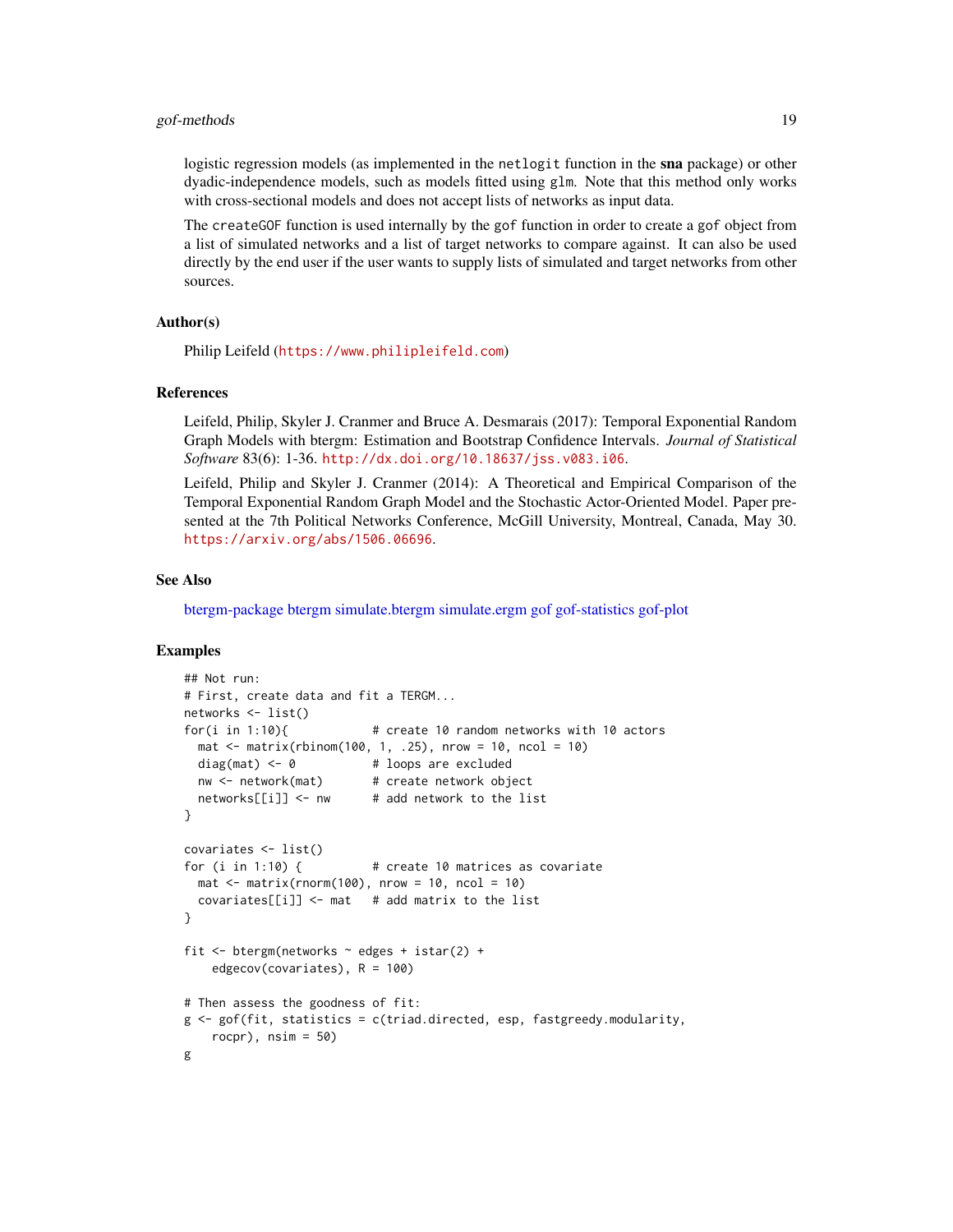```
plot(g) # see ?"gof-plot" for details
# createGOF can also be used with user-supplied simulations:
library("statnet")
data(florentine)
gest <- ergm(flomarriage ~ edges + absdiff("wealth"))
sim <- simulate(gest, nsim = 50)
g <- createGOF(sim, list(flomarriage), statistics = c(esp, ideg), roc = FALSE)
g
plot(g)
# The help page for the Knecht dataset (?knecht) contains another example.
## End(Not run)
```
<span id="page-19-1"></span>gof-plot *Plot and print methods for gof output.*

#### Description

Plot and print methods for goodness-of-fit output for network models.

#### Usage

```
## S3 method for class 'boxplot'
plot(x, relative = TRUE, transform = function(x) x,xlim = NULL, main = x$label, xlab = x$label, ylab = "Frequency",
   border = "darkgray", boxplot.lwd = 0.8, outline = FALSE,
   median = TRUE, median.col = "black", median.lty = "solid",
   median.lwd = 2, mean = TRUE, mean.col = "black",
   mean.lty = "dashed", mean.lwd = 1, ...)
## S3 method for class 'gof'
plot(x, mfrom = TRUE, ...)## S3 method for class 'pr'
plot(x, add = FALSE, main = x$label, avg = c("none","horizontal", "vertical", "threshold"), spread.estimate =
   c("boxplot", "stderror", "stddev"), lwd = 3, rgraph = FALSE,
   col = "#5886be", random.col = "#5886be44", pr.poly = 0, ...)
## S3 method for class 'roc'
plot(x, add = FALSE, main = x$label, avg = c("none","horizontal", "vertical", "threshold"), spread.estimate =
   c("boxplot", "stderror", "stddev"), lwd = 3, rgraph = FALSE,
   col = "#bd0017", random.col = "#bd001744", ...)
## S3 method for class 'rocpr'
```
<span id="page-19-0"></span>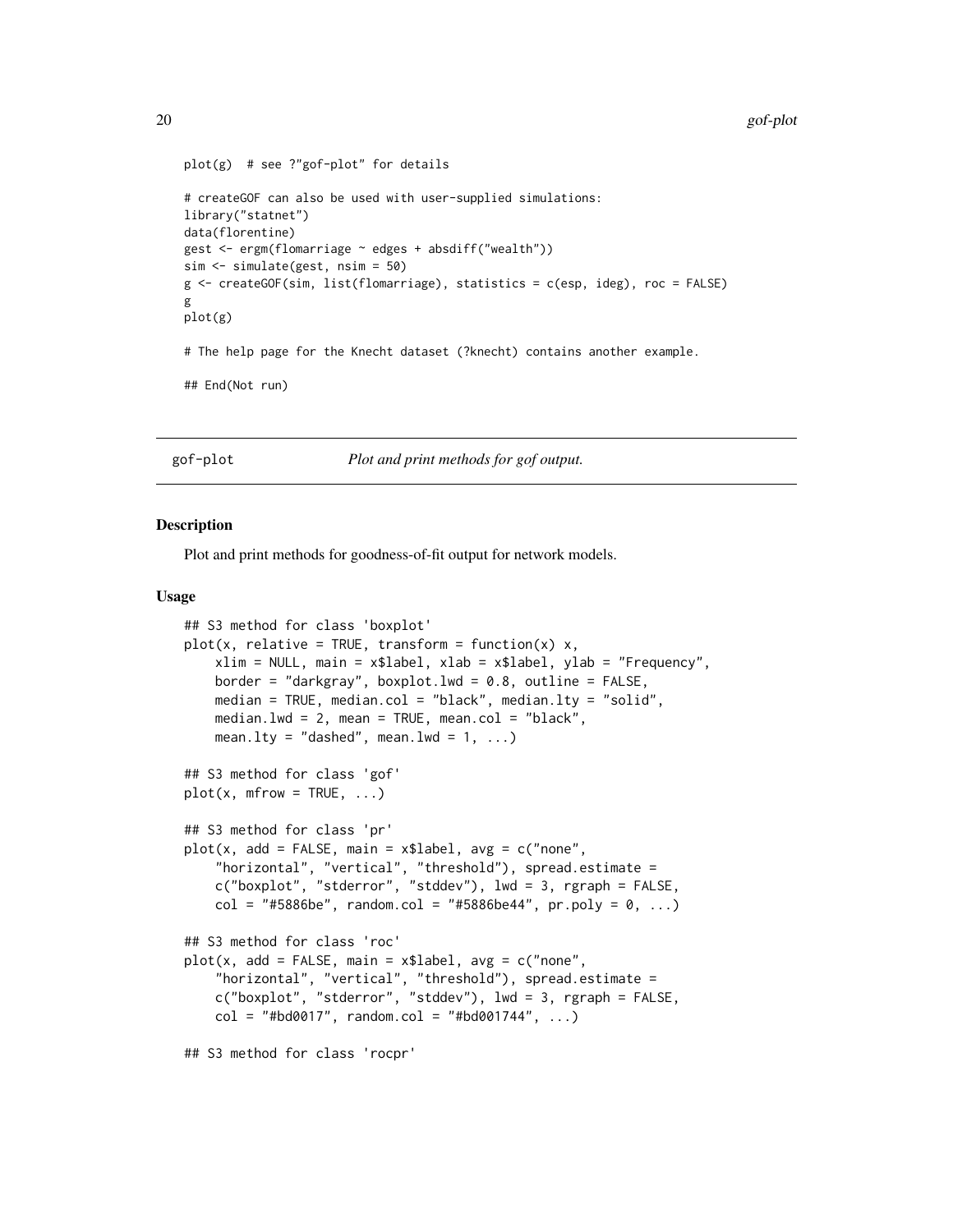```
plot(x, main = x$label, roc.avg = c("none","horizontal", "vertical", "threshold"),
    roc.spread.estimate = c("boxplot", "stderror", "stddev"),
    roc.lwd = 3, roc.rgraph = FALSE, roc.col = "#bd0017",
    roc.random.col = "#bd001744", pr.avg = c("none", "horizontal",
    "vertical", "threshold"), pr.spread.estimate = c("boxplot",
    "stderror", "stddev"), pr.lwd = 3, pr.rgraph = FALSE,
    pr.col = "#5886be", pr.random.co1 = "#5886be44", pr.poly = 0,...)
## S3 method for class 'univariate'
plot(x, main = x$label, sim.hist = TRUE,sim.bar = TRUE, sim.density = TRUE, obs.hist = FALSE,
    obsbar = TRUE, obs.density = TRUE, sim. adjust = 1,
    obs.addjust = 1, sim.Wd = 2, obs.Wd = 2, sim.col = "black",obs.col = "red", ...)## S3 method for class 'boxplot'
print(x, \ldots)## S3 method for class 'gof'
print(x, \ldots)## S3 method for class 'pr'
print(x, \ldots)## S3 method for class 'roc'
print(x, \ldots)## S3 method for class 'rocpr'
print(x, \ldots)## S3 method for class 'univariate'
print(x, \ldots)
```
#### Arguments

| add         | Add the ROC and/or PR curve to an existing plot?                                                                                                                                                                                                                                                                                                                                                                                                                                                                                                                                                                             |
|-------------|------------------------------------------------------------------------------------------------------------------------------------------------------------------------------------------------------------------------------------------------------------------------------------------------------------------------------------------------------------------------------------------------------------------------------------------------------------------------------------------------------------------------------------------------------------------------------------------------------------------------------|
| avg         | Averaging pattern for the ROC and PR curve $(s)$ if multiple target time steps were<br>used. Allowed values are "none" (plot all curves separately), "horizontal"<br>(horizontal averaging), "vertical" (vertical averaging), and "threshold" (thresh-<br>old $(= cutoff)$ averaging). Note that while threshold averaging is always feasi-<br>ble, vertical and horizontal averaging are not well-defined if the graph cannot be<br>represented as a function x->y and y->x, respectively. More information can be<br>obtained from the help pages of the <b>ROCR</b> package, the functions of which are<br>employed here. |
| border      | Color of the borders of the boxplots.                                                                                                                                                                                                                                                                                                                                                                                                                                                                                                                                                                                        |
| boxplot.lwd | Line width of boxplot.                                                                                                                                                                                                                                                                                                                                                                                                                                                                                                                                                                                                       |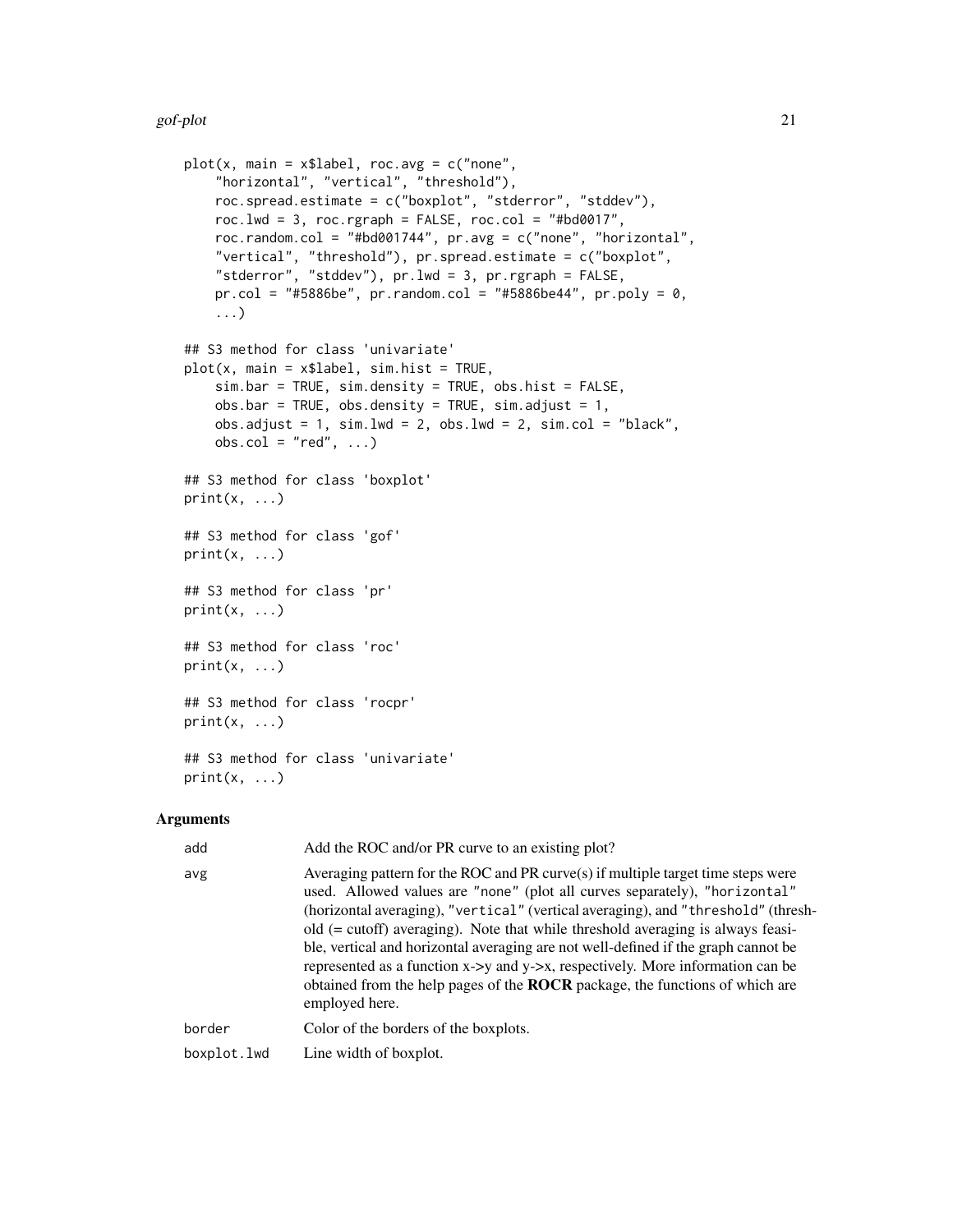| col           | Color of the ROC or PR curve.                                                                                                                                                                                                                                                                                                                                                                                                                                                                                                                                                                              |
|---------------|------------------------------------------------------------------------------------------------------------------------------------------------------------------------------------------------------------------------------------------------------------------------------------------------------------------------------------------------------------------------------------------------------------------------------------------------------------------------------------------------------------------------------------------------------------------------------------------------------------|
| lwd           | Line width.                                                                                                                                                                                                                                                                                                                                                                                                                                                                                                                                                                                                |
| main          | Main title of a GOF plot.                                                                                                                                                                                                                                                                                                                                                                                                                                                                                                                                                                                  |
| mean          | Plot the mean curve for the observed network?                                                                                                                                                                                                                                                                                                                                                                                                                                                                                                                                                              |
| mean.col      | Color of the mean of the observed network statistic.                                                                                                                                                                                                                                                                                                                                                                                                                                                                                                                                                       |
| mean.lty      | Line type of mean line. For example "dashed" or "solid".                                                                                                                                                                                                                                                                                                                                                                                                                                                                                                                                                   |
| mean.lwd      | Line width of mean line.                                                                                                                                                                                                                                                                                                                                                                                                                                                                                                                                                                                   |
| median        | Plot the median curve for the observed network?                                                                                                                                                                                                                                                                                                                                                                                                                                                                                                                                                            |
| median.col    | Color of the median of the observed network statistic.                                                                                                                                                                                                                                                                                                                                                                                                                                                                                                                                                     |
| median.lty    | Line type of median line. For example "dashed" or "solid".                                                                                                                                                                                                                                                                                                                                                                                                                                                                                                                                                 |
| median.lwd    | Line width of median line.                                                                                                                                                                                                                                                                                                                                                                                                                                                                                                                                                                                 |
| mfrow         | Should the GOF plots come out separately (mfrow = FALSE), or should all statis-<br>tics be aligned in a single diagram (mfrow = TRUE)? Returning the plots sepa-<br>rately can be helpful if the output is redirected to a multipage PDF or TIFF file.                                                                                                                                                                                                                                                                                                                                                     |
| obs.adjust    | Bandwidth adjustment parameter for the density curve.                                                                                                                                                                                                                                                                                                                                                                                                                                                                                                                                                      |
| obs.bar       | Draw a bar for the median of the statistic for the observed networks?                                                                                                                                                                                                                                                                                                                                                                                                                                                                                                                                      |
| obs.col       | Color for the observed network $(s)$ .                                                                                                                                                                                                                                                                                                                                                                                                                                                                                                                                                                     |
| obs.density   | Draw a density curve fot the statistic for the observed networks?                                                                                                                                                                                                                                                                                                                                                                                                                                                                                                                                          |
| obs.hist      | Draw a histogram for the observed networks?                                                                                                                                                                                                                                                                                                                                                                                                                                                                                                                                                                |
| obs.lwd       | Line width for the observed network $(s)$ .                                                                                                                                                                                                                                                                                                                                                                                                                                                                                                                                                                |
| outline       | Print outliers in the boxplots?                                                                                                                                                                                                                                                                                                                                                                                                                                                                                                                                                                            |
| pr.avg        | Averaging pattern for the PR curve(s) if multiple target time steps were used. Al-<br>lowed values are "none" (plot all curves separately), "horizontal" (horizontal<br>averaging), "vertical" (vertical averaging), and "threshold" (threshold (=<br>cutoff) averaging). Note that while threshold averaging is always feasible, ver-<br>tical and horizontal averaging are not well-defined if the graph cannot be rep-<br>resented as a function x->y and y->x, respectively. More information can be<br>obtained from the help pages of the ROCR package, the functions of which are<br>employed here. |
| pr.col        | Color of the PR curve.                                                                                                                                                                                                                                                                                                                                                                                                                                                                                                                                                                                     |
| pr.lwd        | Line width.                                                                                                                                                                                                                                                                                                                                                                                                                                                                                                                                                                                                |
| pr.poly       | If a value of $\theta$ is set, nothing special happens. If a value of 1 is set, a straight line<br>is fitted through the PR curve and displayed. Values between 2 and 9 fit higher-<br>order polynomial curves through the PR curve and display the resulting curve.<br>This argument allows to check whether the imputation of the first precision value<br>in the PR curve yielded a reasonable result (in case the value had to be imputed).                                                                                                                                                            |
| pr.random.col | Color of the PR curve of the random graph prediction.                                                                                                                                                                                                                                                                                                                                                                                                                                                                                                                                                      |
| pr.rgraph     | Should an PR curve also be drawn for a random graph? This serves as a baseline<br>against which to compare the actual PR curve.                                                                                                                                                                                                                                                                                                                                                                                                                                                                            |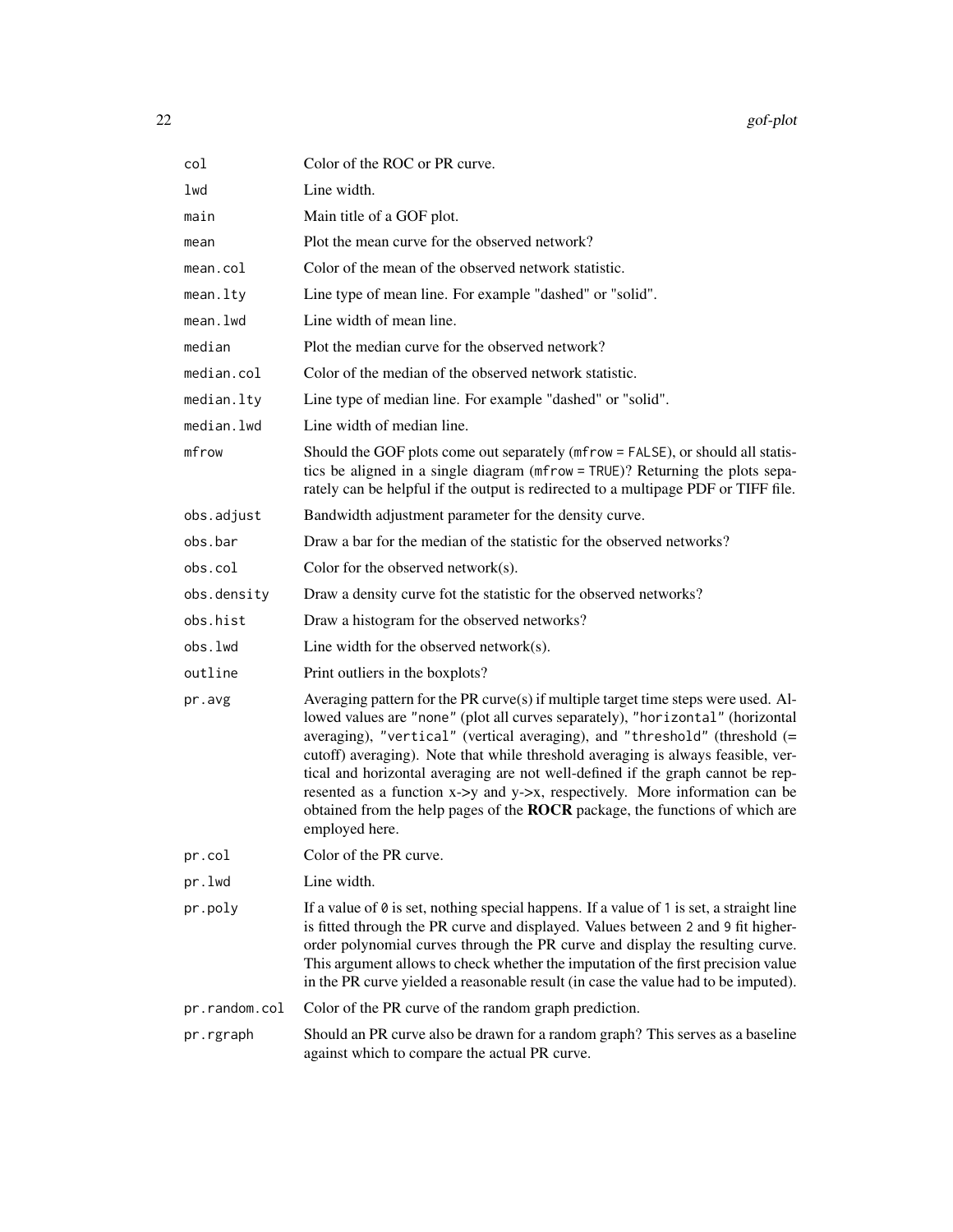#### gof-plot 23

#### pr.spread.estimate

When multiple target time steps are used and curve averaging is enabled, the variation around the average curve can be visualized as standard error bars ("stderror"), standard deviation bars ("stddev"), or by using box plots ("boxplot"). Note that the function plotCI, which is used internally by the ROCR package to draw error bars, might raise a warning if the spread of the curves at certain positions is 0. More details can be found in the documentation of the ROCR package, the functions of which are employed here. random.col Color of the ROC or PR curve of the random graph prediction. relative Print relative frequencies (as opposed to absolute frequencies) of a statistic on the y axis?

rgraph Should an ROC or PR curve also be drawn for a random graph? This serves as a baseline against which to compare the actual ROC or PR curve.

roc.avg Averaging pattern for the ROC curve(s) if multiple target time steps were used. Allowed values are "none" (plot all curves separately), "horizontal" (horizontal averaging), "vertical" (vertical averaging), and "threshold" (threshold (= cutoff) averaging). Note that while threshold averaging is always feasible, vertical and horizontal averaging are not well-defined if the graph cannot be represented as a function x->y and y->x, respectively. More information can be obtained from the help pages of the ROCR package, the functions of which are employed here.

- roc.col Color of the ROC curve.
- roc.lwd Line width.
- roc.random.col Color of the ROC curve of the random graph prediction.

roc.rgraph Should an ROC curve also be drawn for a random graph? This serves as a baseline against which to compare the actual ROC curve.

roc.spread.estimate

When multiple target time steps are used and curve averaging is enabled, the variation around the average curve can be visualized as standard error bars ("stderror"), standard deviation bars ("stddev"), or by using box plots ("boxplot"). Note that the function plotCI, which is used internally by the ROCR package to draw error bars, might raise a warning if the spread of the curves at certain positions is 0. More details can be found in the documentation of the ROCR package, the functions of which are employed here.

- sim.adjust Bandwidth adjustment parameter for the density curve.
- sim.bar Draw a bar for the median of the statistic for the simulated networks?
- sim.col Color for the simulated networks.
- sim.density Draw a density curve fot the statistic for the simulated networks?
- sim.hist Draw a histogram for the simulated networks?
- sim. 1wd Line width for the simulated networks.

spread.estimate

When multiple target time steps are used and curve averaging is enabled, the variation around the average curve can be visualized as standard error bars ("stderror"), standard deviation bars ("stddev"), or by using box plots ("boxplot").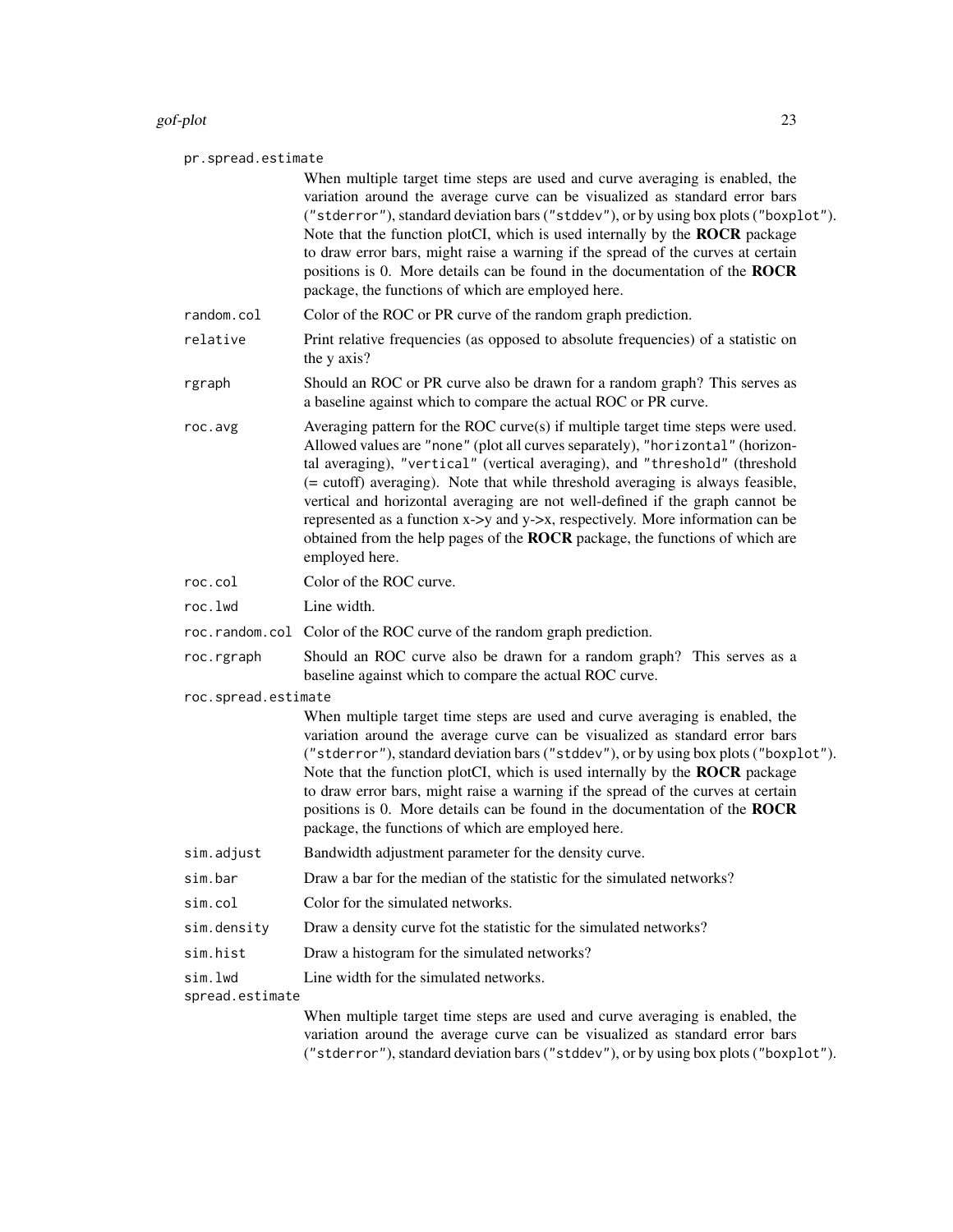<span id="page-23-0"></span>

|           | Note that the function plotCI, which is used internally by the <b>ROCR</b> package<br>to draw error bars, might raise a warning if the spread of the curves at certain<br>positions is 0. More details can be found in the documentation of the <b>ROCR</b><br>package, the functions of which are employed here.                                                                                                                                                          |
|-----------|----------------------------------------------------------------------------------------------------------------------------------------------------------------------------------------------------------------------------------------------------------------------------------------------------------------------------------------------------------------------------------------------------------------------------------------------------------------------------|
| transform | A function which transforms the y values used for the boxplots. For exam-<br>ple, if some of the values become very large and make the output illegible,<br>transform = function(x) $x^0$ . 1 or a similar transformation of the values can<br>be used. Note that logarithmic transformations often produce infinite values<br>because $\log(\theta) = -\text{Inf}$ , so one should rather use something like transform =<br>$function(x) log1p to avoid infinite values.$ |
| x         | An object created by one of the gof methods.                                                                                                                                                                                                                                                                                                                                                                                                                               |
| xlab      | Label of the x-axis of a GOF plot.                                                                                                                                                                                                                                                                                                                                                                                                                                         |
| xlim      | Horizontal limit of the boxplots. Only the maximum value must be provided,<br>e.g., $x \lim 58$ .                                                                                                                                                                                                                                                                                                                                                                          |
| ylab      | Label of the y-axis of a GOF plot.                                                                                                                                                                                                                                                                                                                                                                                                                                         |
|           | Arbitrary further arguments.                                                                                                                                                                                                                                                                                                                                                                                                                                               |
|           |                                                                                                                                                                                                                                                                                                                                                                                                                                                                            |

#### Details

These plot and print methods serve to display the output generated by the gof function and its methods. See the help page of [gof-methods](#page-13-3) for details on how to compute gof.

#### Author(s)

Philip Leifeld (<https://www.philipleifeld.com>)

#### References

Leifeld, Philip, Skyler J. Cranmer and Bruce A. Desmarais (2017): Temporal Exponential Random Graph Models with btergm: Estimation and Bootstrap Confidence Intervals. *Journal of Statistical Software* 83(6): 1-36. <http://dx.doi.org/10.18637/jss.v083.i06>.

#### See Also

[btergm-package](#page-1-1) [gof](#page-13-1) [gof-methods](#page-13-3) [gof-statistics](#page-23-1)

gofstatistics *Statistics for goodness-of-fit assessment of network models*

#### <span id="page-23-1"></span>Description

Statistics for goodness-of-fit assessment of network models.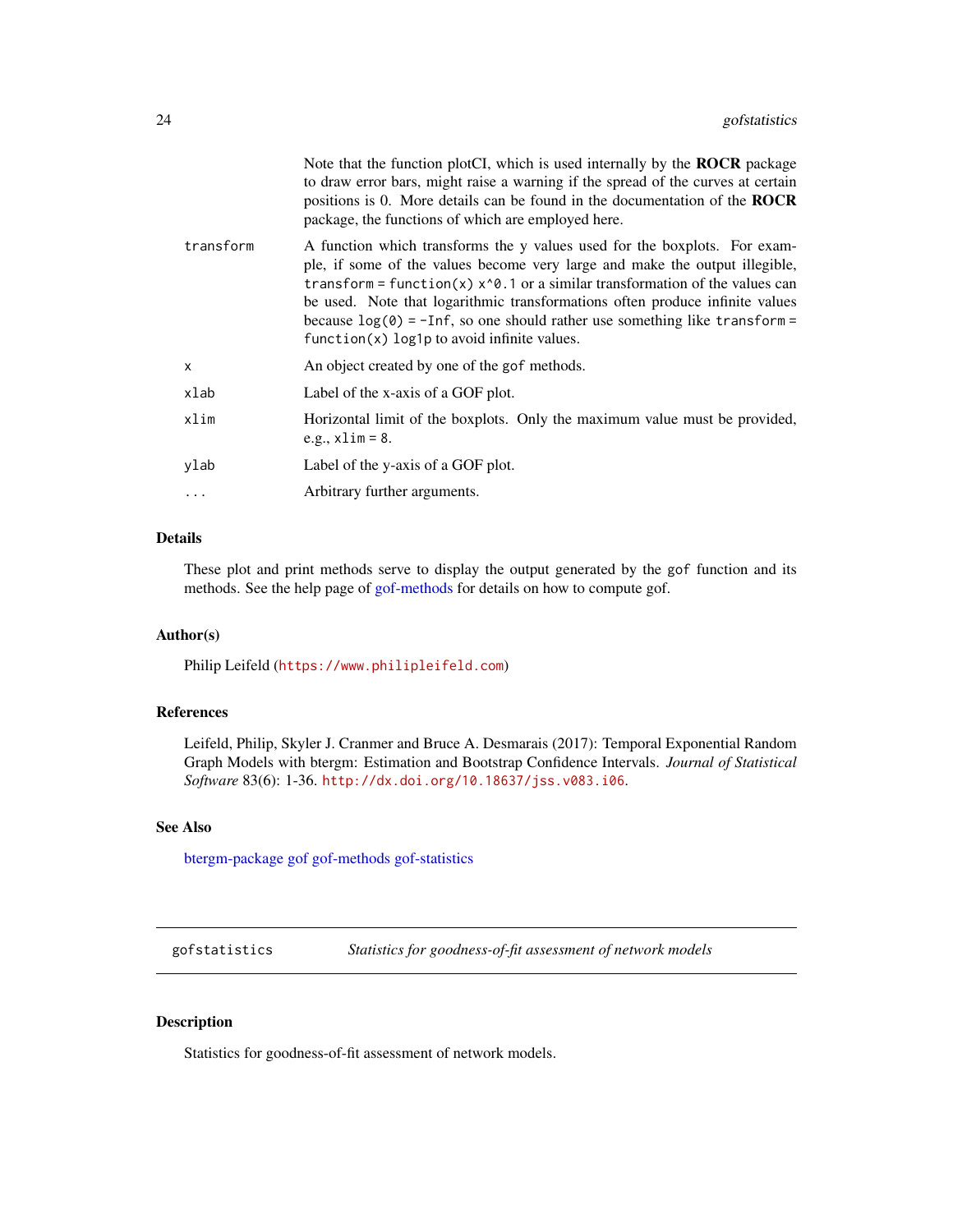#### gofstatistics 25

#### Usage

```
b1deg(mat, ...)
b1star(mat, ...)
b2deg(mat, ...)
b2star(mat, ...)
comemb(vec)
deg(mat, ...)
dsp(mat, ...)
edgebetweenness.modularity(mat, ...)
edgebetweenness.pr(sim, obs, ...)
edgebetweenness.roc(sim, obs, ...)
esp(mat, ...)
fastgreedy.modularity(mat, ...)
fastgreedy.pr(sim, obs, ...)
fastgreedy.roc(sim, obs, ...)
geodesic(mat, ...)
ideg(mat, ...)
istar(mat, ...)
kcycle(mat, ...)
kstar(mat, ...)
louvain.modularity(mat, ...)
louvain.pr(sim, obs, ...)
louvain.roc(sim, obs, ...)
maxmod.modularity(mat, ...)
maxmod.pr(sim, obs, ...)
```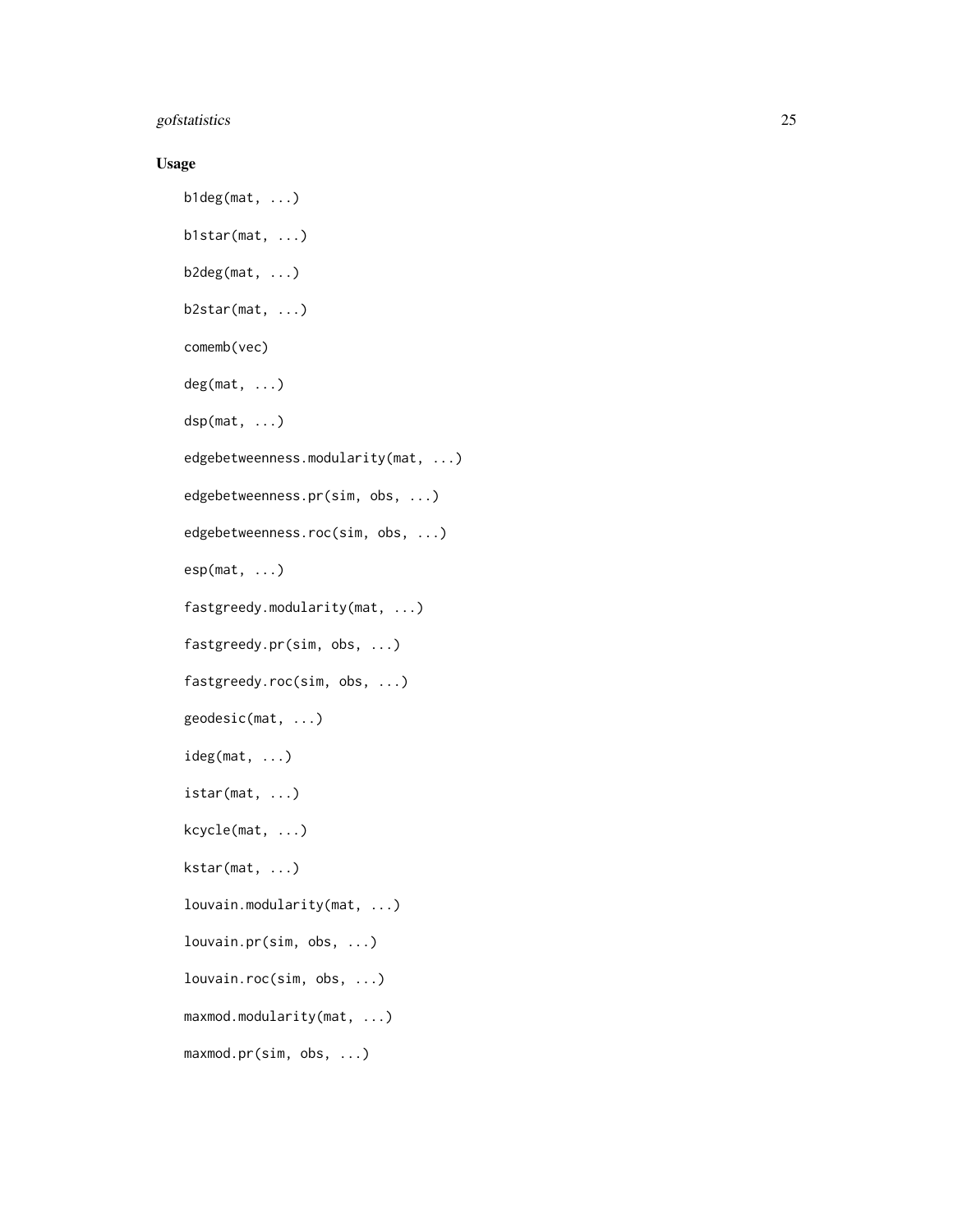```
maxmod.roc(sim, obs, ...)
nsp(mat, ...)
odeg(mat, ...)
ostar(mat, ...)
rocpr(sim, obs, roc = TRUE, pr = TRUE, joint = FALSE,
    pr . impute = "poly4", \ldots)
spinglass.modularity(mat, ...)
spinglass.pr(sim, obs, ...)
spinglass.roc(sim, obs, ...)
triad.directed(mat, ...)
triad.undirected(mat, ...)
walktrap.modularity(mat, ...)
walktrap.pr(sim, obs, ...)
walktrap.roc(sim, obs, ...)
```
#### Arguments

| vec       | A vector of community memberships in order to create a community co-membership<br>matrix.                                                                                                                                                                                                                                                                                                                                      |
|-----------|--------------------------------------------------------------------------------------------------------------------------------------------------------------------------------------------------------------------------------------------------------------------------------------------------------------------------------------------------------------------------------------------------------------------------------|
| mat       | A sparse network matrix as created by the Matrix function in the Matrix pack-<br>age.                                                                                                                                                                                                                                                                                                                                          |
| sim       | A list of simulated networks. Each element in the list should be a sparse matrix<br>as created by the Matrix function in the <b>Matrix</b> package.                                                                                                                                                                                                                                                                            |
| obs       | A list of observed $(=$ target) networks. Each element in the list should be a sparse<br>matrix as created by the Matrix function in the <b>Matrix</b> package.                                                                                                                                                                                                                                                                |
| roc       | Compute receiver-operating characteristics (ROC)?                                                                                                                                                                                                                                                                                                                                                                              |
| pr        | Compute precision-recall curve (PR)?                                                                                                                                                                                                                                                                                                                                                                                           |
| joint     | Merge all time steps into a single big prediction task and compute predictive fit<br>(instead of computing GOF for all time steps separately)?                                                                                                                                                                                                                                                                                 |
| pr.impute | In some cases, the first precision value of the precision-recall curve is undefined.<br>The pr. impute argument serves to impute this missing value to ensure that the<br>AUC-PR value is not severely biased. Possible values are "no" for no imputa-<br>tion, "one" for using a value of 1.0, "second" for using the next $(=$ adjacent)<br>precision value, "poly1" for fitting a straight line through the remaining curve |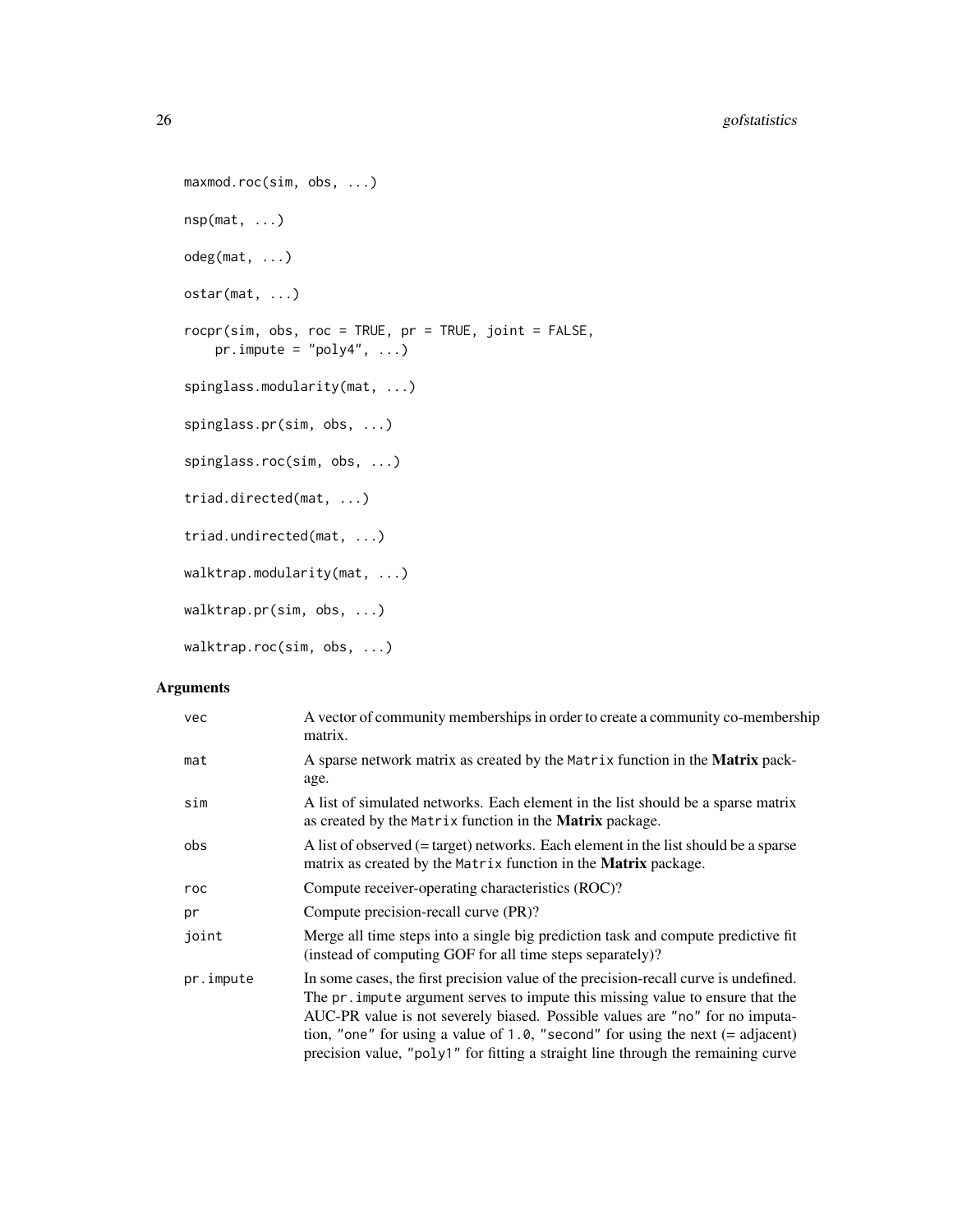to predict the first value, "poly2" for fitting a second-order polynomial curve etc. until "poly9". Warning: this is a pragmatic solution. Please double-check whether the imputation makes sense. This can be checked by plotting the resulting object and using the pr.poly argument to plot the predicted curve on top of the actual PR curve.

<span id="page-26-0"></span>... Additional arguments. This must be present in all auxiliary GOF statistics.

#### Details

These functions can be plugged into the statistics argument of the gof methods in order to compare observed with simulated networks (see the [gof-methods](#page-13-3) help page). There are three types of statistics:

(1) Univariate statistics, which aggregate a network into a single quantity. For example, modularity measures or density. The distribution of statistics can be displayed using histograms, density plots, and median bars. Univariate statistics take a sparse matrix (mat) as an argument and return a single numeric value that summarize a network matrix.

(2) Multivariate statistics, which aggregate a network into a vector of quantities. For example, the distribution of geodesic distances, edgewise shared partners, or indegree. These statistics typically have multiple values, e.g.,  $\exp(1)$ ,  $\exp(2)$ ,  $\exp(3)$  etc. The results can be displayed using multiple boxplots for simulated networks and a black curve for the observed network(s). Multivariate statistics take a sparse matrix (mat) as an argument and return a vector of numeric values that summarize a network matrix.

(3) Tie prediction statistics, which predict dyad states the observed network(s) by the dyad states in the simulated networks. For example, receiver operating characteristics (ROC) or precision-recall curves (PR) of simulated networks based on the model, or ROC or PR predictions of community co-membership matrices of the simulated vs. the observed network(s). Tie prediction statistics take a list of simulated sparse network matrices and another list of observed sparse network matrices (possibly containing only a single sparse matrix) as arguments and return a rocpr, roc, or pr object (as created by the [rocpr](#page-23-1) function).

Users can create their own statistics for use with the codegof methods. To do so, one needs to write a function that accepts and returns the respective objects described in the enumeration above. It is advisable to look at the definitions of some of the existing functions to add custom functions. It is also possible to add an attribute called label to the return object, which describes what is being returned by the function. This label will be used as a descriptive label in the plot and for verbose output during computations. The examples section contains an example of a custom user statistic. Note that all statistics \_must\_ contain the ... argument to ensure that custom arguments of other statistics do not cause an error.

To aid the development of custom statistics, the helper function comemb is available: it accepts a vector of community memberships and converts it to a co-membership matrix. This function is also used internally by statistics like walktrap.roc and others.

#### Network statistics

The following built-in functions can be handed over to the statistics argument. See the usage section for their respective arguments.

(1) Univariate statistics: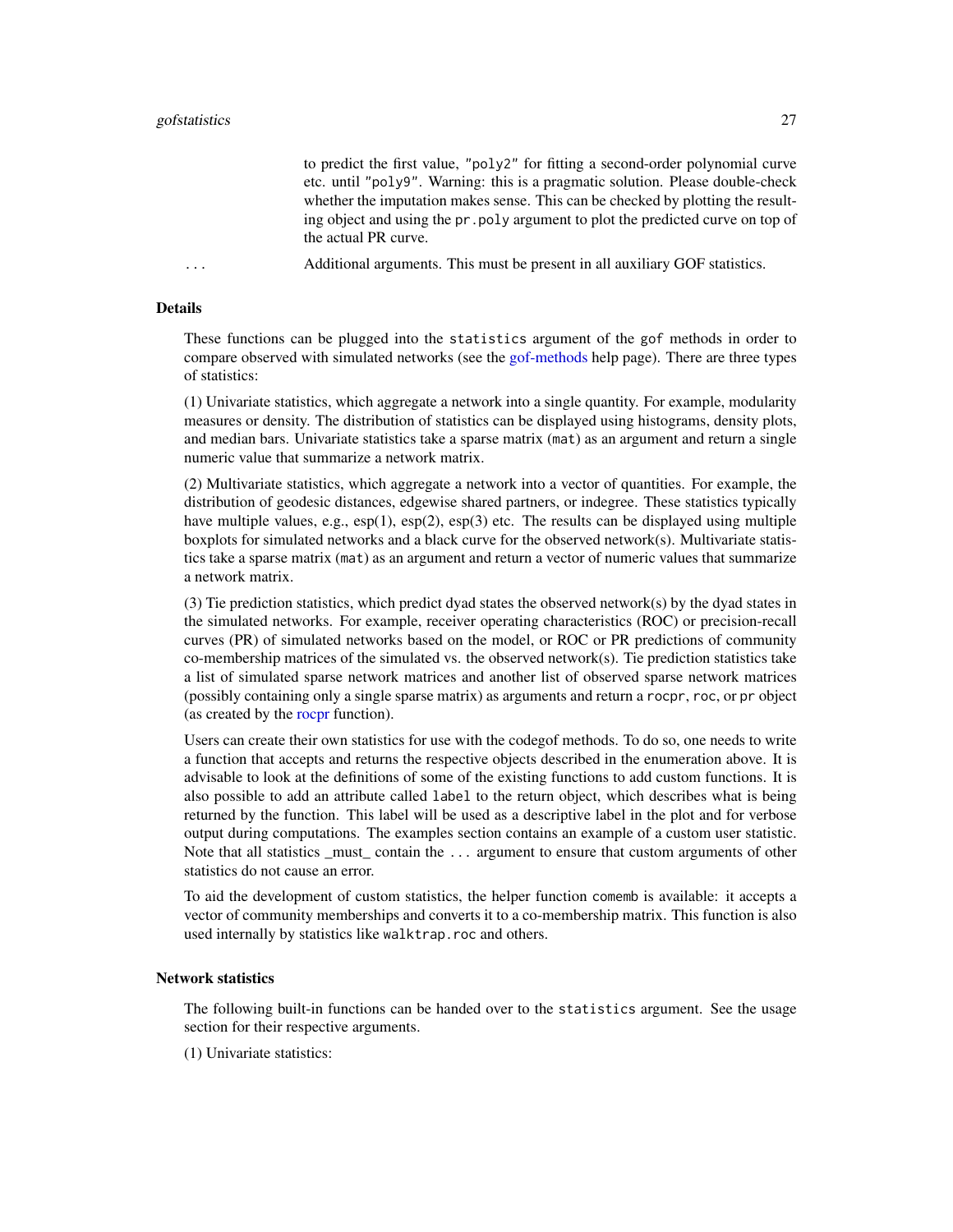- walktrap.modularity(mat, ...) Modularity distribution as computed by the Walktrap algorithm.
- fastgreedy.modularity(mat, ...) Modularity distribution as computed by the fast and greedy algorithm. Only sensible with undirected networks.

louvain.modularity(mat, ...) Modularity distribution as computed by the Louvain algorithm.

maxmod.modularity(mat, ...) Optimal modularity distribution.

- edgebetweenness.modularity(mat, ...) Modularity distribution as computed by the Girvan-Newman edge betweenness community detection method.
- spinglass.modularity(mat, ...) Modularity distribution as computed by the Spinglass algorithm.

(2) Multivariate statistics:

dsp, ... Dyad-wise shared partner distribution.

esp(mat, ...) Edge-wise shared partner distribution.

nsp(mat, ...) Non-edge-wise shared partner distribution.

deg(mat, ...) Degree distribution (for undirected networks).

ideg(mat, ...) Indegree distribution (for directed networks).

odeg(mat, ...) Outdegree distribution (for directed networks).

b1deg(mat, ...) Degree distribution (for the first mode in a two-mode network).

b2deg(mat, ...) Degree distribution (for the second mode in a two-mode network).

kstar(mat, ...) k-star distribution (for undirected networks).

istar(mat, ...) in-star distribution (for directed networks).

ostar(mat, ...) out-star distribution (for directed networks).

b1star(mat,  $\ldots$ ) k-star distribution (for the first mode in a two-mode network).

b2star(mat, ...) k-star distribution (for the second mode in a two-mode network).

kcycle(mat, ...) k-cycle distribution (for undirected networks).

geodesic(mat, ...) Geodesic distance (or shortest path) distribution.

triad.directed(mat, ...) Triad census (directed networks).

triad.undirected(mat, ...) Triad census (undirected networks).

- (3) Tie prediction statistics:
- walktrap.roc(sim, obs, ...) Receiver-operating characteristics of predicting the community structure in the observed network(s) by the community structure in the simulated networks, as computed by the Walktrap algorithm.
- walktrap.pr(sim, obs, ...) Precision-recall curve for predicting the community structure in the observed network(s) by the community structure in the simulated networks, as computed by the Walktrap algorithm.
- fastgreedy.roc(sim, obs, ...) Receiver-operating characteristics of predicting the community structure in the observed network(s) by the community structure in the simulated networks, as computed by the fast and greedy algorithm. Only sensible with undirected networks.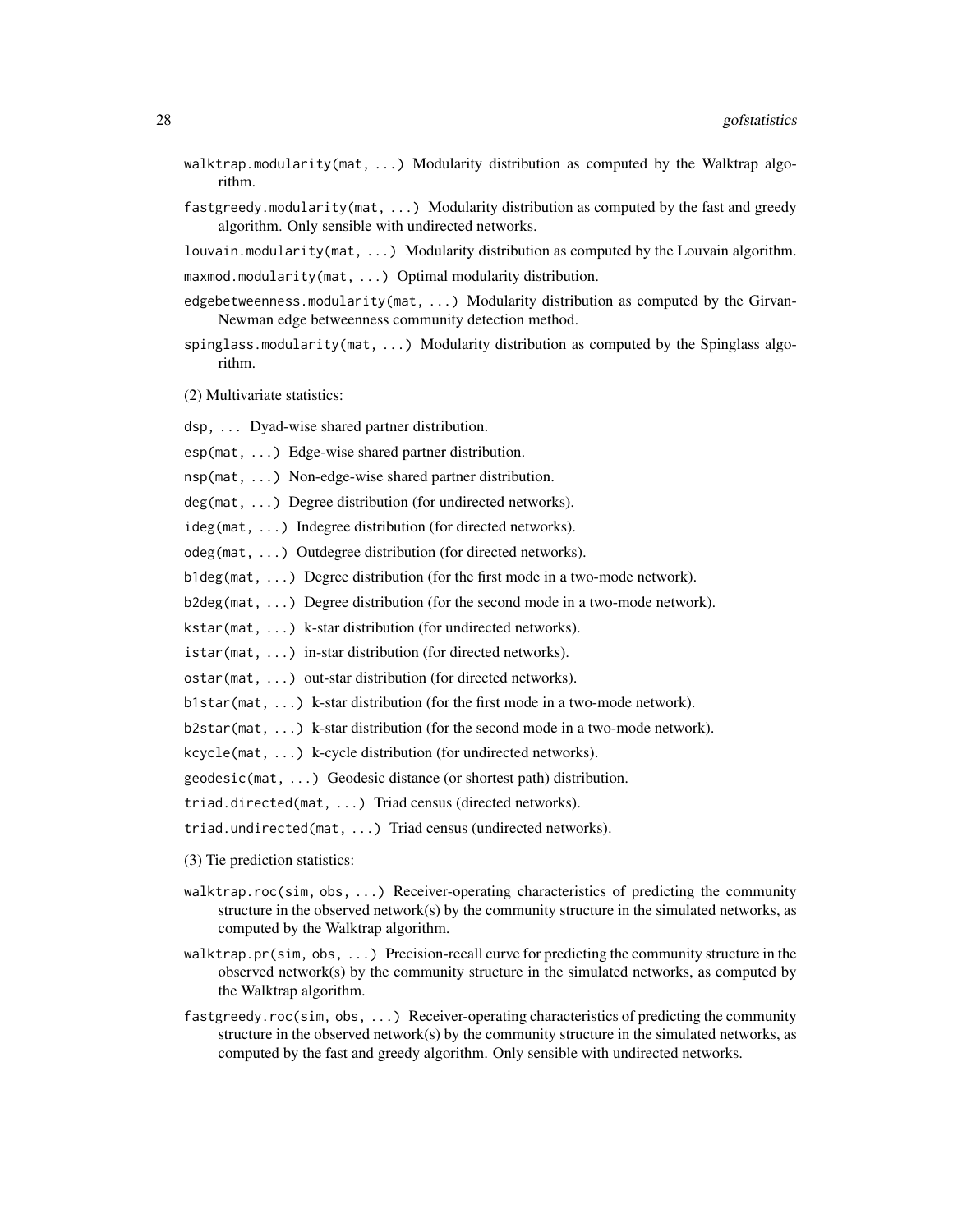- <span id="page-28-0"></span>fastgreedy.pr(sim, obs, ...) Precision-recall curve for predicting the community structure in the observed network $(s)$  by the community structure in the simulated networks, as computed by the fast and greedy algorithm. Only sensible with undirected networks.
- louvain.roc(sim, obs, ...) Receiver-operating characteristics of predicting the community structure in the observed network $(s)$  by the community structure in the simulated networks, as computed by the Louvain algorithm.
- louvain.pr(sim, obs, ...) Precision-recall curve for predicting the community structure in the observed network(s) by the community structure in the simulated networks, as computed by the Louvain algorithm.
- maxmod.roc(sim, obs, ...) Receiver-operating characteristics of predicting the community structure in the observed network $(s)$  by the community structure in the simulated networks, as computed by the modularity maximization algorithm.
- maxmod.pr(sim, obs, ...) Precision-recall curve for predicting the community structure in the observed network(s) by the community structure in the simulated networks, as computed by the modularity maximization algorithm.
- edgebetweenness.roc(sim, obs, ...) Receiver-operating characteristics of predicting the community structure in the observed network(s) by the community structure in the simulated networks, as computed by the Girvan-Newman edge betweenness community detection method.
- edgebetweenness.pr(sim, obs, ...) Precision-recall curve for predicting the community structure in the observed network $(s)$  by the community structure in the simulated networks, as computed by the Girvan-Newman edge betweenness community detection method.
- spinglass.roc(sim, obs, ...) Receiver-operating characteristics of predicting the community structure in the observed network(s) by the community structure in the simulated networks, as computed by the Spinglass algorithm.
- spinglass.pr(sim, obs, ...) Precision-recall curve for predicting the community structure in the observed network $(s)$  by the community structure in the simulated networks, as computed by the Spinglass algorithm.
- $rocpr(\text{sim}, \text{obs}, \text{roc} = \text{TRUE}, pr = \text{TRUE}, \text{joint} = \text{FALSE}, pr \text{ .} \text{impute} = \text{"poly4", ...}$  Receiveroperating characteristics (ROC) and precision-recall curve (PR). Prediction of the dyad states of the observed network(s) by the dyad states of the simulated networks.

#### Author(s)

Philip Leifeld (<https://www.philipleifeld.com>)

#### References

Leifeld, Philip, Skyler J. Cranmer and Bruce A. Desmarais (2017): Temporal Exponential Random Graph Models with btergm: Estimation and Bootstrap Confidence Intervals. *Journal of Statistical Software* 83(6): 1-36. <http://dx.doi.org/10.18637/jss.v083.i06>.

#### See Also

[btergm-package](#page-1-1) [gof](#page-13-1) [gof-methods](#page-13-3)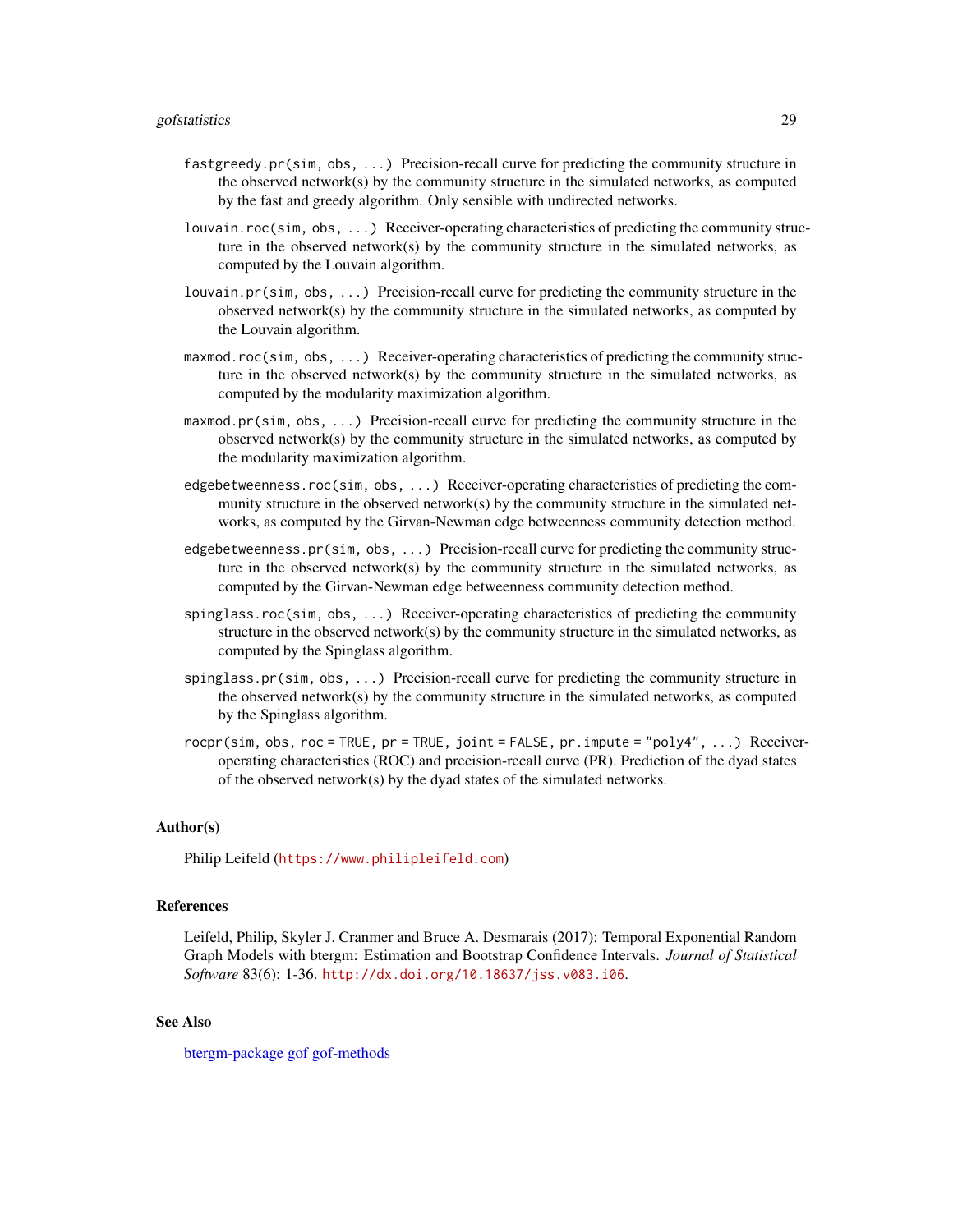#### Examples

```
# To see how these statistics are used, look at the examples section of
# ?"gof-methods". The following example illustrates how custom
# statistics can be created. Suppose one is interested in the density
# of a network. Then a univariate statistic can be created as follows.
dens \le function(mat, ...) { \qquad # univariate: one argument
  mat <- as.matrix(mat) # sparse matrix -> normal matrix
  d \leq -\text{sna}:\text{gden}(\text{mat}) # compute the actual statistic
  attributes(d)$label <- "Density" # add a descriptive label
  return(d) # return the statistic
}
# Note that the '...' argument must be present in all statistics.
# Now the statistic can be used in the statistics argument of one of
# the gof methods.
# For illustrative purposes, let us consider an existing statistic, the
# indegree distribution, a multivariate statistic. It also accepts a
# single argument. Note that the sparse matrix is converted to a
# normal matrix object when it is used. First, statnet's summary
# method is used to compute the statistic. Names are attached to the
# resulting vector for the different indegree values. Then the vector
# is returned.
ideg <- function(mat, ...) {
  d \leq -\text{summary}(\text{mat} \sim \text{idegree}(0:(\text{nrow}(\text{mat}) - 1)))names(d) \leftarrow 0:(length(d) - 1)attributes(d)$label <- "Indegree"
  return(d)
}
# See the gofstatistics.R file in the package for more complex examples.
```
interpret *Interpretation functions for ergm and btergm objects*

#### Description

Interpretation functions for ergm and btergm objects.

#### Usage

```
## S4 method for signature 'ergm'
interpret(object, formula = getformula(object),
   coefficients = coef(object), target = NULL, type = "tie", i, j)
## S4 method for signature 'btergm'
interpret(object, formula = getformula(object),
```
<span id="page-29-0"></span>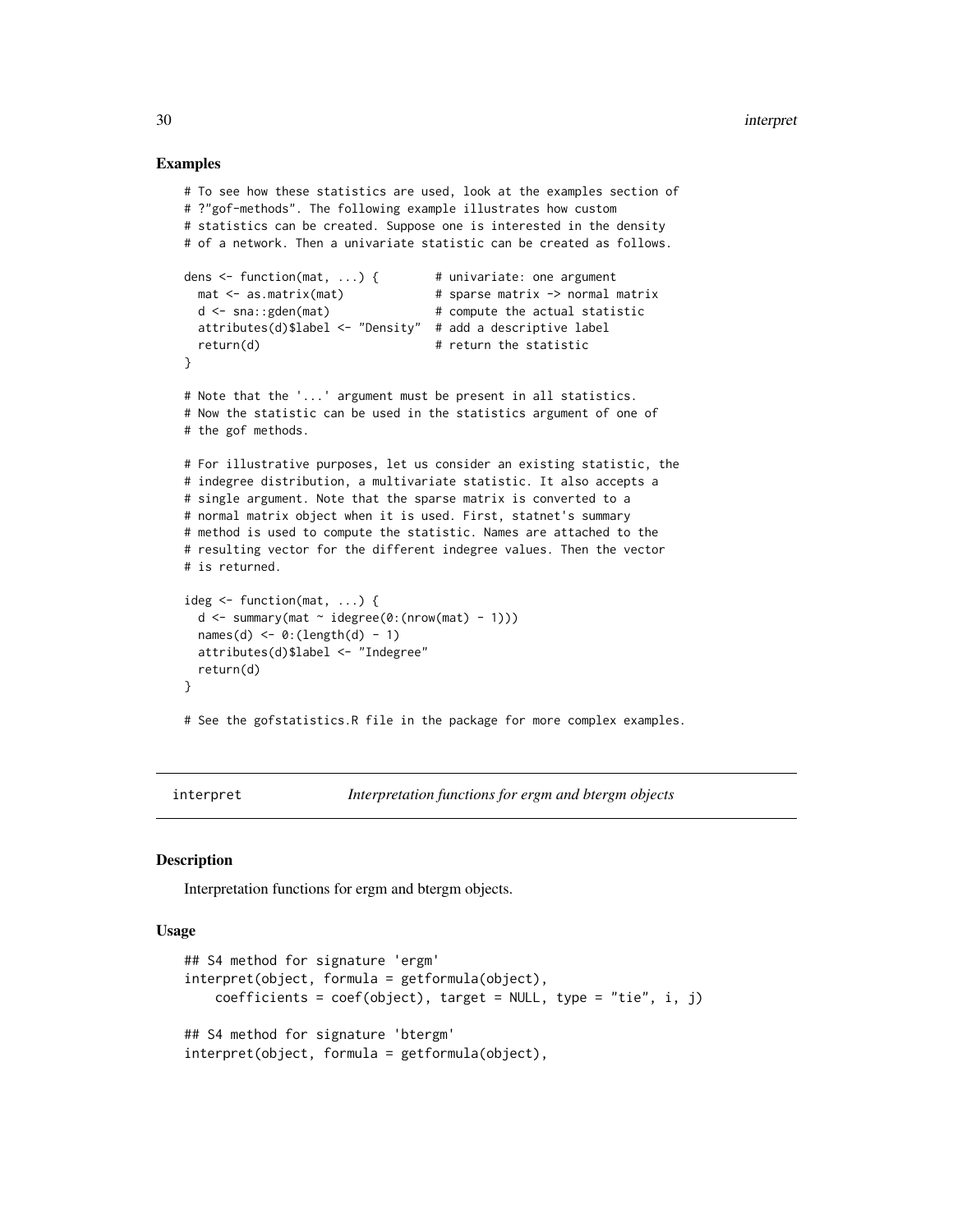#### interpret 31

```
coefficients = coef(object), target = NULL, type = "tie", i, j,
   t = 1:object@time.steps)
## S4 method for signature 'mtergm'
interpret(object, formula = getformula(object),
   coefficients = coef(object), target = NULL, type = "tie", i, j,
   t = 1:object@time.steps)
```
### Arguments

| object       | An ergm, btergm, or mtergm object.                                                                                                                                                                                                                                                                                                                                                                                                                                                                                                                                                                                                                                                                                                      |
|--------------|-----------------------------------------------------------------------------------------------------------------------------------------------------------------------------------------------------------------------------------------------------------------------------------------------------------------------------------------------------------------------------------------------------------------------------------------------------------------------------------------------------------------------------------------------------------------------------------------------------------------------------------------------------------------------------------------------------------------------------------------|
| formula      | The formula to be used for computing probabilities. By default, the formula<br>embedded in the model object is retrieved and used.                                                                                                                                                                                                                                                                                                                                                                                                                                                                                                                                                                                                      |
| coefficients | The estimates on which probabilities should be based. By default, the coeffi-<br>cients from the model object are retrieved and used. Custom coefficients can be<br>handed over, for example, in order to compare versions of the model where the<br>reciprocity term is fixed at 0 versus versions of the model where the reciprocity<br>term is left as in the empirical result. This is one of the examples described in<br>Desmarais and Cranmer (2012).                                                                                                                                                                                                                                                                            |
| target       | The response network on which probabilities are based. Depending on whether<br>the function is applied to an ergm or btergm/mtergm object, this can be either a<br>single network or a list of networks. By default, the (list of) network(s) provided<br>as the left-hand side of the (T)ERGM formula is used.                                                                                                                                                                                                                                                                                                                                                                                                                         |
| type         | If type = "tie" is used, probabilities at the edge level are computed. For ex-<br>ample, what is the probability of a specific node i to be connected to a specific<br>node j given the rest of the network and given the model? If type = "dyad"<br>is used, probabilities at the dyad level are computed. For example, what is the<br>probability that node i is connected to node j but not vice-versa, or what is the<br>probability that nodes i and j and mutually connected in a directed network? If<br>type = "node" is used, probabilities at the node level are computed. For exam-<br>ple, what is the probability that node i is connected to a set of three other j nodes<br>given the rest of the network and the model? |
| i            | A single (sender) node i or a set of (sender) nodes i. If type = "node" is used,<br>this can be more than one node and should be provided as a vector. The i<br>argument can be either provided as the index of the node in the sociomatrix (e.g.,<br>the fourth node would be $i = 4$ ) or the row name of the node in the sociomatrix<br>(e.g., $i = "Peter")$ . If more than one node is provided and type = "node", there<br>can be only one (receiver) node j. The i and j arguments are used to specify<br>for which nodes probabilities should be computed. For example, what is the<br>probability that $i = 4$ is connected to $i = 7$ ?                                                                                       |
| j            | A single (receiver) node j or a set of (receiver) nodes j. If type = "node" is<br>used, this can be more than one node and should be provided as a vector. The j<br>argument can be either provided as the index of the node in the sociomatrix (e.g.,<br>the fourth node would be $j = 4$ ) or the row name of the node in the sociomatrix<br>$(e.g., j = "Mary").$ If more than one node is provided and type = "node", there<br>can be only one (sender) node i. The i and j arguments are used to specify<br>for which nodes probabilities should be computed. For example, what is the<br>probability that $i = 4$ is connected to $i = 7$ ?                                                                                       |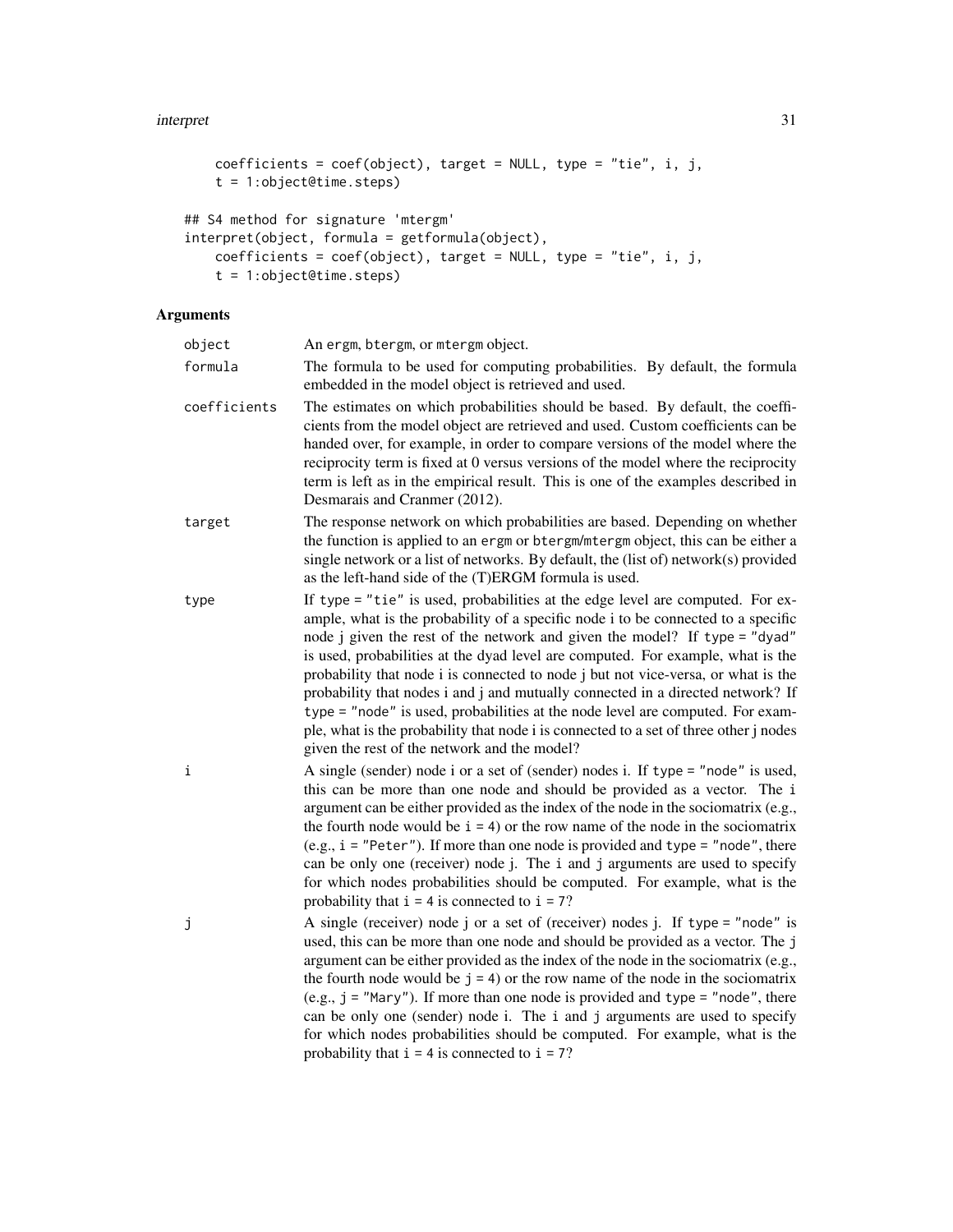<span id="page-31-0"></span>t A vector of (numerical) time steps for which the probabilities should be computed. This only applies to btergm objects because ergm objects are by definition based on a single time step. By default, all available time steps are used. It is, for example, possible to compute probabilities only for a single time step by specifying, e.g.,  $t = 5$  in order to compute probabilities for the fifth response network.

#### Details

The interpret function facilitates interpretation of ERGMs and TERGMs at the micro level via block Gibbs sampling, as described in Desmarais and Cranmer (2012). There are generic methods for ergm objects, btergm objects, and mtergm objects. The function can be used to interpret these models at the tie or edge level, dyad level, and block level.

For example, what is the probability that two specific nodes i (the sender) and node j (the receiver) are connected given the rest of the network and given the model? Or what is the probability that any two nodes are tied at  $t = 2$  if they were tied (or disconnected) at  $t = 1$  (i.e., what is the amount of tie stability)? These tie- or edge-level questions can be answered if the type = "tie" argument is used.

Another example: What is the probability that node i has a tie to node j but not vice-versa? Or that i and j maintain a reciprocal tie? Or that they are disconnected? How much more or less likely are i and j reciprocally connected if the mutual term in the model is fixed at 0 (compared to the model that includes the estimated parameter for reciprocity)? See example below. These dyad-level questions can be answered if the type = "dyad" argument is used.

Or what is the probability that a specific node i is connected to nodes  $i^1$  and  $i^2$  but not to  $i^5$  and  $i^7$ ? And how likely is any node i to be connected to exactly four j nodes? These node-level questions (focusing on the ties of node i or node j) can be answered by using the type = "node" argument.

The typical procedure is to manually enumerate all dyads or sender-receiver-time combinations with certain properties and repeat the same thing with some alternative properties for contrasting the two groups. Then apply the interpret function to the two groups of dyads and compute a measure of central tendency (e.g., mean or median) and possibly some uncertainy measure (i.e., confidence intervals) from the distribution of dyadic probabilities in each group. For example, if there is a gender attribute, one can sample male-male or female-female dyads, compute the distributions of edge probabilities for the two sets of dyads, and create boxplots or barplots with confidence intervals for the two types of dyads in order to contrast edge probabilities for male versus female same-sex dyads.

See also the [edgeprob](#page-12-1) function for automatic computation of all dyadic edge probabilities.

#### References

Czarna, Anna Z., Philip Leifeld, Magdalena Smieja, Michael Dufner and Peter Salovey (2016): Do Narcissism and Emotional Intelligence Win Us Friends? Modeling Dynamics of Peer Popularity Using Inferential Network Analysis. *Personality and Social Psychology Bulletin* 42(11): 1588– 1599.

Desmarais, Bruce A. and Skyler J. Cranmer (2012): Micro-Level Interpretation of Exponential Random Graph Models with Application to Estuary Networks. *The Policy Studies Journal* 40(3): 402–434.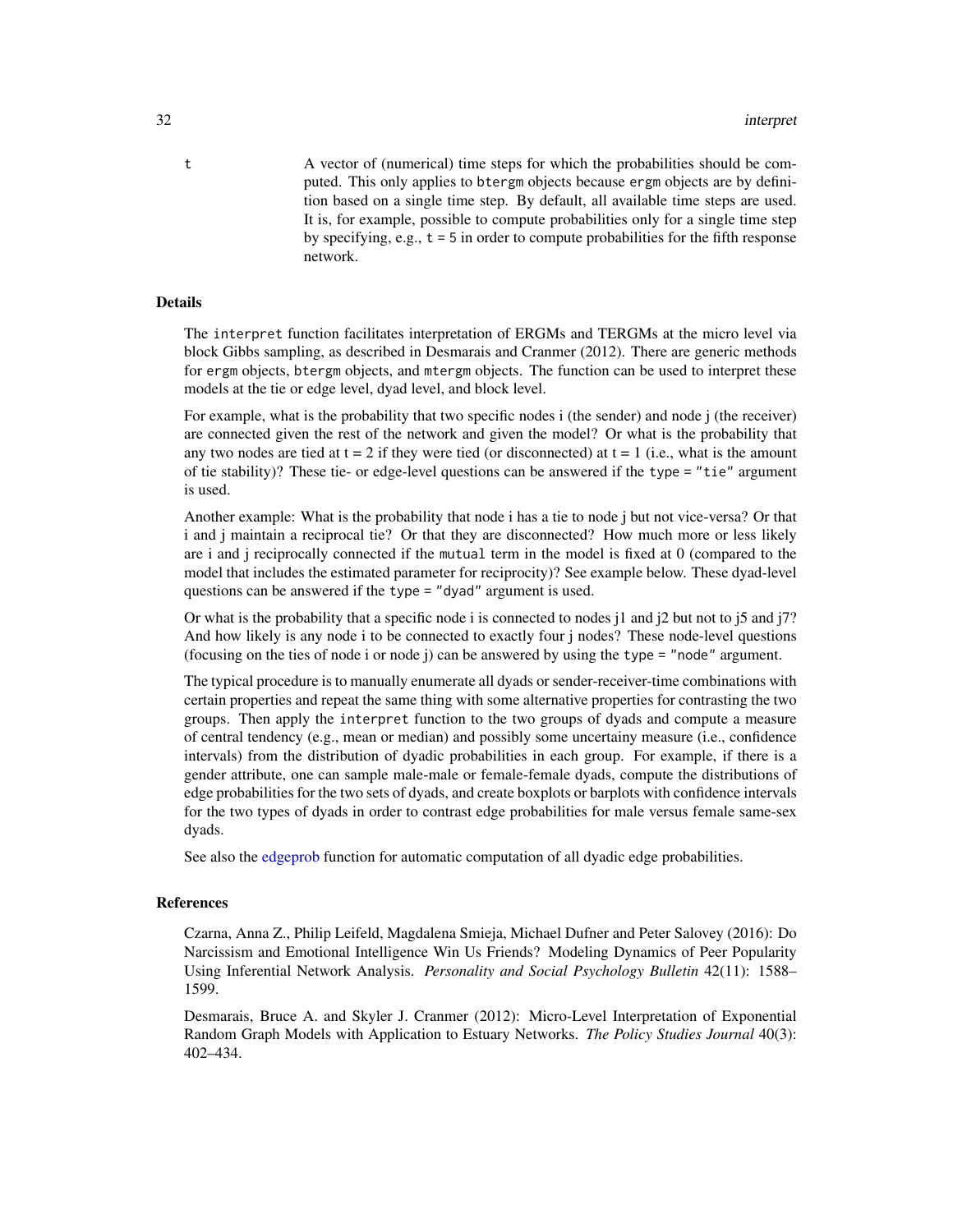#### <span id="page-32-0"></span>interpret 33

Leifeld, Philip, Skyler J. Cranmer and Bruce A. Desmarais (2017): Temporal Exponential Random Graph Models with btergm: Estimation and Bootstrap Confidence Intervals. *Journal of Statistical Software* 83(6): 1-36. <http://dx.doi.org/10.18637/jss.v083.i06>.

#### See Also

[edgeprob](#page-12-1) [btergm-package](#page-1-1) [btergm](#page-2-1) [timesteps.btergm](#page-7-2)

#### Examples

##### The following example is a TERGM adaptation of the ##### ##### dyad-level example provided in figure 5(c) on page ##### ##### 424 of Desmarais and Cranmer (2012) in the PSJ. At ##### ###### each time step, it compares dyadic probabilities ##### ###### (no tie, unidirectional tie, and reciprocal tie ###### ##### probability) between a fitted model and a model ##### ##### where the reciprocity effect is fixed at 0 based ##### ##### on 20 randomly selected dyads per time step. The ##### ##### results are visualized using a grouped bar plot. #####

```
## Not run:
# create toy dataset and fit a model
networks <- list()
for (i in 1:3) { # create 3 random networks with 10 actors
 mat \le matrix(rbinom(100, 1, 0.25), nrow = 10, ncol = 10)
 diag(mat) \leq -\theta # loops are excluded
 nw <- network(mat) # create network object
 networks[[i]] \leftarrow nw # add network to the list
}
fit <- btergm(networks \sim edges + istar(2) + mutual, R = 200)
# extract coefficients and create null hypothesis vector
null <- coef(fit) # estimated coefs
null[3] \leftarrow 0 # set mutual term = 0
# sample 20 dyads per time step and compute probability ratios
probabilities \leq matrix(nrow = 9, ncol = length(networks))
# nrow = 9 because three probabilities + upper and lower CIs
colnames(probabilities) <- paste("t =", 1:length(networks))
for (t in 1:length(networks)) {
 d \leq dim(as.matrix(networks[[t]])) # how many row and column nodes?
 size \leftarrow d[1] \star d[2] # size of the matrix
 nw \le matrix(1:size, nrow = d[1], ncol = d[2])
 nw <- nw[lower.tri(nw)] # sample only from lower triangle b/c
 samp <- sample(nw, 20) \qquad # dyadic probabilities are symmetric
 prob.est.00 <- numeric(0)
 prob.est.01 <- numeric(0)
 prob.est.11 <- numeric(0)
 prob.null.00 <- numeric(0)
 prob.null.01 <- numeric(0)
 prob.null.11 <- numeric(0)
 for (k in 1:20) {
```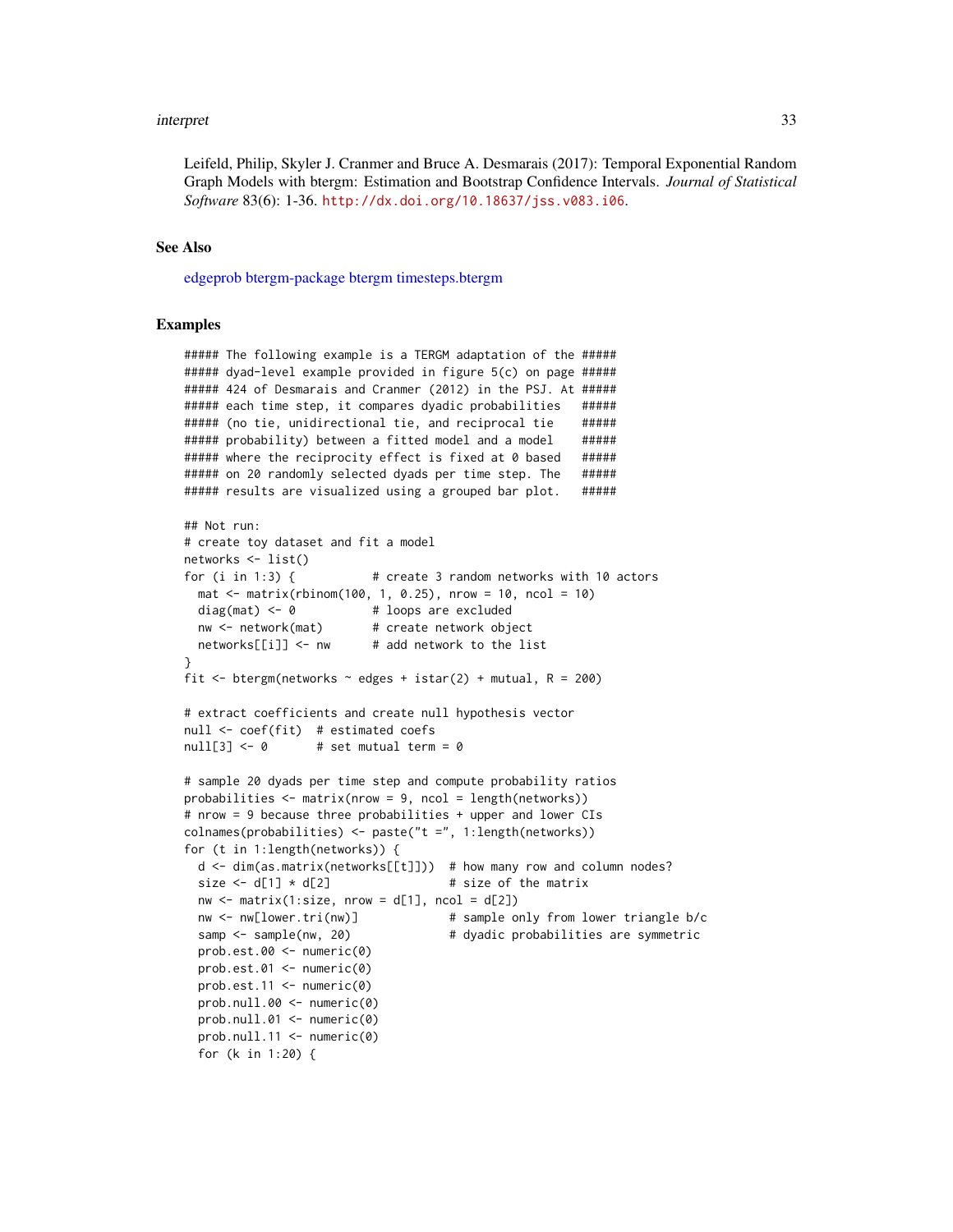```
i \leq -\arctan\left(\frac{\tan\left(\frac{1}{2}\right)}{\tan\left(\frac{1}{2}\right)}, \frac{1}{\tan\left(\frac{1}{2}\right)}\right) # recover 'i's and 'j's from sample
    j \leftarrow \text{arrayInd}(\text{samplek}], d)[1, 2]# run interpretation function with estimated coefs and mutual = 0:
    int.est \le interpret(fit, type = "dyad", i = i, j = j, t = t)
    int.null <- interpret(fit, coefficients = null, type = "dyad",
        i = i, j = j, t = t)
    prob.est.00 <- c(prob.est.00, int.est[[1]][1, 1])
    prob.est.11 <- c(prob.est.11, int.est[[1]][2, 2])
    mean.est.01 <- (int.est[[1]][1, 2] + int.est[[1]][2, 1]) / 2
    prob.est.01 <- c(prob.est.01, mean.est.01)
    prob.null.00 <- c(prob.null.00, int.null[[1]][1, 1])
    prob.null.11 <- c(prob.null.11, int.null[[1]][2, 2])
    mean.null.01 <- (int.null[[1]][1, 2] + int.null[[1]][2, 1]) / 2
    prob.null.01 <- c(prob.null.01, mean.null.01)
 }
 prob.ratio.00 <- prob.est.00 / prob.null.00 # ratio of est. and null hyp
 prob.ratio.01 <- prob.est.01 / prob.null.01
 prob.ratio.11 <- prob.est.11 / prob.null.11
 probabilities[1, t] <- mean(prob.ratio.00) # mean estimated 00 tie prob
 probabilities[2, t] <- mean(prob.ratio.01) # mean estimated 01 tie prob
 probabilities[3, t] <- mean(prob.ratio.11) # mean estimated 11 tie prob
 ci.00 \leq t. \text{test}(\text{prob.ratio}.00, \text{conf. level} = 0.99)$conf.int
 ci.01 <- t.test(prob.ratio.01, conf.level = 0.99)$conf.int
 ci.11 < -t. test(prob.ratio.11, conf. level = 0.99)$conf.int
 probabilities[4, t] <- ci.00[1] # lower 00 conf. interval
 probabilities[5, t] \leftarrow ci.01[1] # lower 01 conf. interval
 probabilities[6, t] <- ci.11[1] \qquad # lower 11 conf. interval
 probabilities[7, t] < -ci.00[2] # upper 00 conf. interval
 probabilities[8, t] < -ci.01[2] # upper 01 conf. interval
 probabilities[9, t] < -ci.11[2] # upper 11 conf. interval
}
# create barplots from probability ratios and CIs
require("gplots")
bp <- barplot2(probabilities[1:3, ], beside = TRUE, plot.ci = TRUE,
    ci.l = probability[i4:6, ], ci.u = probability[i1:6, ],col = c("tan", "tan2", "tan3"), ci,col = "grey40",xlab = "Dyadic tie values", ylab = "Estimated Prob./Null Prob.")
mtext{text}(1, at = bp, text = c("(0, 0)", "(0, 1)", "(1, 1)"), line = 0, cex = 0.5)##### The following examples illustrate the behavior of #####
##### the interpret function with undirected and/or ######
##### bipartite graphs with or without structural zeros. #####
library("statnet")
library("btergm")
# micro-level interpretation for undirected network with structural zeros
set.seed(12345)
mat < -matrix(rbinom{400}{1}, 0.1), nrow = 20, ncol = 20)
mat[1, 5] < -1mat[10, 7] <- 1
```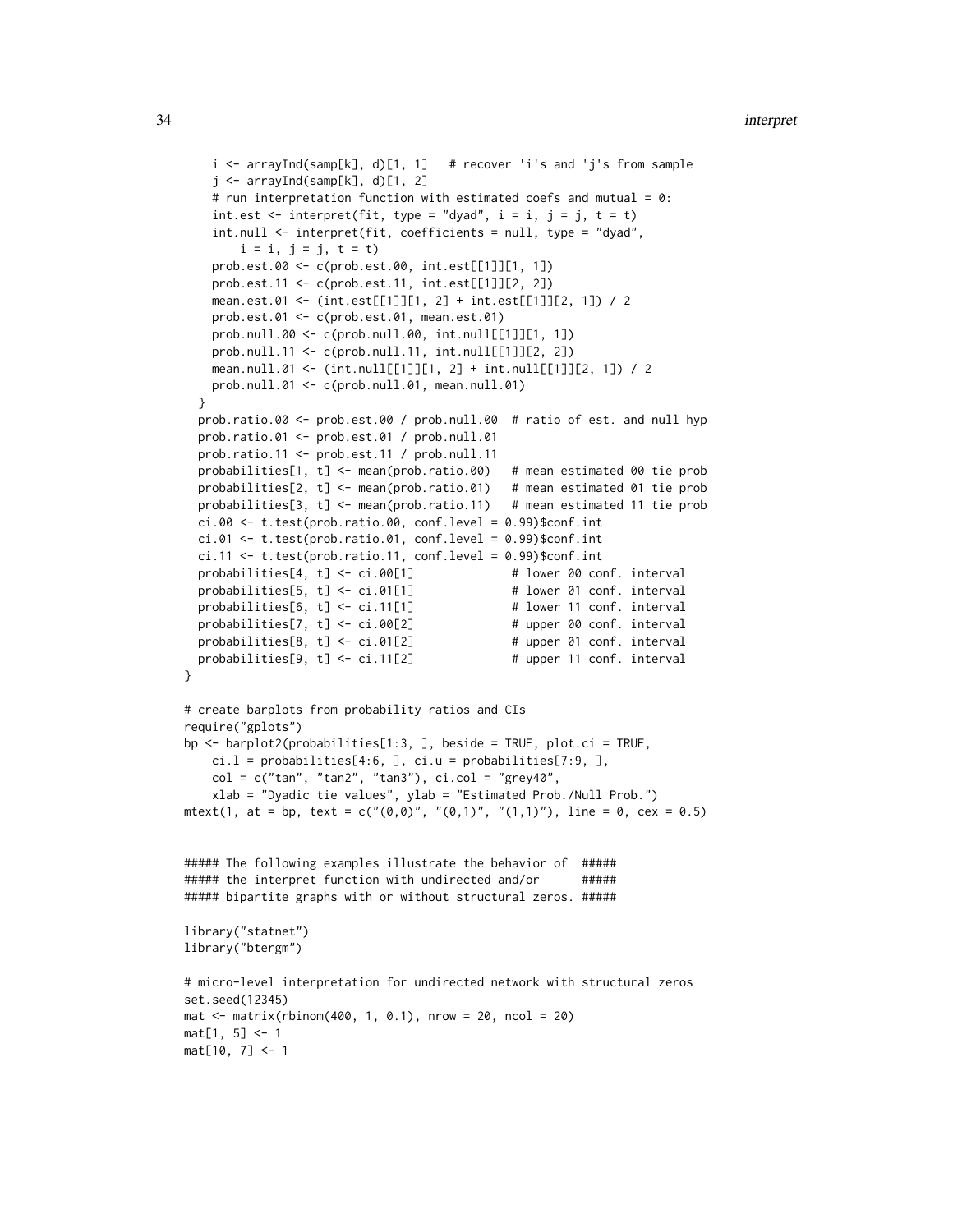#### interpret 35

```
mat[15, 3] <- 1
mat[18, 4] < 1
nw <- network(mat, directed = FALSE, bipartite = FALSE)
cv \leq -\text{matrix}(rnorm(400), nrow = 20, ncol = 20)offsetmat \leq matrix(rbinom(400, 1, 0.1), nrow = 20, ncol = 20)
offsetmat[1, 5] <- 1
offsetmat[10, 7] <- 1
offsetmat[15, 3] <- 1
offsetmat[18, 4] < 1
model <- ergm(nw ~ edges + kstar(2) + edgecov(cv) + offset(edgecov(offsetmat)),
    offset.coef = -Inf)
summary(model)
# tie-level interpretation (note that dyad interpretation would not make any
# sense in an undirected network):
interpret(model, type = "tie", i = 1, j = 2) # 0.28 (= normal dyad)interpret(model, type = "tie", i = 1, j = 5) # 0.00 (= structural zero)
# node-level interpretation; note the many 0 probabilities due to the
# structural zeros; also note the warning message that the probabilities may
# be slightly imprecise because -Inf needs to be approximated by some large
# negative number (-9e8):
interpret(model, type = "node", i = 1, j = 3:5)# repeat the same exercise for a directed network
nw <- network(mat, directed = TRUE, bipartite = FALSE)
model <- ergm(nw ~ edges + istar(2) + edgecov(cv) + offset(edgecov(offsetmat)),
    offset.coef = -Inf)interpret(model, type = "tie", i = 1, j = 2) # 0.13 (= normal dyad)interpret(model, type = "tie", i = 1, j = 5) # 0.00 (= structural zero)interpret(model, type = "dyad", i = 1, j = 2) # results for normal dyad
interpret(model, type = "dyad", i = 1, j = 5) # results for i->j struct. zero
interpret(model, type = "node", i = 1, j = 3:5)# micro-level interpretation for bipartite graph with structural zeros
set.seed(12345)
\text{mat} < - matrix(rbinom(200, 1, 0.1), nrow = 20, ncol = 10)
mat[1, 5] < -1mat[10, 7] <- 1
mat[15, 3] <- 1
mat[18, 4] < 1
nw <- network(mat, directed = FALSE, bipartite = TRUE)
cv \le matrix(rnorm(200), nrow = 20, ncol = 10) # some covariate
offsetmat \le matrix(rbinom(200, 1, 0.1), nrow = 20, ncol = 10)
offsetmat[1, 5] <- 1
offsetmat[10, 7] <- 1
offsetmat[15, 3] <- 1
offsetmat[18, 4] < 1model <- ergm(nw ~ edges + b1star(2) + edgecov(cv)
    + offset(edgecov(offsetmat)), offset.coef = -Inf)
summary(model)
```
# tie-level interpretation; note the index for the second mode starts with 21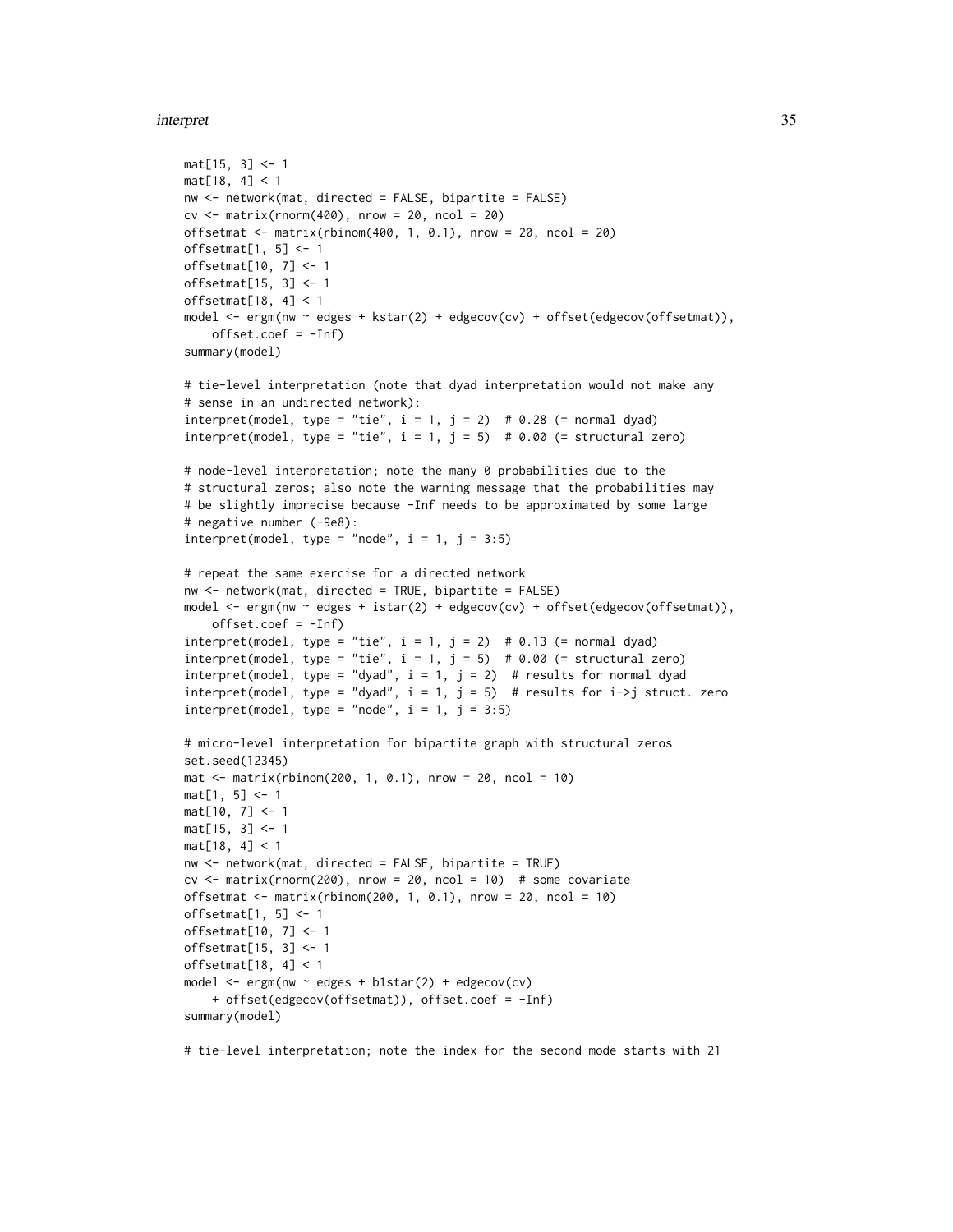```
interpret(model, type = "tie", i = 1, j = 21)# dyad-level interpretation does not make sense because network is undirected;
# node-level interpretation prints warning due to structural zeros, but
# computes the correct probabilities (though slightly imprecise because -Inf
# is approximated by some small number:
interpret(model, type = "node", i = 1, j = 21:25)# compute all dyadic probabilities
dyads <- edgeprob(model)
dyads
## End(Not run)
```

```
marginalplot Plot marginal effects for two-way interactions in ERGMs
```
#### Description

Plot marginal effects for two-way interactions in ERGMs.

#### Usage

```
marginalplot(model, var1, var2, inter, ci = 0.95, rug = FALSE,
   point = FALSE, structzeromat = NULL, zeroline = TRUE,
   color = "black", xlab = NULL, ylab = NULL)
```
#### Arguments

| model            | An ergm object as generated by the <b>ergm</b> package. Note that marginal effects<br>plots cannot be created for b tergm objects because the variance-covariance ma-<br>trix is not valid. However, it should be possible to apply the marginalplot<br>function to MCMC-MLE-estimated TERGMs because the ergm object is stored<br>in the ergm slot of an mtergm object. To do this, supply the ergm object instead<br>of the mtergm object (e.g., marginalplot (mtergmobject@ergm)). |
|------------------|---------------------------------------------------------------------------------------------------------------------------------------------------------------------------------------------------------------------------------------------------------------------------------------------------------------------------------------------------------------------------------------------------------------------------------------------------------------------------------------|
| var1             | Name of the first main variable. This is the focal variable.                                                                                                                                                                                                                                                                                                                                                                                                                          |
| var <sub>2</sub> | Name of the second main variable. This is the conditioning variable.                                                                                                                                                                                                                                                                                                                                                                                                                  |
| inter            | Name of the interaction effect.                                                                                                                                                                                                                                                                                                                                                                                                                                                       |
| сi               | Significance level.                                                                                                                                                                                                                                                                                                                                                                                                                                                                   |
| rug              | Display the distribution of the conditioning variable at the bottom of the plot?                                                                                                                                                                                                                                                                                                                                                                                                      |
| point            | Display error bars for the levels of the conditioning variable (instead of a con-<br>tinuous curve)?                                                                                                                                                                                                                                                                                                                                                                                  |
| structzeromat    | An optional matrix object which indicates dyads that should be deleted prior to<br>the calculation of the confidence interval for the marginal effect curve. This is<br>useful when such a matrix was used to indicate structural zeros during estima-<br>tion. In this event, the dyads characterized by structural zeros are not allowed                                                                                                                                            |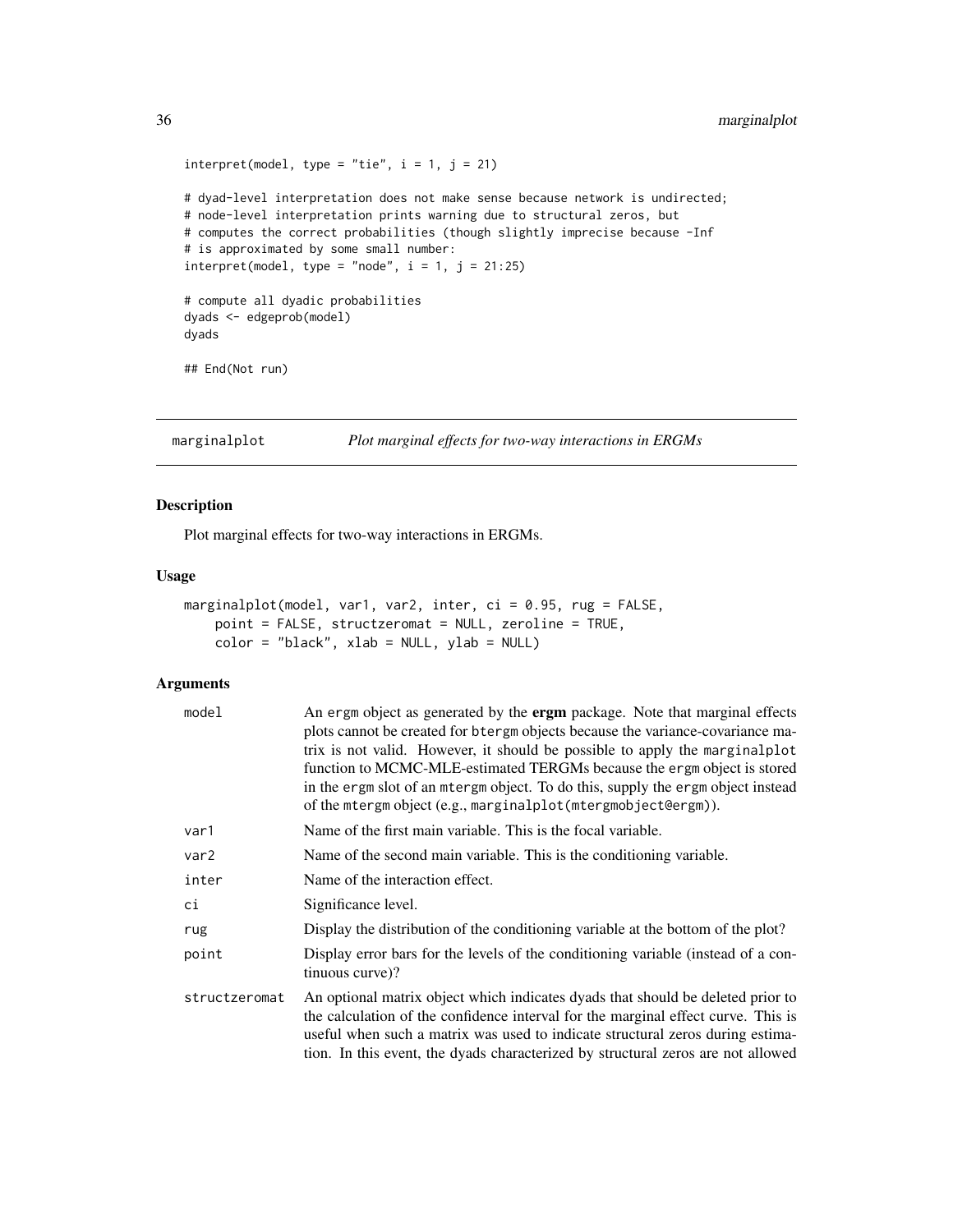#### <span id="page-36-0"></span>marginalplot 37

|          | to be tied, therefore they should be removed from the set of dyads used for the |
|----------|---------------------------------------------------------------------------------|
|          | calculation of marginal effects. The matrix should contain ones for structural  |
|          | zeros and zeros for entries that should be used.                                |
| zeroline | Draw a horizontal line to indicate zero for the first main variable?            |
| color    | Color of the curve, confidence interval, and distribution.                      |
| xlab     | Axis label for the second (conditioning) variable.                              |
| vlab     | Axis label for the first (focal) variable.                                      |

#### **Details**

The marginalplot function creates marginal effects plots for ERGMs with interaction effects. The user has to supply the ergm object and the coefficient names of the first main variable, the second main variable, and the interaction term as stored in the coefficients vector inside the ergm object. It is possible to draw continuous curves or discrete error bars depending on the nature of the data (using the point argument). The distribution of the second (conditioning) variable can be plotted at the bottom of the viewport using the rug argument.

The resulting marginal effects plot is a ggplot2 plot. This means it can be extended by plotting additional elements and using themes.

#### Author(s)

Philip Leifeld (<https://www.philipleifeld.com>)

#### See Also

[btergm-package](#page-1-1) [interpret](#page-29-1) [edgeprob](#page-12-1)

#### Examples

```
## Not run:
# data preparation
data("florentine")
n <- network.size(flobusiness)
wealth <- get.vertex.attribute(flobusiness, "wealth")
priorates <- get.vertex.attribute(flobusiness, "priorates")
wealth.icov <- matrix(rep(wealth, n), ncol = n, byrow = TRUE)
priorates.icov <- matrix(rep(priorates, n), ncol = n, byrow = TRUE)
interac <- wealth.icov * priorates.icov
# estimate model with interaction effect
model <- ergm(flobusiness ~ edges + esp(1) + edgecov(wealth.icov)
              + edgecov(priorates.icov) + edgecov(interac))
# plot the interaction (note the additional optional ggplot2 elements)
marginalplot(model, var1 = "edgecov.wealth.icov",
    var2 = "edgecov.priorates.icov", inter = "edgecov.interac",
    color = "darkred", rug = TRUE, point = FALSE, xlab = "Priorates",
    ylab = "Wealth") + theme_bw() + ggtitle("Interaction effect")
```
## End(Not run)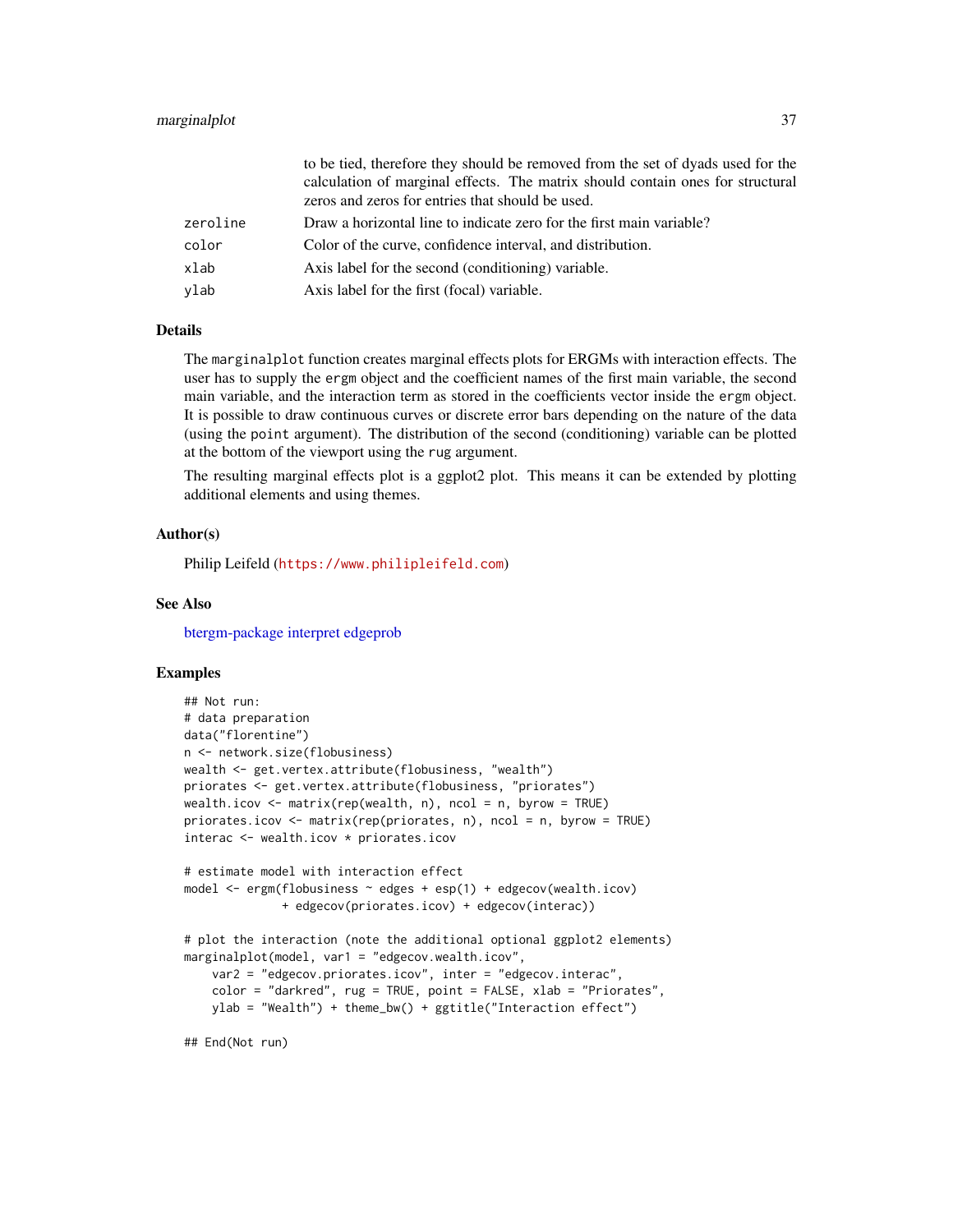<span id="page-37-1"></span><span id="page-37-0"></span>

#### Description

Simulate new networks from btergm objects.

#### Usage

```
## S3 method for class 'btergm'
simulate(object, nsim = 1, seed = NULL,
   index = NULL, formula = getformula(object),coef = object@coef, verbose = TRUE, ...)
```
#### Arguments

| object  | A btergm object, resulting from a call of the btergm function.                                                                                                                                                                                                                                               |
|---------|--------------------------------------------------------------------------------------------------------------------------------------------------------------------------------------------------------------------------------------------------------------------------------------------------------------|
| nsim    | The number of networks to be simulated. Note that for values greater than one,<br>a network. list object is returned, which can be indexed just like a list ob-<br>ject, for example mynetworks[[1]] for the first simulated network in the object<br>mynetworks.                                            |
| seed    | Random number integer seed. See set.seed.                                                                                                                                                                                                                                                                    |
| formula | A model formula from which the new network(s) should be simulated. By de-<br>fault, the formula is taken from the btergm object.                                                                                                                                                                             |
| index   | Index of the network from which the new network $(s)$ should be simulated. The<br>index refers to the list of response networks on the left-hand side of the model<br>formula. Note that more recent networks are located at the end of the list. By<br>default, the last $(=$ most recent) network is used. |
| coef    | A vector of parameter estimates. By default, the coefficients are extracted from<br>the given beergm object.                                                                                                                                                                                                 |
| verbose | Print additional details while running the simulations?                                                                                                                                                                                                                                                      |
| .       | Arbitrary further arguments are handed over to the simulate function (and its<br>formula method) in the <b>ergm</b> package. For details, refer to the simulate.ergm<br>help page.                                                                                                                           |

#### Details

The simulate.btergm function is a wrapper for the "formula" method of the [simulate.ergm](#page-0-0) function in the ergm package (see help("simulate.ergm")). It can be used to simulate new networks from a btergm object. The index argument specifies from which of the original networks the new network(s) should be simulated. For example, if object is an estimation based on cosponsorship networks from the 99th to the 107th Congress (as in Desmarais and Cranmer 2012), and the cosponsorship network in the 108th Congress should be predicted using the simulate.btergm function, then the argument index = 9 should be passed to the function because the network should be based on the 9th network in the list (that is, the latest network, which is the cosponsorship network for the 107th Congress). Note that all relevant objects (the networks and the covariates) must be present in the workspace (as was the case during the estimation of the model).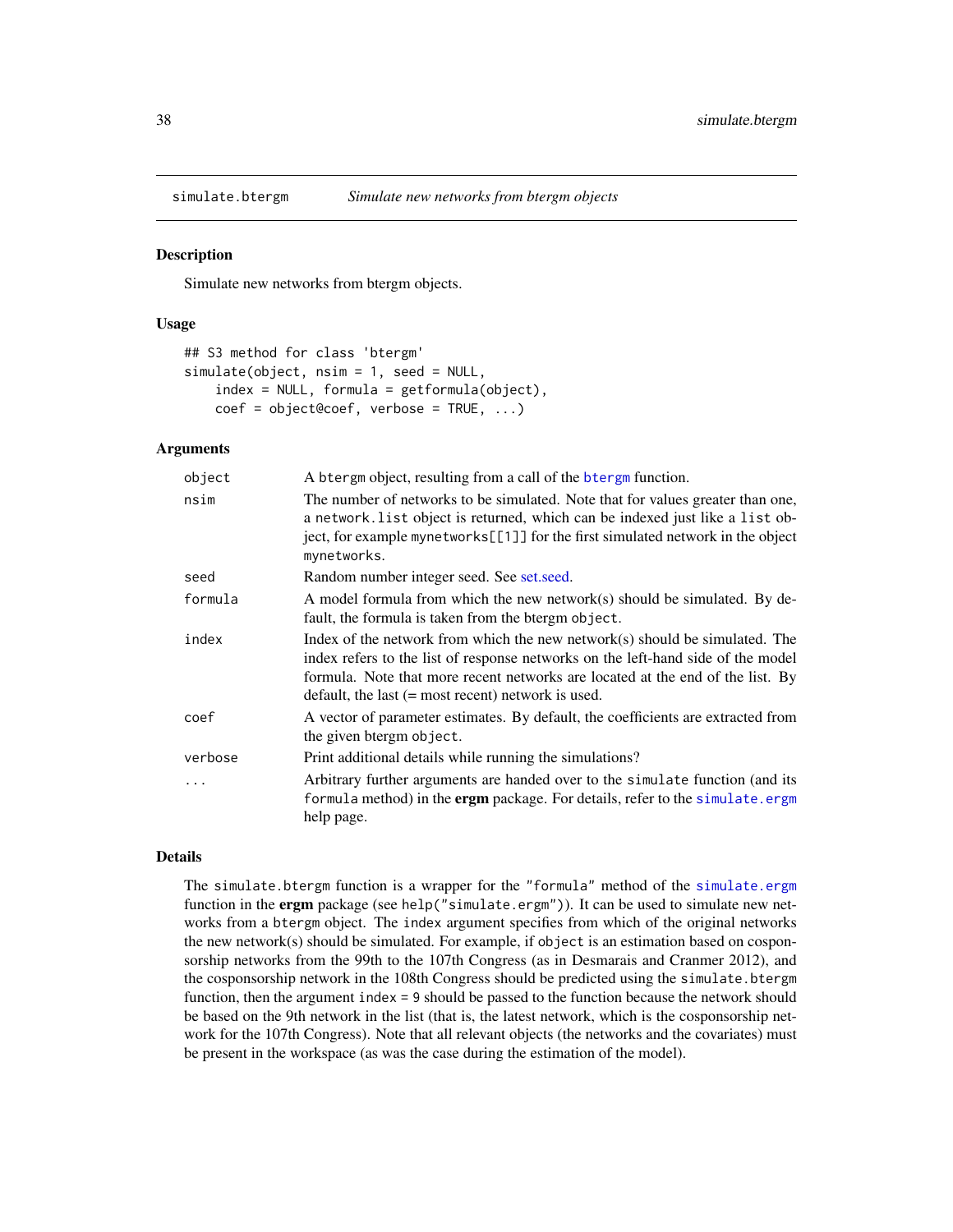#### <span id="page-38-0"></span>tergm-terms 39

#### References

Desmarais, Bruce A. and Skyler J. Cranmer (2012): Statistical Mechanics of Networks: Estimation and Uncertainty. *Physica A* 391: 1865–1876.

Leifeld, Philip, Skyler J. Cranmer and Bruce A. Desmarais (2017): Temporal Exponential Random Graph Models with btergm: Estimation and Bootstrap Confidence Intervals. *Journal of Statistical Software* 83(6): 1-36. <http://dx.doi.org/10.18637/jss.v083.i06>.

#### See Also

[btergm-package](#page-1-1) [btergm](#page-2-1) [gofmethods](#page-13-1)

#### Examples

```
# fit a TERGM to some toy data
library("network")
set.seed(5)
networks <- list()
for(i in 1:10){ # create 10 random networks with 10 actors
 mat <- matrix(rbinom(100, 1, .25), nrow = 10, ncol = 10)
 diag(mat) <- 0 + loops are excluded
 nw <- network(mat) # create network object
 networks[[i]] <- nw # add network to the list
}
covariates <- list()
for (i in 1:10) { # create 10 matrices as covariate
 mat \le matrix(rnorm(100), nrow = 10, ncol = 10)
 covariates[[i]] \leftarrow mat # add matrix to the list
}
fit <- btergm(networks ~ edges + istar(2) +
    edgecov(covariates), R = 100)
# simulate 12 new networks from the last (= 10th) time step
sim1 <- simulate(fit, nsim = 12)
# simulate 1 network from the first time step
sim2 <- simulate(fit, index = 1)
# simulate network from t = 5 with larger covariate coefficient
coefs <- coef(fit)
coefs["edgecov.covariates[[i]]"] <- 0.5
sim3 <- simulate(fit, index = 5, coef = coefs)
```
tergm-terms *Temporal dependencies for TERGMs*

#### <span id="page-38-1"></span>Description

Network statistics that span multiple time points.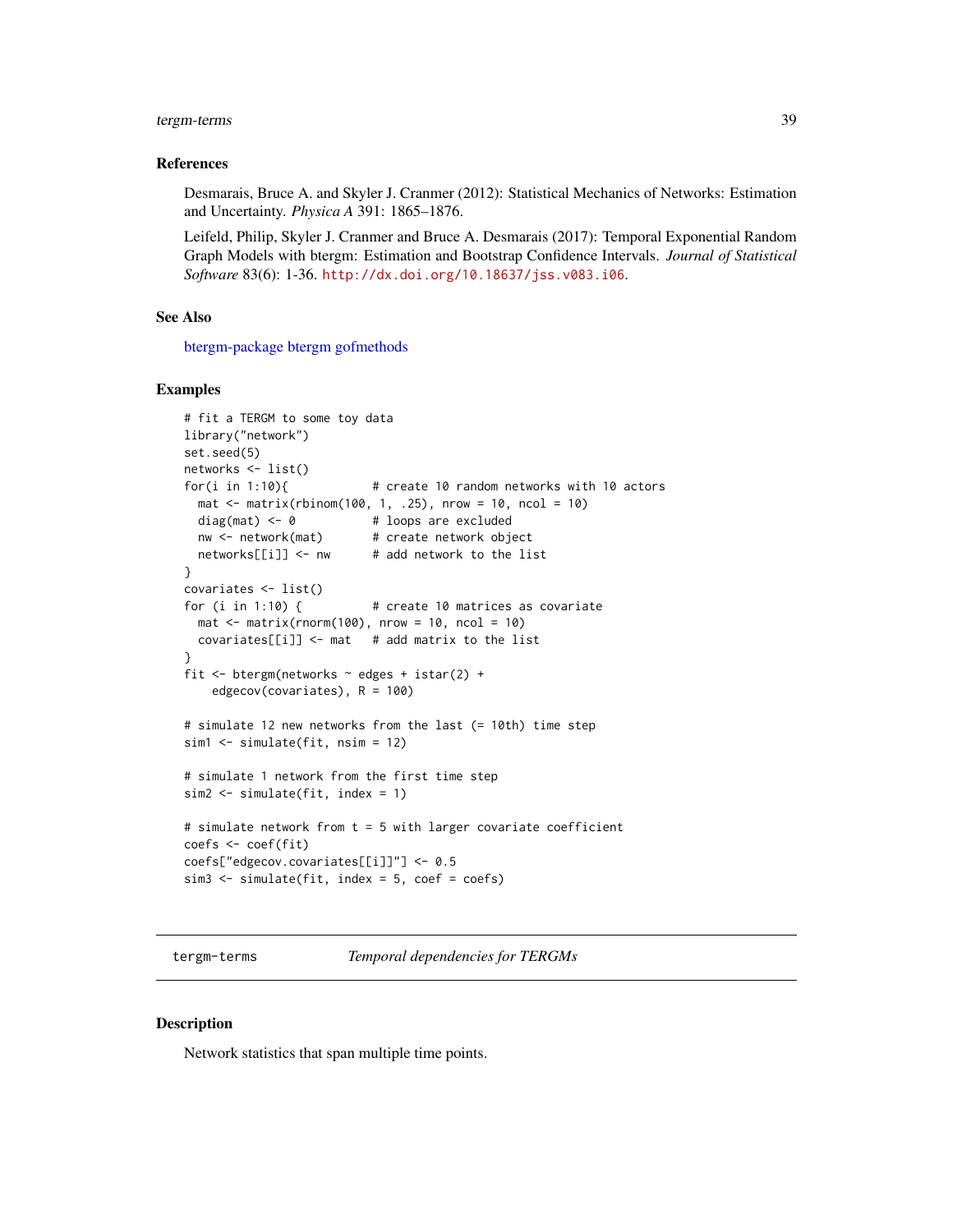#### <span id="page-39-0"></span>Details

In addition to the ERGM user terms that can be estimated within a single network (see [ergm-terms\)](#page-38-1), the **btergm** package provides additional model terms that can be used within a formula. These additional statistics span multiple time periods and are therefore called "temporal dependencies." Examples include memory terms (i.e., positive autoregression, dyadic stability, edge innovation, or edge loss), delayed reciprocity or mutuality, and time covariates (i.e., functions of time or interactions with time):

- delrecip(mutuality = FALSE,  $lag = 1$ ) The delrecip term checks for delayed reciprocity. For example, if node j is tied to node i at  $t = 1$ , does this lead to a reciprocation of that tie back from i to j at  $t = 2$ ? If mutuality = TRUE is set, this extends not only to ties, but also non-ties. That is, if i is not tied to j at  $t = 1$ , will this lead to j not being tied to i at  $t = 2$ , in addition to positively reciprocal patterns over time? The lag argument controls the size of the temporal lag: with  $\log = 1$ , reciprocity over one consecutive time period is checked. Note that as lag increases, the number of time steps on the dependent variable decreases.
- memory(type = "stability", lag = 1) Memory terms control for the impact of a previous network on the current network. Four different types of memory terms are available: positive autoregression (type = "autoregression") checks whether previous ties are carried over to the current network; dyadic stability (type = "stability") checks whether both edges and non-edges are stable between the previous and the current network; edge loss (type = "loss") checks whether ties in the previous network have been dissolved and no longer exist in the current network; and edge innovation (type = "innovation") checks whether previously unconnected nodes have the tendency to become tied in the current network. The lag argument accepts integer values and controls whether the comparison is made with the previous network  $(\text{lag} = 1)$ , the pre-previous network  $(\text{lag} = 2)$  etc. Note that as lag increases, the number of time steps on the dependent variable decreases.
- $timecov(x = NULL, minimum = 1, maximum = NULL, transform = function(t) t)$  The timecov model term checks for linear or non-linear time trends with regard to edge formation. Optionally, this can be combined with a covariate to create an interaction effect between a dyadic covariate and time in order to test whether the importance of a covariate increases or decreases over time. In the default case, edges modeled as being linearly increasingly important over time. By tweaking the transform function, arbitrary functional forms of time can be tested. For example, transform = sqrt (for a geometrically decreasing time effect), transform = function $(x)$  $x^2$  (for a geometrically increasing time effect), transform = function(t) t (for a linear time trend) or polynomial functional forms (e.g.,  $\theta$  + (1  $\star$  t) + (1  $\star$  t^2)) can be used. For time steps below the minimum value and above the maximum value, the time covariate is set to 0. These arguments can be used to create step-wise, discrete effects, for example to use a value of 0 up to an external event and 1 from that event onwards in order to control for influences of external events.

#### References

Leifeld, Philip, Skyler J. Cranmer and Bruce A. Desmarais (2017): Temporal Exponential Random Graph Models with btergm: Estimation and Bootstrap Confidence Intervals. *Journal of Statistical Software* 83(6): 1-36. <http://dx.doi.org/10.18637/jss.v083.i06>.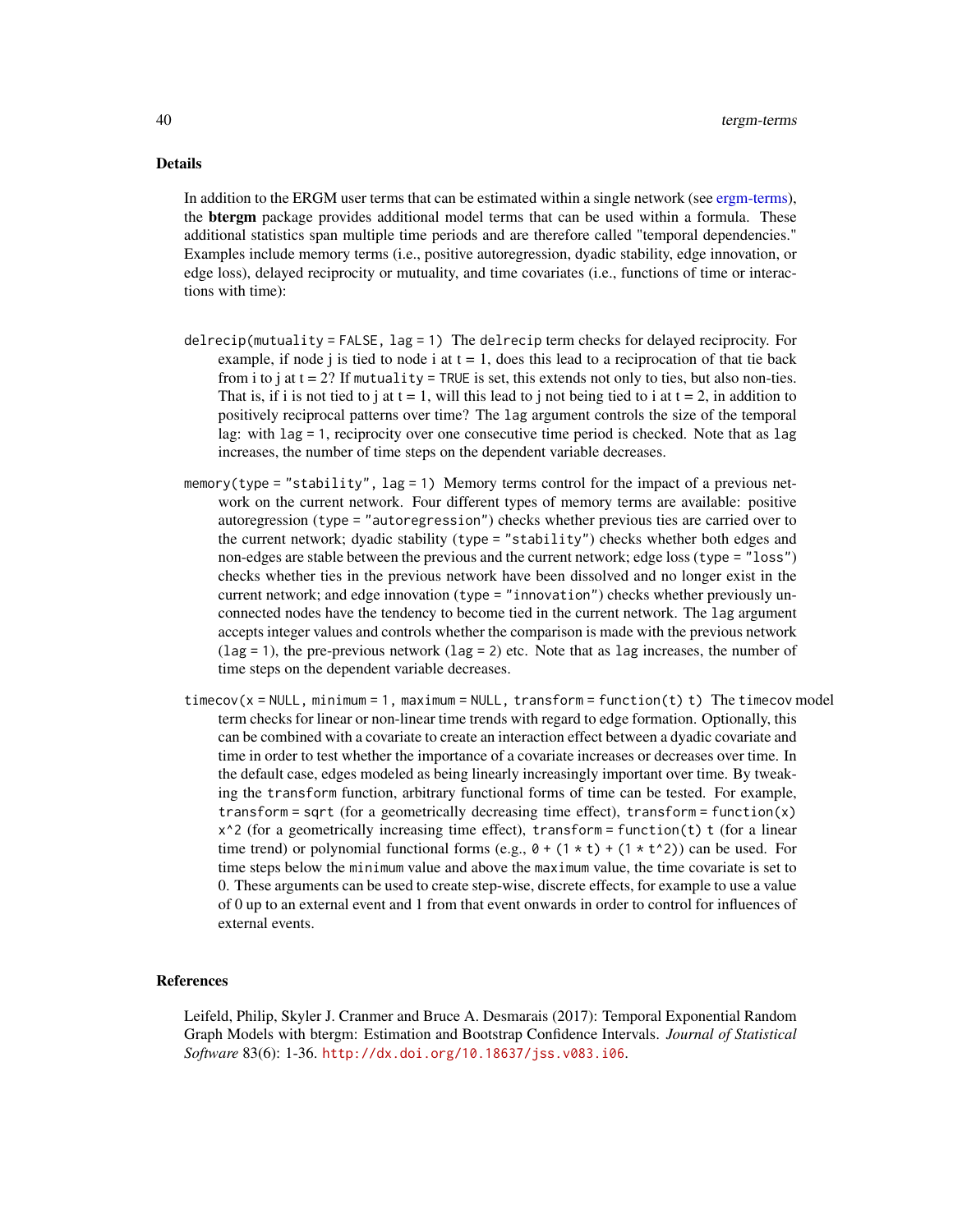<span id="page-40-0"></span>tergm-terms 41

### See Also

[btergm-package](#page-1-1) [btergm](#page-2-1) [ergm-terms](#page-38-1)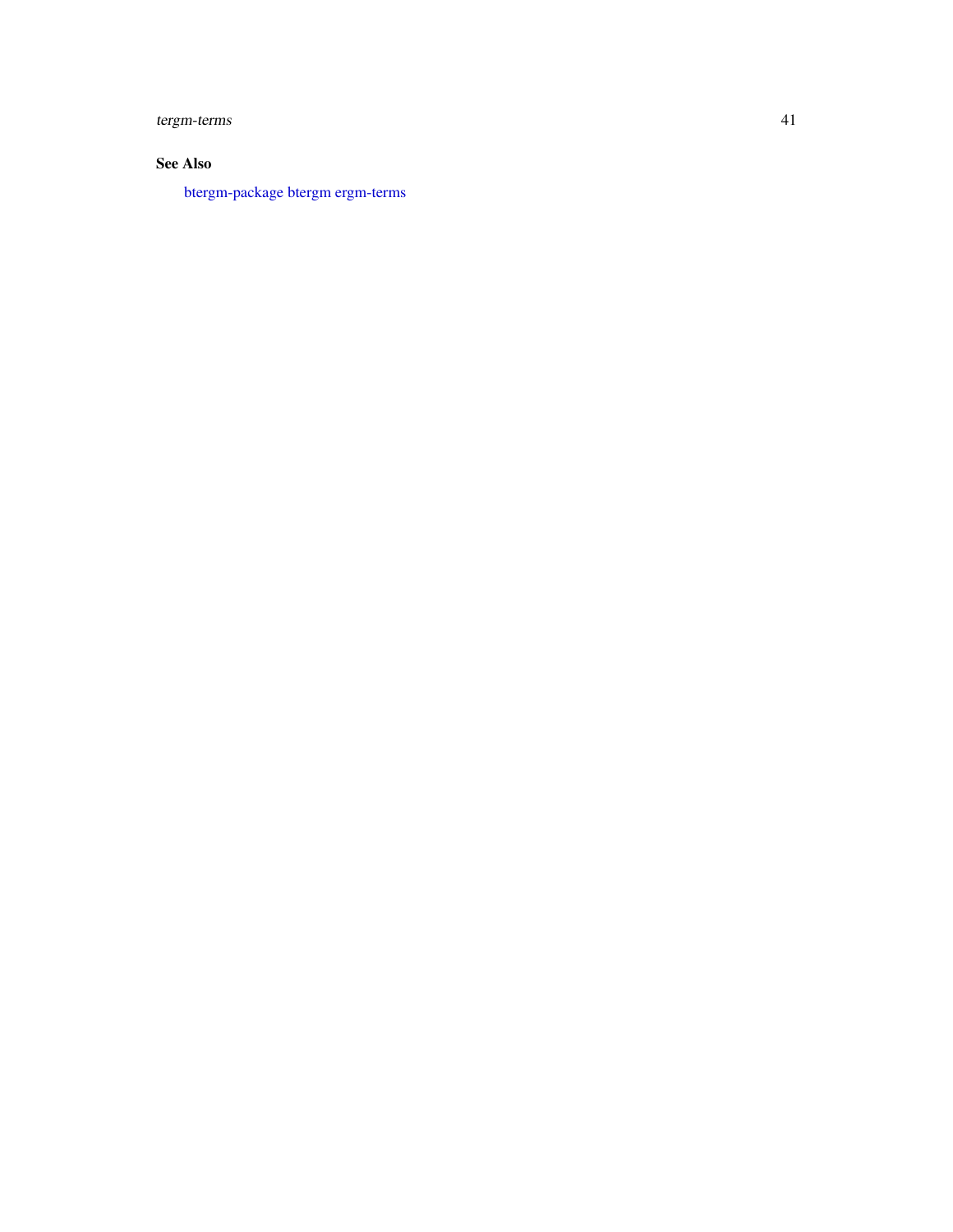# <span id="page-41-0"></span>**Index**

∗ classes btergm-class, [8](#page-7-0) ∗ gof gof-methods, [14](#page-13-0) gof-plot, [20](#page-19-0) gofstatistics, [24](#page-23-0) ∗ interpretation marginalplot, [36](#page-35-0) ∗ marginal effects marginalplot, [36](#page-35-0) ∗ methods gof-methods, [14](#page-13-0) gof-plot, [20](#page-19-0) ∗ plot gof-plot, [20](#page-19-0) ∗ statistics gofstatistics, [24](#page-23-0) b1deg *(*gofstatistics*)*, [24](#page-23-0) b1star *(*gofstatistics*)*, [24](#page-23-0) b2deg *(*gofstatistics*)*, [24](#page-23-0) b2star *(*gofstatistics*)*, [24](#page-23-0) boot.ci, *[9](#page-8-0)* btergm, *[2,](#page-1-0) [3](#page-2-0)*, [3,](#page-2-0) *[10](#page-9-0)*, *[12,](#page-11-0) [13](#page-12-0)*, *[17](#page-16-0)*, *[19](#page-18-0)*, *[33](#page-32-0)*, *[38,](#page-37-0) [39](#page-38-0)*, *[41](#page-40-0)* btergm-class, *[3](#page-2-0)*, *[5](#page-4-0)*, [8](#page-7-0) btergm-package, [2,](#page-1-0) *[5](#page-4-0)*, *[10](#page-9-0)*, *[12,](#page-11-0) [13](#page-12-0)*, *[19](#page-18-0)*, *[24](#page-23-0)*, *[29](#page-28-0)*, *[33](#page-32-0)*, *[37](#page-36-0)*, *[39](#page-38-0)*, *[41](#page-40-0)* btergm-terms *(*tergm-terms*)*, [39](#page-38-0) btergm.se *(*btergm-class*)*, [8](#page-7-0) btergmterms *(*tergm-terms*)*, [39](#page-38-0) check.degeneracy *(*checkdegeneracy*)*, [11](#page-10-0)

checkdegeneracy, *[3](#page-2-0)*, *[5](#page-4-0)*, [11](#page-10-0) checkdegeneracy,btergm-method *(*checkdegeneracy*)*, [11](#page-10-0) checkdegeneracy,mtergm-method *(*checkdegeneracy*)*, [11](#page-10-0) checkdegeneracy.btergm *(*checkdegeneracy*)*, [11](#page-10-0)

checkdegeneracy.mtergm *(*checkdegeneracy*)*, [11](#page-10-0) chemnet, *[2](#page-1-0)* coef,btergm-method *(*btergm-class*)*, [8](#page-7-0) coef,mtergm-method *(*btergm-class*)*, [8](#page-7-0) comemb *(*gofstatistics*)*, [24](#page-23-0) confint,btergm-method *(*btergm-class*)*, [8](#page-7-0) control.ergm, *[4](#page-3-0)* createGOF *(*gof-methods*)*, [14](#page-13-0)

```
deg (gofstatistics), 24
degeneracy (checkdegeneracy), 11
dsp (gofstatistics), 24
```
edgebetweenness.modularity *(*gofstatistics*)*, [24](#page-23-0) edgebetweenness.pr *(*gofstatistics*)*, [24](#page-23-0) edgebetweenness.roc *(*gofstatistics*)*, [24](#page-23-0) edgeprob, [13,](#page-12-0) *[32,](#page-31-0) [33](#page-32-0)*, *[37](#page-36-0)* ergm, *[4](#page-3-0)* ergm-terms, *[40,](#page-39-0) [41](#page-40-0)* ergm-terms *(*tergm-terms*)*, [39](#page-38-0) ergmterms *(*tergm-terms*)*, [39](#page-38-0) esp *(*gofstatistics*)*, [24](#page-23-0)

fastglm, *[4](#page-3-0)* fastgreedy.modularity *(*gofstatistics*)*, [24](#page-23-0) fastgreedy.pr *(*gofstatistics*)*, [24](#page-23-0) fastgreedy.roc *(*gofstatistics*)*, [24](#page-23-0)

geodesic *(*gofstatistics*)*, [24](#page-23-0) getformula, *[10](#page-9-0)*, [14](#page-13-0) getformula,btergm-method *(*getformula*)*, [14](#page-13-0) getformula,ergm-method *(*getformula*)*, [14](#page-13-0) getformula,mtergm-method *(*getformula*)*, [14](#page-13-0) getformula-methods *(*getformula*)*, [14](#page-13-0) gof, *[2,](#page-1-0) [3](#page-2-0)*, *[12](#page-11-0)*, *[19](#page-18-0)*, *[24](#page-23-0)*, *[29](#page-28-0)*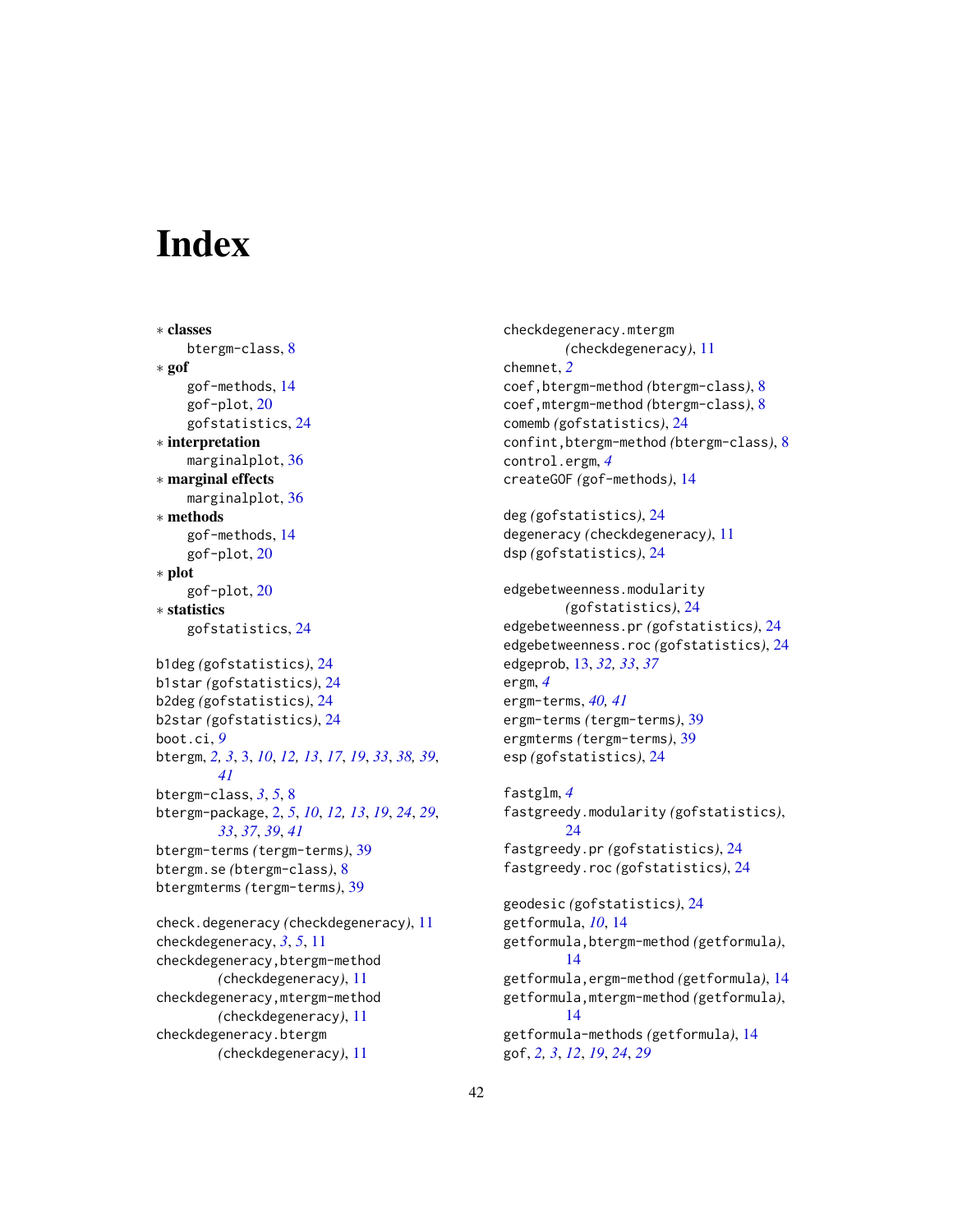#### $I<sub>N</sub>$  and  $I<sub>3</sub>$  and  $I<sub>43</sub>$

```
gof (gof-methods), 14
gof,btergm-method (gof-methods), 14
gof,ergm-method (gof-methods), 14
gof,matrix-method (gof-methods), 14
gof,mtergm-method (gof-methods), 14
gof,network-method (gof-methods), 14
gof,sienaFit-method (gof-methods), 14
gof-methods, 14, 24, 27, 29
gof-plot, 18, 19, 20
gof-statistics, 18, 19, 24
gof-statistics (gofstatistics), 24
gof-terms (gofstatistics), 24
gof.btergm (gof-methods), 14
gof.ergm (gof-methods), 14
gof.matrix (gof-methods), 14
gof.methods (gof-methods), 14
gof.mtergm (gof-methods), 14
gof.network (gof-methods), 14
gof.sienaFit (gof-methods), 14
gofmethods, 5, 10, 14, 39
gofmethods (gof-methods), 14
gofplot (gof-plot), 20
gofstatistics, 24
gofterms (gofstatistics), 24
```
ideg *(*gofstatistics*)*, [24](#page-23-0) interpret, *[2,](#page-1-0) [3](#page-2-0)*, *[10](#page-9-0)*, *[13](#page-12-0)*, [30,](#page-29-0) *[37](#page-36-0)* interpret,btergm-method *(*interpret*)*, [30](#page-29-0) interpret,ergm-method *(*interpret*)*, [30](#page-29-0) interpret,mtergm-method *(*interpret*)*, [30](#page-29-0) interpret-methods *(*interpret*)*, [30](#page-29-0) interpret.btergm *(*interpret*)*, [30](#page-29-0) interpret.ergm *(*interpret*)*, [30](#page-29-0) interpret.mtergm *(*interpret*)*, [30](#page-29-0) interpretation *(*interpret*)*, [30](#page-29-0) istar *(*gofstatistics*)*, [24](#page-23-0)

kcycle *(*gofstatistics*)*, [24](#page-23-0) knecht, *[2](#page-1-0)*, *[5](#page-4-0)*, *[10](#page-9-0)* kstar *(*gofstatistics*)*, [24](#page-23-0)

louvain.modularity *(*gofstatistics*)*, [24](#page-23-0) louvain.pr *(*gofstatistics*)*, [24](#page-23-0) louvain.roc *(*gofstatistics*)*, [24](#page-23-0)

marginalplot, [36](#page-35-0) maxmod.modularity *(*gofstatistics*)*, [24](#page-23-0) maxmod.pr *(*gofstatistics*)*, [24](#page-23-0) maxmod.roc *(*gofstatistics*)*, [24](#page-23-0)

mtergm, *[2,](#page-1-0) [3](#page-2-0)*, *[10](#page-9-0)* mtergm *(*btergm*)*, [3](#page-2-0) mtergm-class *(*btergm-class*)*, [8](#page-7-0) nobs,btergm-method *(*btergm-class*)*, [8](#page-7-0) nobs,mtergm-method *(*btergm-class*)*, [8](#page-7-0) nsp *(*gofstatistics*)*, [24](#page-23-0) odeg *(*gofstatistics*)*, [24](#page-23-0) ostar *(*gofstatistics*)*, [24](#page-23-0) plot *(*gof-plot*)*, [20](#page-19-0) plot,boxplot-method *(*gof-plot*)*, [20](#page-19-0) plot,gof-method *(*gof-plot*)*, [20](#page-19-0) plot,pr-method *(*gof-plot*)*, [20](#page-19-0) plot,roc-method *(*gof-plot*)*, [20](#page-19-0) plot,rocpr-method *(*gof-plot*)*, [20](#page-19-0) plot,univariate-method *(*gof-plot*)*, [20](#page-19-0) plot-gof *(*gof-plot*)*, [20](#page-19-0) plot.boxplot *(*gof-plot*)*, [20](#page-19-0) plot.degeneracy *(*checkdegeneracy*)*, [11](#page-10-0) plot.gof *(*gof-plot*)*, [20](#page-19-0) plot.pr *(*gof-plot*)*, [20](#page-19-0) plot.roc *(*gof-plot*)*, [20](#page-19-0) plot.rocpr *(*gof-plot*)*, [20](#page-19-0) plot.univariate *(*gof-plot*)*, [20](#page-19-0) plotgof *(*gof-plot*)*, [20](#page-19-0) pr *(*gofstatistics*)*, [24](#page-23-0) print,boxplot-method *(*gof-plot*)*, [20](#page-19-0) print,gof-method *(*gof-plot*)*, [20](#page-19-0) print,pr-method *(*gof-plot*)*, [20](#page-19-0) print,roc-method *(*gof-plot*)*, [20](#page-19-0) print,rocpr-method *(*gof-plot*)*, [20](#page-19-0) print,univariate-method *(*gof-plot*)*, [20](#page-19-0) print.boxplot *(*gof-plot*)*, [20](#page-19-0) print.degeneracy *(*checkdegeneracy*)*, [11](#page-10-0) print.gof *(*gof-plot*)*, [20](#page-19-0) print.pr *(*gof-plot*)*, [20](#page-19-0) print.roc *(*gof-plot*)*, [20](#page-19-0) print.rocpr *(*gof-plot*)*, [20](#page-19-0) print.univariate *(*gof-plot*)*, [20](#page-19-0)

roc *(*gofstatistics*)*, [24](#page-23-0) rocpr, *[27](#page-26-0)* rocpr *(*gofstatistics*)*, [24](#page-23-0) rocprgof *(*gofstatistics*)*, [24](#page-23-0)

set.seed, *[38](#page-37-0)* show,btergm-method *(*btergm-class*)*, [8](#page-7-0)